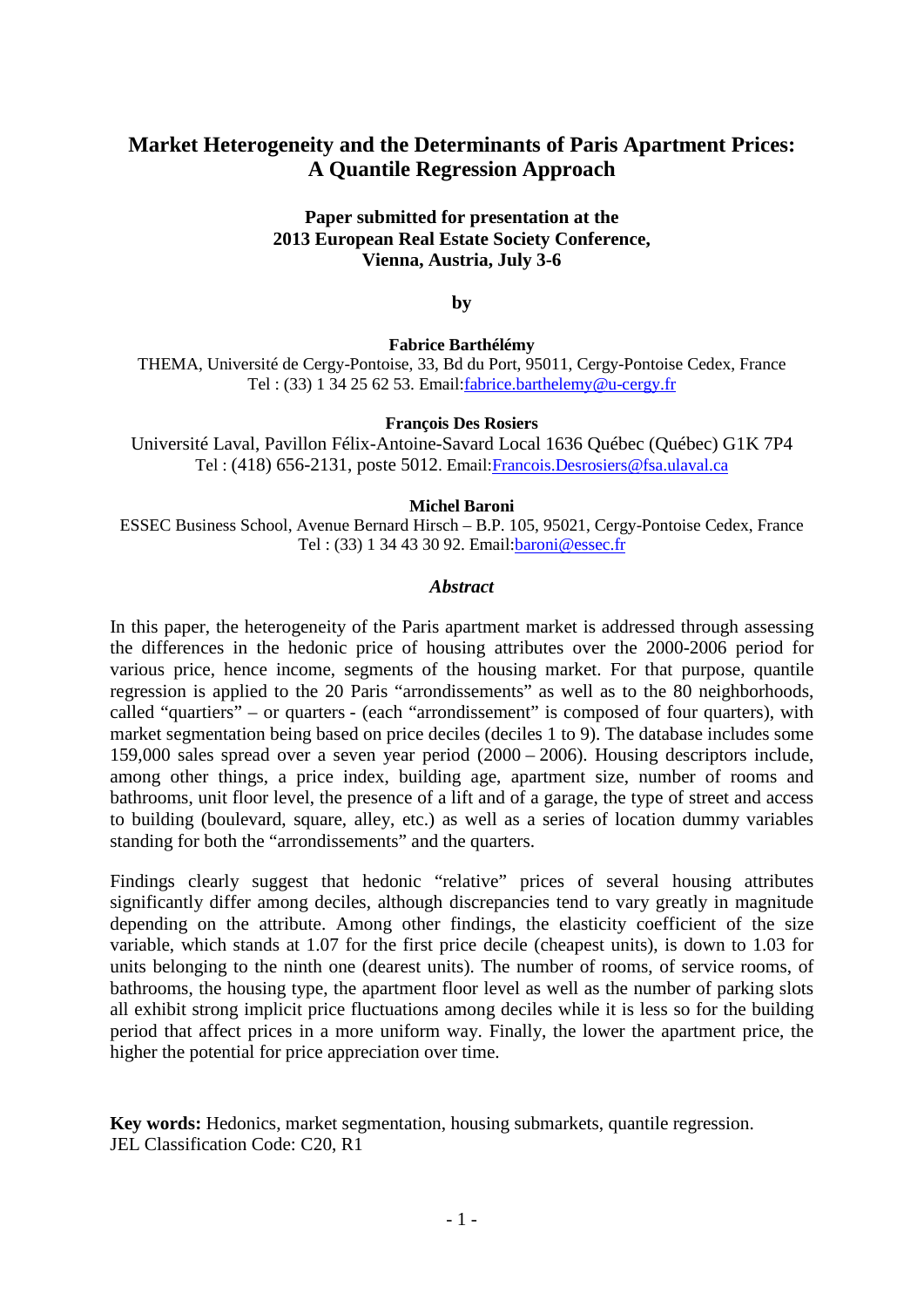### **Introduction**

According to the INSEE database on second-hand apartment sales, overall apartment prices in Paris have been steadily growing from the first quarter of 1998 until the first half of 2009, when they dropped by an overall 7%, before resuming their ascent. Between the beginning of 2010 till the end of 2011, Paris apartment prices experienced a stunning growth of roughly 30% and have stabilized since. But some Paris "arrondissements" have been doing better than others and are still expected to experience value rises in the near future. In the presence of market heterogeneity, the ability of traditional appraisal methods to capture the true property market value may be questioned and emerges as a major issue for local authorities that collect property tax as well as for mortgage lenders confined to tight lending provisions in a crisis context. Assessing such differences in a reliable way is a step forward towards improving mortgage lending risk management.

As the first metropolis in Europe, Paris is a very specific city in the sense that space is limited by a peripheral highway and not expandable. For that very reason, it is called "intra muros" Paris. All the main developments take place in the suburbs and the number of apartments changes very little over time. The last census in 2009 reported 1,353,056 apartments compared to 1,322,540 in 1999 (a growth of 2.3% in 10 years) while, over the same period, the population grew from 2,126,000 inhabitants to 2,234,000 (+4.9%).

Apartments in Paris are very diverse regarding their size, the number of rooms, the construction period or the presence of parking places or not. Within a district or a neighborhood, the location along an avenue, a "boulevard" or a street may also have an influence on the pricing process as it expresses the social image given by the residence place.

If the transactions prices have followed a positive trend for 30 years in Paris (cf. Figure 1 in the Appendices section), the main reasons have probably to be found in macroeconomic factors and in the relatively short supply of space for residential purposes. This said, the analysis of a significant number of characteristics of each apartment upon sale can also be a way to better understand the proper dynamics of the different market segments.

These motivations are particularly important when prices are volatile and investors are looking for a portfolio management that integrates the specific risk of each market segment.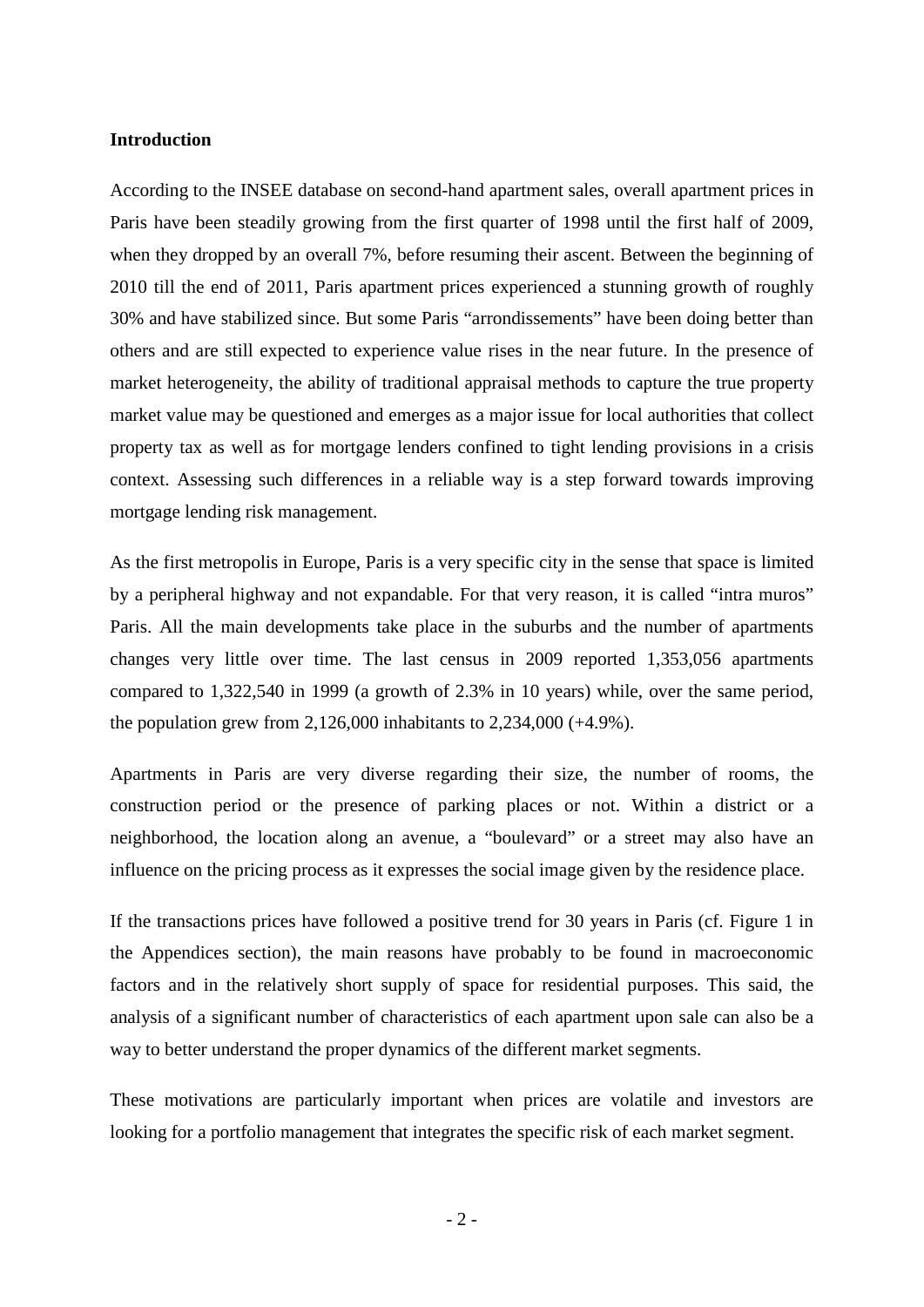In this paper, the heterogeneity of the Paris apartment market is addressed through assessing the differences in the hedonic price of housing attributes over the 2000-2006 period for various price, hence income, segments of the housing market. For that purpose, quantile regression (QR) is applied to the 20 Paris "arrondissements" as well as to the 80 neighborhoods, referred to as "quartiers" – or quarters -, with market segmentation being based on price deciles (deciles 1 to 9). Each "arrondissement" is composed of four quarters that are sequentially grouped so as to form a snail-like pattern<sup>[1](#page-2-0)</sup> (see Figure 2). The database includes some 159,000 sales spread over a seven year period (2000 – 2006). Housing descriptors include, among other things, a price index, building age, apartment size, number of rooms and bathrooms, unit floor level, the presence of a lift and of a garage, the type of street and access to building (boulevard, square, alley, etc.) as well as a series of location dummy variables standing for both the "arrondissements" and the quarters.

The paper is organized as follows. Following a brief literature review, the quantile regression method is being presented. In a second step, the dataset is introduced with a descriptive analysis of the variables. OLS results are then reported and compared with those obtained with QR. The most significant attributes are brought out and their impact on unit prices discussed. A general conclusion ends the paper.

### **1. Literature review**

A major requirement for parameter estimates derived from hedonic price modeling to be reliable is that the market under analysis be homogeneous (Rosen, 1974). Real estate though is all about submarkets. According to Goodman and Thibodeau (1998), housing market segmentation stems from spatial differences in structural characteristics, neighborhood amenities, or some combination of both. As shown by Bourassa *et al*. (2003), submarkets do matter in the setting of residential prices, with location factors playing a paramount role.

Over the past forty years, several authors have addressed, in quite various ways, market heterogeneity while numerous improvements have been brought to the hedonic analytical framework in order to better handle the issue. Thus, in order to overcome the identification problem raised by Rosen, Bajic (1985) applies a two-stage regression procedure to the Toronto residential market so as to estimate the demand functions of housing attributes. In

<span id="page-2-0"></span><sup>&</sup>lt;sup>1</sup> Thus, the 1<sup>st</sup> "arrondissement" is formed of quarters 1 through 4, the  $2<sup>nd</sup>$  "arrondissement" of quarters 5 through 8, etc. By and large, quarters form the northwestern, northeastern, southwestern and southeastern quadrants of the "arrondissement". -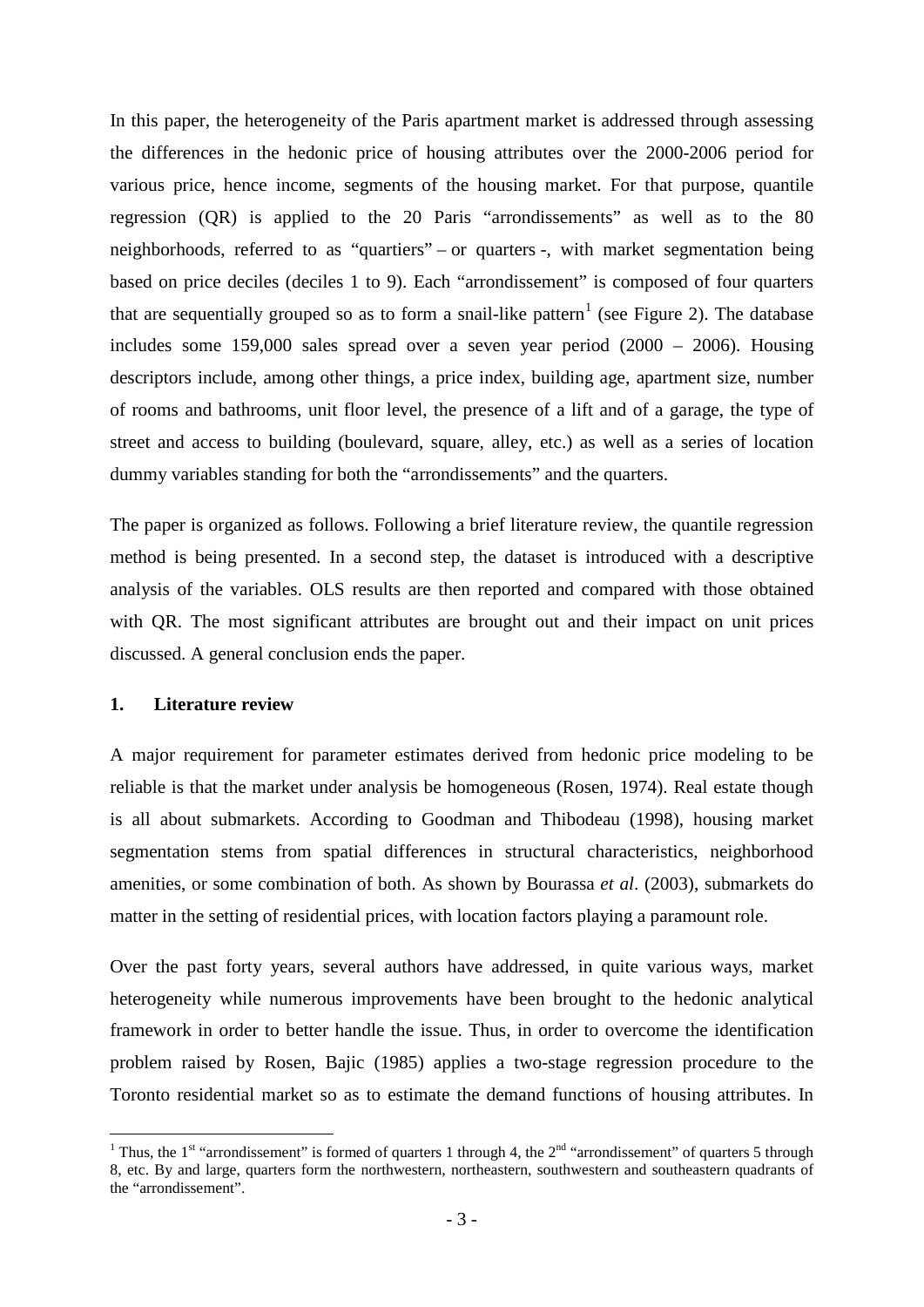their study on the metropolitan Dallas single-family housing market, Goodman and Thibodeau (1998) turn to hierarchical linear modeling (HLM) for delimiting submarkets on the basis of prevailing interactions between dwelling (house size) and neighborhood (school quality) attributes. They find evidence that variations in the house size coefficient is partly determined by the quality of public schools. In a subsequent paper, Goodman and Thibodeau (2003) show that spatial disaggregation obtained with the HLM approach also results in a better hedonic prediction accuracy.

Principal component analysis (PCA) may as well be used to identify submarkets and sort out influences that would otherwise be intermingled (Des Rosiers *et al.*, 2000). Resorting to interactive variables using Casetti's expansion method (Casetti, 1972) is yet another, and most convenient, way to bring out marginal price impacts that would go unnoticed where only mean estimates are derived (Thériault *et al.*, 2003 and 2005). In a similar methodological line, Xu (2008) applies expansion models to examine the spatial and socio-economic heterogeneities in housing attribute prices in Shenzhen, China. Findings support the evidence that the implicit prices of major housing features are not constant but vary with household profile and location within the city. Finally, in the late 1990s, the development of the geographically weighted regression (GWR) approach (Brunsdon *et al.*, 1998) has allowed to generate spatially varying coefficients designed at capturing local submarket specificities.

Considering the size and diversity of the Paris apartment market, heterogeneity in housing attribute hedonic prices is unavoidable and can reasonably be assumed to vary among characteristics, over space as well as depending on apartment price range. In that context, quantile regression ( Koenker and Bassett, 1982; Koenker and Hallock**,** 2001), reveals itself as a most adequate device for capturing heterogeneous utility functions and for bringing out differences in homebuyer preference maps. A semi-parametric approach, QR is similar to generalized least squares (GLS) or spatial weights matrices (SWM). Since quantile regressions are estimated simultaneously, degrees of freedom are not calculated by quantile but as a system. By keeping in all the information available from the dataset, quantile regression thus provides the analyst with better in-depth insights into the effects of the covariates than would a series of independent standard linear regressions (Benoit and Van den Poel, 2009).

Ziets *et al.* (2008) are among the first authors to resort to quantile regression (QR) for addressing the market heterogeneity issue in housing research. Using 1999-2000 home sales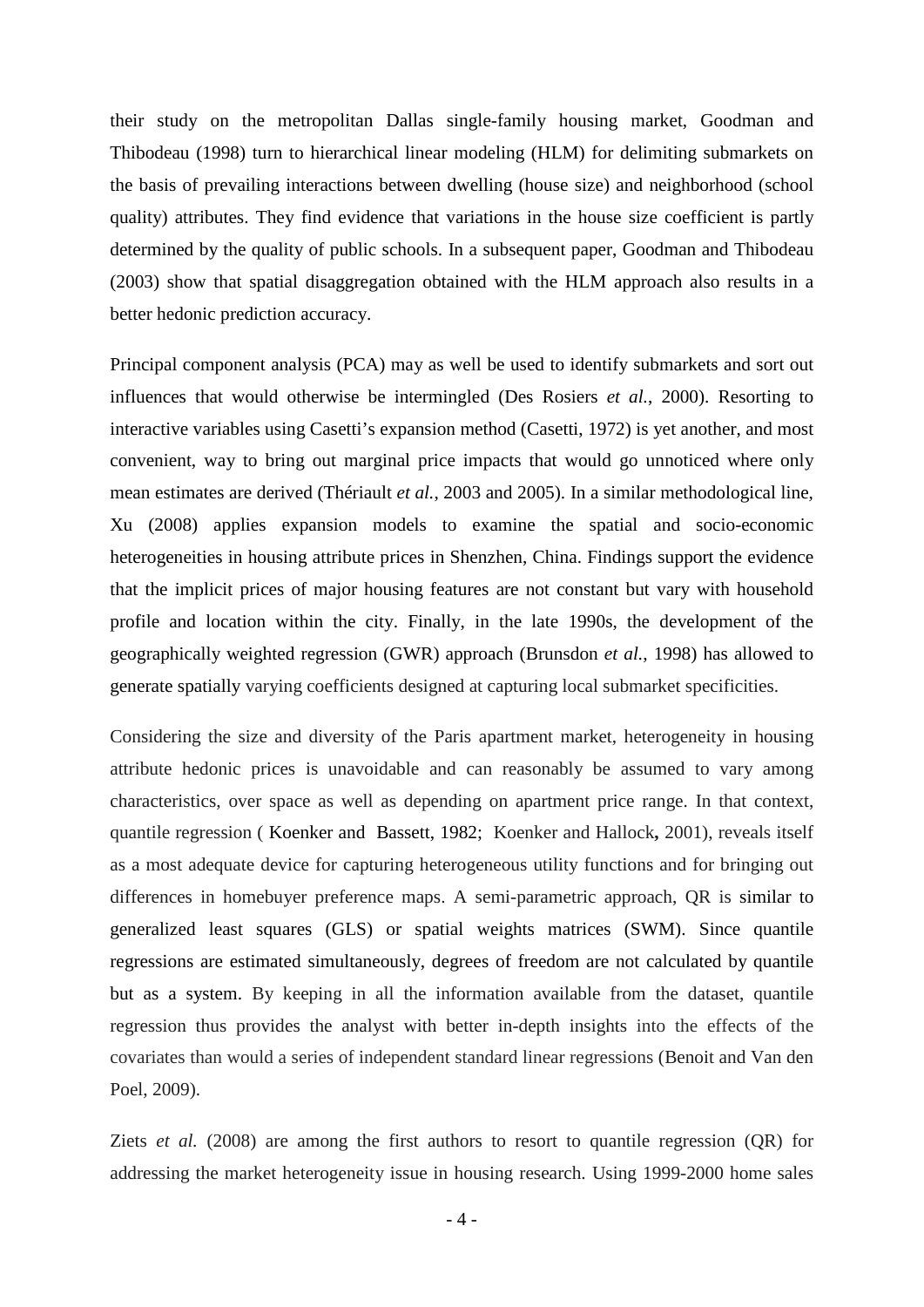from the Orem/Provo area, Utah, they apply the method while accounting for spatial autocorrelation and show that quantile effects largely outweigh spatial autocorrelation effects. Authors also find that the coefficients of some, although not all, variables vary considerably across quantiles. This is the case, for instance, for the price elasticity of square footage which emerges as being more than three times as high for upper-decile properties (0.419) as it is for those at the lower end of the spectrum (0.133).

Farmer and Lipscomb (2010) investigate the role submarket competition plays in setting the price of housing attributes, particularly in a context of fixed supply and evolving homebuyer profile (as is the case for neighborhoods under gentrification). Using household information from both direct stated preference surveys and Multiple Listing Service (MLS) data, authors use QR to track variations in implicit prices for specific attribute bundles in those price ranges where two submarkets overlap. Findings support the hypothesis that, where cross-submarket competition is expected, newcomers with particular needs and preferences are willing to pay higher than average implicit prices for specific bundles of housing attributes. They also confirm the relevance of QR for adequately handling the selective heterogeneity of hedonic coefficients.

Using a dataset of nearly 6,000 cross-sectional, intertemporal (1997-2004) sales from City One, a major residential project in Sha Tin, Hong Kong, Mak *et al*. (2010) applies QR in order to identify the implicit prices of housing characteristics for different price ranges. Empirical findings suggest that homebuyers' tastes and preferences for specific housing attributes vary greatly across different price quantiles. Among other things, optimal square footage emerges as being larger for upper quantiles than it is for lower quantiles. Higherpriced properties also command a larger market premium for a view than lower-priced properties do.

Finally, Liao and Wang (2010) apply Two Stage Quantile Regression (2SQR), as suggested by Kim and Muller (2004), to Changsha, an emerging Chinese city. More than 46,000 sales were recorded in 113 residential developments over a one-year period, that is from September 2008 to September 2009. Authors conclude, here again, that the pricing of housing attributes may vary across their conditional distribution. Findings first suggest that the price of nearby properties has a greater value impact on higher- and lower-priced homes than it has on medium-priced homes. A clear upward trend of the quantile effects of floor area is also brought out. As for the number of bedrooms, it exerts differential price impacts depending on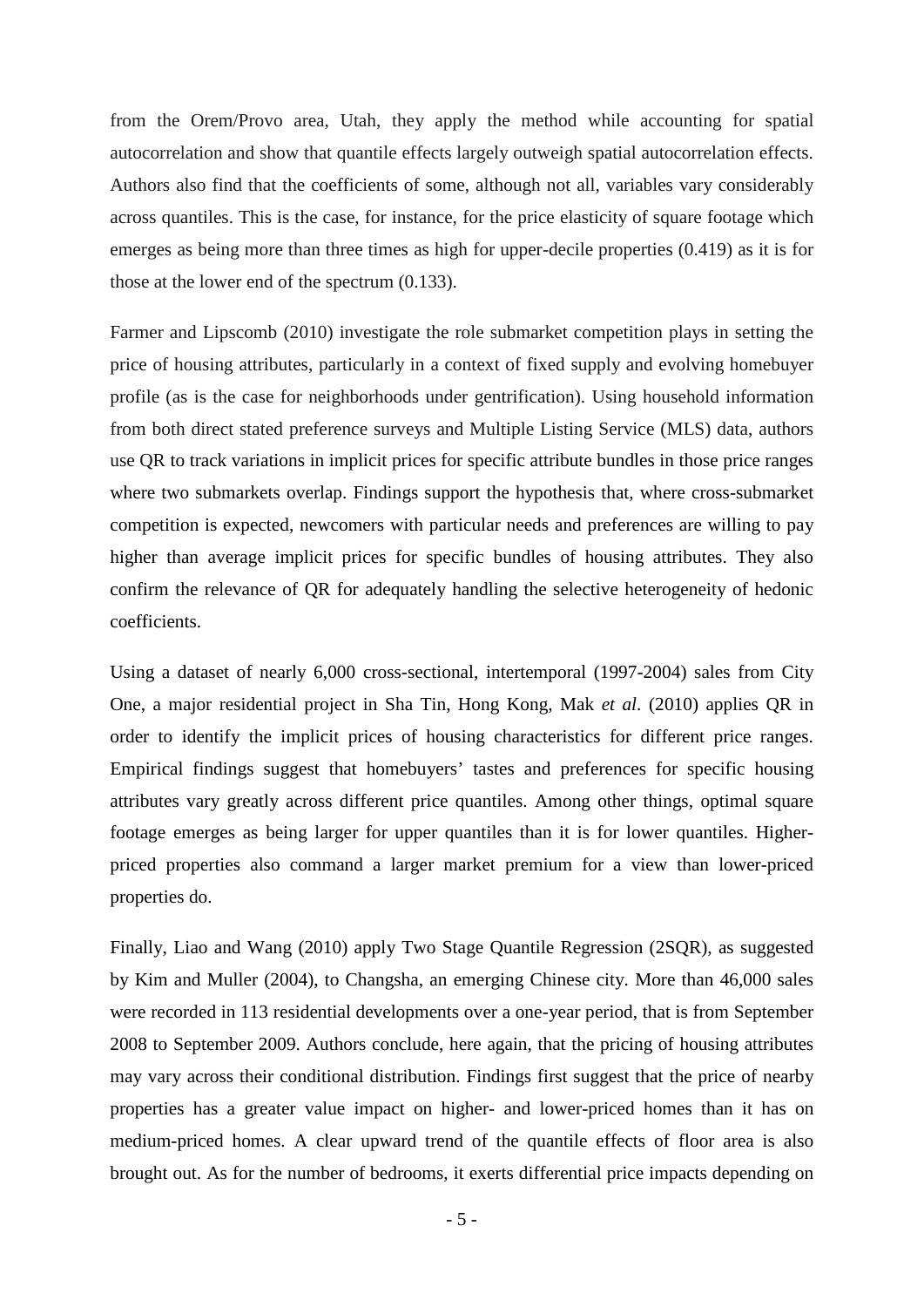the decile, with 2SQR estimates suggesting that implicit prices are highest for low-income households (1st decile) because of the greater number of persons per bedroom in that category. The coefficient peaks again around the 8th decile, thereby suggesting that highincome households have a strong demand for a study room, entertainment room, and so forth.

### **2. Analytical approach**

Quantile regression generalizes the concept of a univariate quantile to a conditional quantile given one or more covariates. For a random variable *Y* with a probability distribution function

$$
F(y) = P(Y \le y)
$$
\n<sup>(1)</sup>

the  $\tau$ <sup>th</sup> quantile of *Y* is defined as the inverse function:

$$
Q(\tau) = \inf\{y : F(y) \ge \tau\}
$$
\n<sup>(2)</sup>

where  $0 < \tau < 1$ . In particular, the median is Q(1/2).

For a random sample  $\{y_1, \ldots, y_n\}$  of Y, it is known that the sample median is the minimizer of the sum of absolute deviations:

$$
\min_{\xi \in R} \sum_{i=1}^{n} \left| y_i - \xi \right| \tag{3}
$$

Likewise, the general  $\tau^{\text{th}}$  sample quantile  $\mathcal{E}(\tau)$ , which is the analogue of  $O(\tau)$ , may be formulated as the solution of the optimization problem

$$
\min_{\xi \in R} \sum_{i=1}^{n} \rho_{\tau} \left( y_i - \xi \right) \tag{4}
$$

where  $\rho_{\tau} = z(\tau - I_{z<0}), 0 < \tau < 1.$ 

The linear conditional quantile function  $Q(\tau | X = x) = x' \beta(\tau)$  can be estimated by solving

$$
\hat{\beta}(\tau) = \arg\min_{\beta \in R^p} \sum_{i=1}^n \rho_{\tau} \left( y_i - x_i \beta(\tau) \right)
$$
\n(5)

for any quantile  $0 < \tau < 1$ . The quantity  $\hat{\beta}(\tau)$  is called the  $\tau^{\text{th}}$  regression quantile. The case  $\tau$  = 0.5, which minimizes the sum of absolute residuals, corresponds to the median regression. Once developed, the quantile regression maximization function writes as: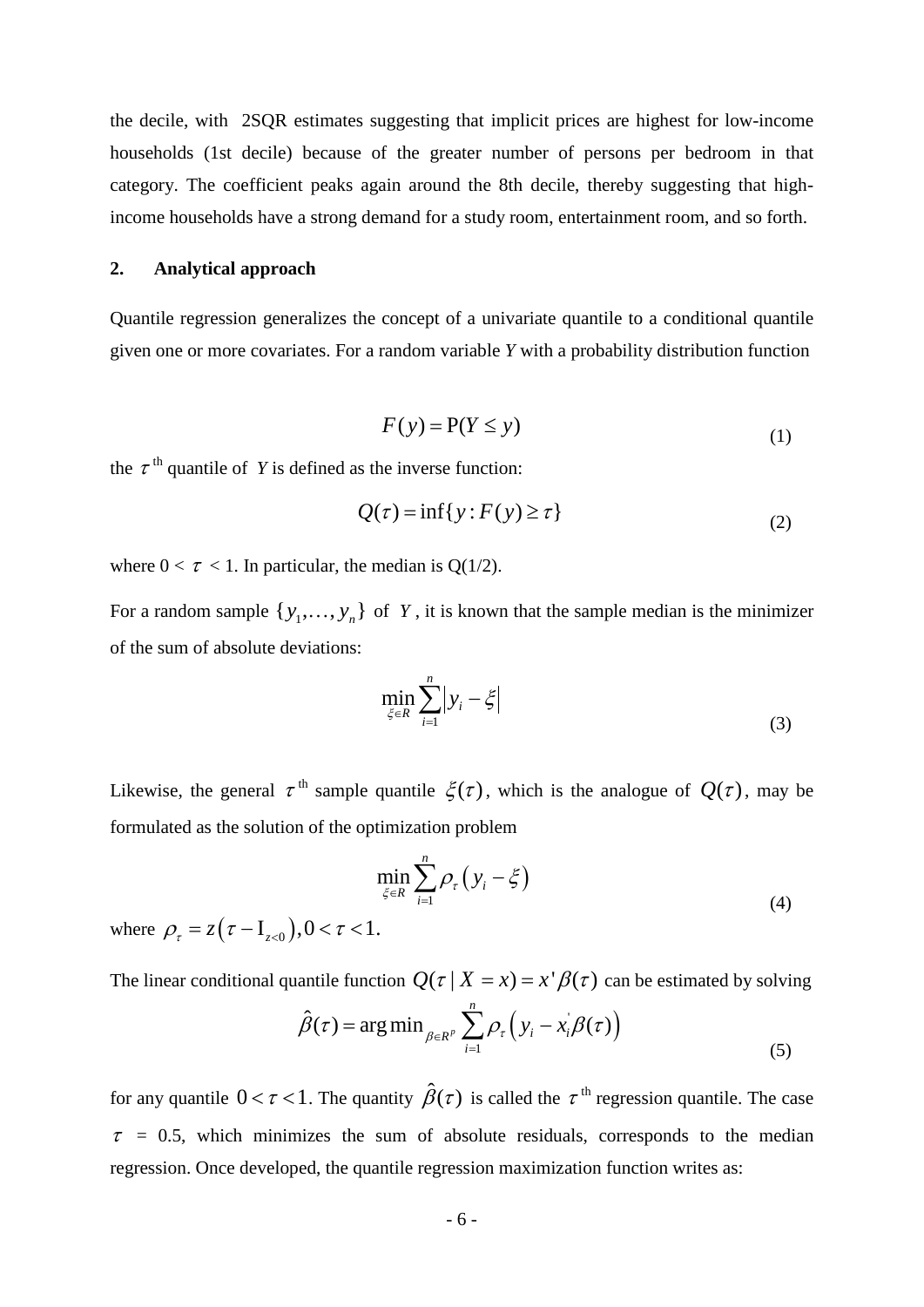$$
\min_{\beta \in R^p} \left[ \sum_{i \in \{i: y_i - x_i/\beta \ge 0\}}^n \tau \left| y_i - x_i/\beta \right| + \sum_{i \in \{i: y_i - x_i/\beta < 0\}}^n (1 - \tau) \left| y_i - x_i/\beta \right| \right] \tag{6}
$$

or :

$$
\min_{\beta \in R^p} \left[ \sum_{i \in \{i: y_i - x_i/\beta \ge 0\}}^n \tau \left( y_i - x_i/\beta \right) + \sum_{i \in \{i: y_i - x_i/\beta < 0\}}^n (\tau - 1) \left( y_i - x_i/\beta \right) \right] \tag{7}
$$

There are two different sets of observations in the quantile regression: the ones which are below the regression hyperplane, and those located above it, with positive  $(u_i = y_i - x_i \beta \ge 0)$ ; and negative  $(u_i = y_i - x_i \beta < 0)$  residuals, respectively. These two sets differ by the weights attributed to the different observations. Except for the median case, where symmetric weights are used, the weights are asymmetric. The fewer the number of observations, the higher the weights. All the observations in the first set have a weight  $\tau$ , the others having a weight  $1-\tau$ . For instance, with  $\tau = 0.9$ , the 10% of observations above the regression hyperplane have a weight nine times larger than the below-hyperplane observations.

Since the early 1950s, it has been recognized that the median regression can be formulated as a linear programming (LP) problem and solved efficiently with some form of the simplex algorithm. In particular, the algorithm of Barrodale and Roberts (1973) has been used extensively. The simplex algorithm is computationally demanding in large statistical applications. In theory, the number of iterations can increase exponentially with the sample size. However, this algorithm is still popularly used when the data set contains less than tens of thousands of observations. Several alternatives have been developed to handle L1 regression for larger data sets. The interior point approach of Karmarkar (1984) solves a sequence of quadratic problems in which the relevant interior of the constraint set is approximated by an ellipsoid. The worst-case performance of the interior point algorithm has been proved to be better than that of the simplex algorithm. More important, experience has shown that the interior point algorithm is advantageous for larger problems. Like L1 regression, general quantile regression fits nicely into the standard primal-dual formulations of linear programming. Besides the interior point method, various heuristic approaches have been provided for computing L1-type solutions. Among these, the finite smoothing algorithm of Madsen and Nielsen (1993) is the most useful. It approximates the L1-type objective function with a smoothing function, so that the Newton-Ralphon algorithm can be used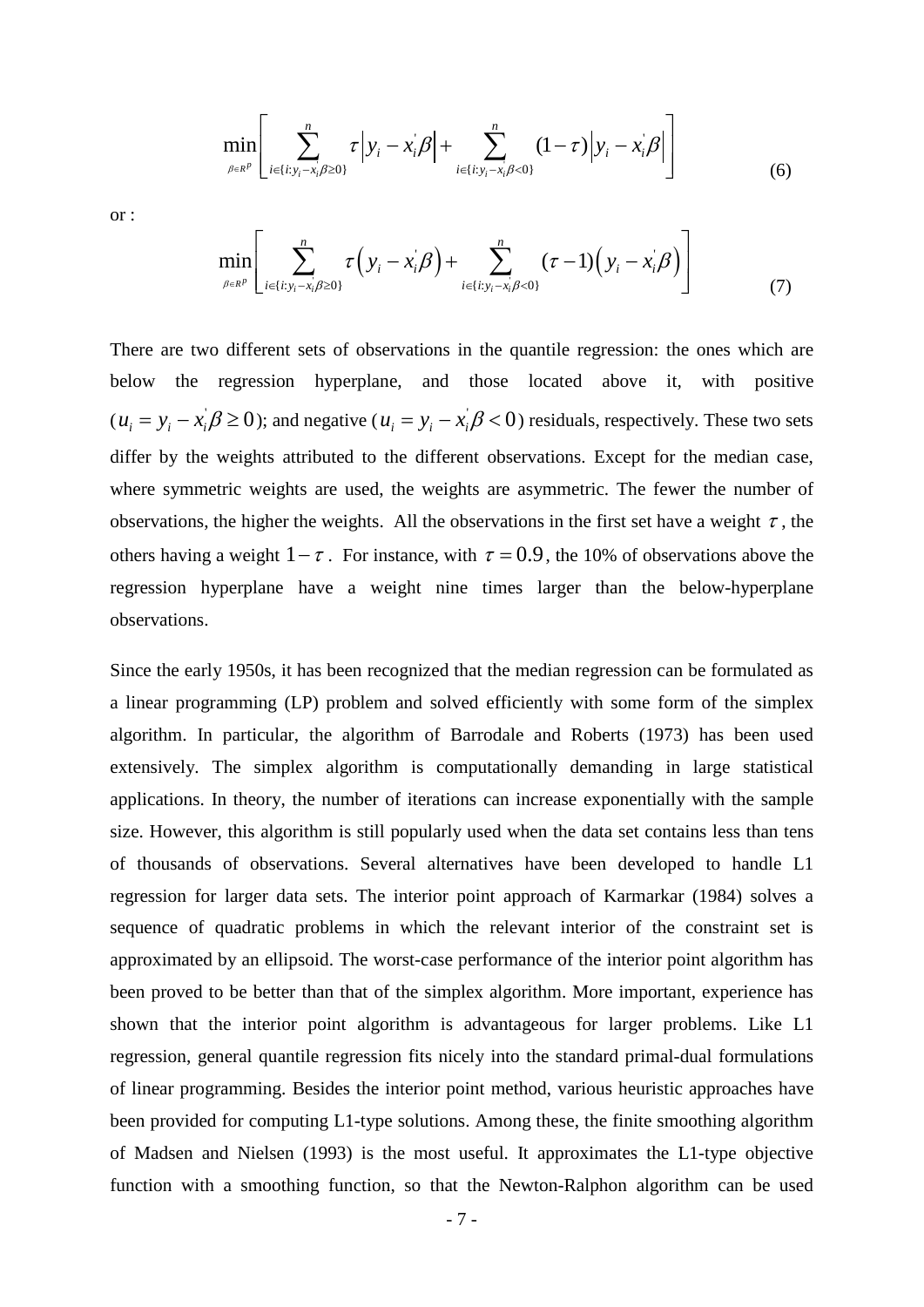iteratively to obtain the solution after a finite number of loops. The smoothing algorithm extends naturally to the general quantile regression.

This method corresponds to the resampling method for the confidence intervals. The Markov chain marginal bootstrap (MCMB) method is used. The standard errors of the coefficient estimates are estimated using bootstrapping as suggested by Gould (1992, 1997). They are significantly less sensitive to heteroskedasticity than the standard error estimates based on the method suggested by Rogers (1993).

As an illustration of what the quantile regression does, we apply it to the following single variable regression model on Ln Price for the quantiles 0.001, 0.01, 0.05, 0.1, 0.25, 0.5, 0.75, 0.9, 0.95, 0.99, 0.999. Findings are displayed in Figure 3.

### **3. The database**

The chosen database for our study is provided by the Chambre des Notaires de France and includes, after filtering, some 159,000 apartment sales spread over a seven year period, that is from 2000 to 2006. This database records all property transactions as registered by the Notaries since 1990. Due to computational constraints, we decided to analyze only a part of this database, with the selected sample though still being large enough to allow statistical significance.

### *3.1 Univariate description of the dataset*

Each transaction provides a detailed description of the property. Housing descriptors include, among other things:

- Sale price (in Euros)
- Building age (construction period);
- Apartment size and number of rooms;
- Floor location in building;
- Number of bathrooms;
- Number of cellars;
- Presence of a lift;
- Presence of a garage with the number of parking places;
- Type of street and access to building (blvd, square, alley, etc.);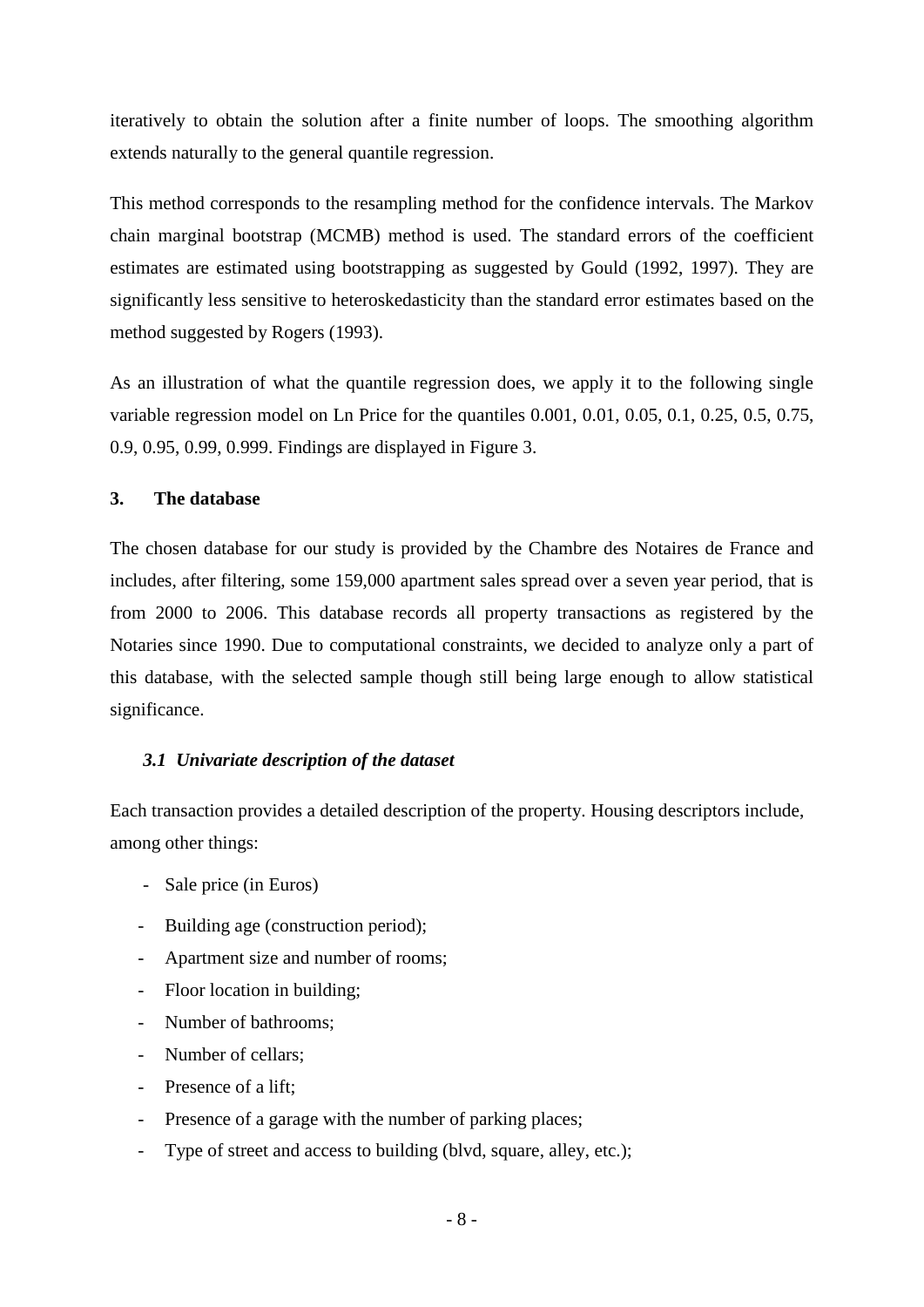- Location dummy variables standing for the 20 districts ("arrondissements") and 80 "neighborhoods" (quarters);
- Time dummy variables for sale year.

Descriptive statistics on some of these descriptors are reported in Tables 1 through 5 and can be summarized as follows

- $\triangleright$  As it can be easily noticed, one half of the sold properties were built before the First World War (Table 1). This proportion is much higher than the one found for similar properties in the overall real estate stock (estimated at around 30%). It shows the particular interest of the transactions market for Haussmann-style buildings in the city.
- $\triangleright$  More than 80% of sales relate to studios and to 2 or 3 room apartments, with the 2 room apartment, often considered as the standard Parisian apartment, forming the most active market (Table 2).
- $\triangleright$  The usual height of buildings is comprised between four and six floors. Thus, roughly 36% of apartments are located in such buildings, as shown in Table 3 which does reflect this peculiarity of the Parisian urbanism.
- $\triangleright$  Table 4 shows that apartments with a lift are two and a half times more likely to be sold than those without one. This corroborates INSEE's figure stating that 63% of Paris apartment units are equipped with a lift<sup>[2](#page-8-0)</sup>.

We also add to this short analysis the distribution of sales by "arrondissement" (Table 5) together with a map of the latter (Figure 2) joined in appendix. It is noticeable that more than half of the transactions belong to the peripheral districts (from  $15<sup>th</sup>$  to  $20<sup>th</sup>$  "arrondissements") that spread from west to east on the right bank of the seine<sup>[3](#page-8-1)</sup> and which gather only 40% of Paris apartments. It may be concluded then that there is an excess of demand over supply for these locations.

### *3.2 Bivariate description of the dataset*

The impact of a lift on prices is interesting to analyze where its presence is being crossed with the number of rooms. Results are summarized in Table 6. These figures show that except for

<u>.</u>

<span id="page-8-0"></span><sup>2</sup> Source from INSEE, 2008 census.

<span id="page-8-1"></span><sup>&</sup>lt;sup>3</sup> With the exception of the  $15<sup>th</sup>$  "arrondissement" which stands on the left bank of the river.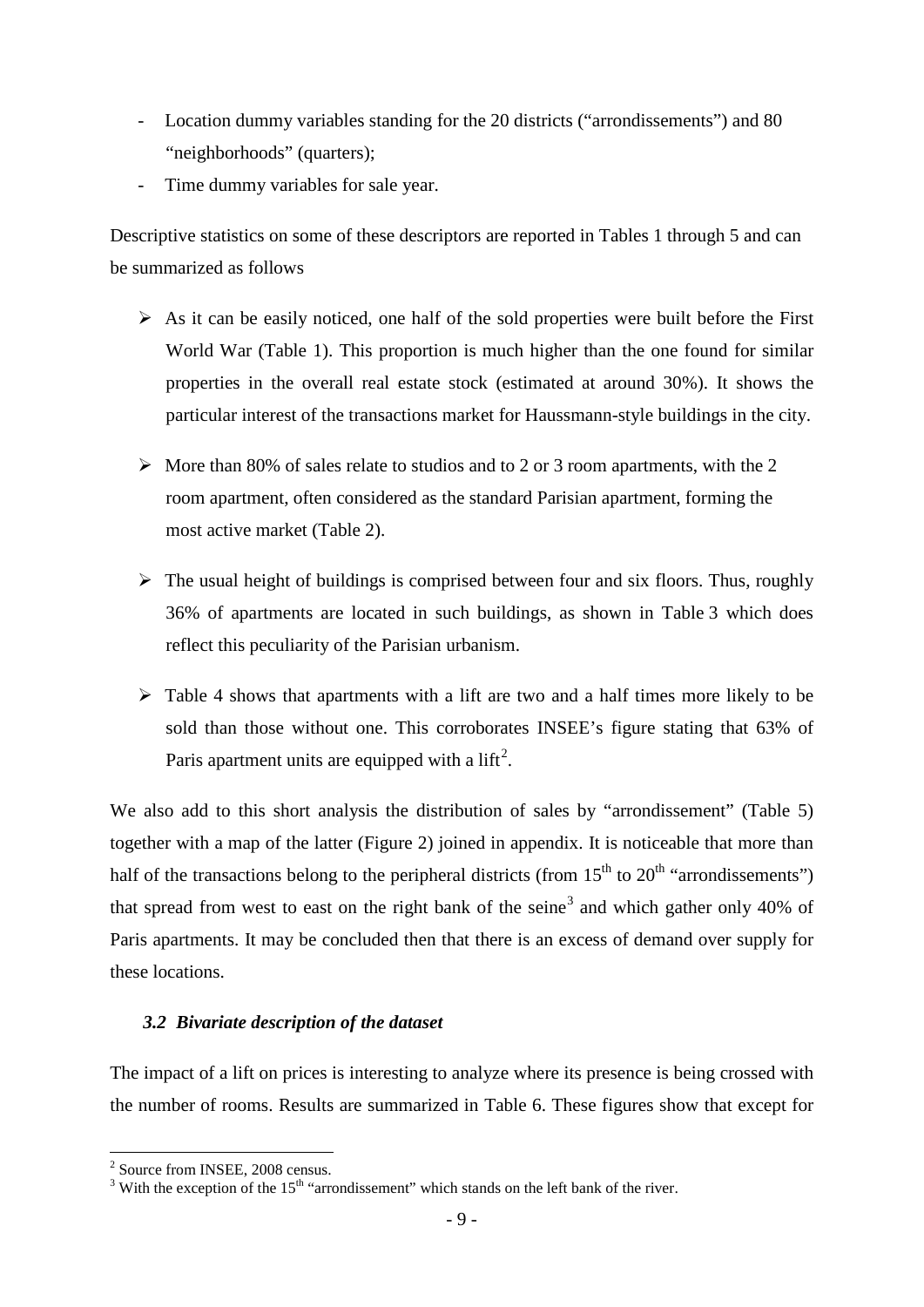one case (9 room apartments, but not necessarily significant regarding the small number of transactions), the average price of apartments is significantly higher when there is a lift. However, this expected result may be biased by the fact that apartments with a lift are more frequent in the most expensive districts. Moreover, it also depends on apartment size. Thus, as brought out in Table 7, for the same number of rooms, apartments are most of the time larger when there is a lift.

### **4. Regression results**

<u>.</u>

As is most often the case with hedonic price models, the log-linear functional form is used here, with the natural logarithm of sale price as the dependent variable. As argued by Dubé *et al*. (2011), while the optimal functional form may depend on the type and level of market segmentation resorted to, the log-linear form provides many advantages over other, more sophisticated specifications. In particular, it allows parameter estimates to be easily interpreted while insuring that the dependent variable is normally distributed. Consequently, the log-transformed sale price is explained by the apartment living area – equally logtransformed so as to generate elasticity coefficients - and a set of dummy variables accounting for apartment and building features as well as for location attributes.

The most important characteristics are the number of rooms, the construction period of the building, the floor, the number of bathrooms and the street type ('Street', 'Avenue', 'Boulevard'…). The construction period is a discrete variable with seven categories: the building was built after 1991, between 1981 and 1991, between 1970 and 1980, between 1948 and 1969 (after the second World War), between 1914 and 1947, between 1850 and 1913 (the "Haussmannian" period) or before 1850. The floor price impact is linked to the presence or not of a lift. The reference (estimated in the intercept) is an apartment located on the ground floor in a building with a lift. As the information on the floor is not always available, a "floor missing" variable is added on to the model which enables to have an unbiased estimation of the intercept (and hence of the other parameters)<sup>[4](#page-9-0)</sup>. This is done as well for the other variables where the problem may arise.

<span id="page-9-0"></span><sup>&</sup>lt;sup>4</sup> Missing values can be handled by making imputations or by dropping observations with missing values altogether.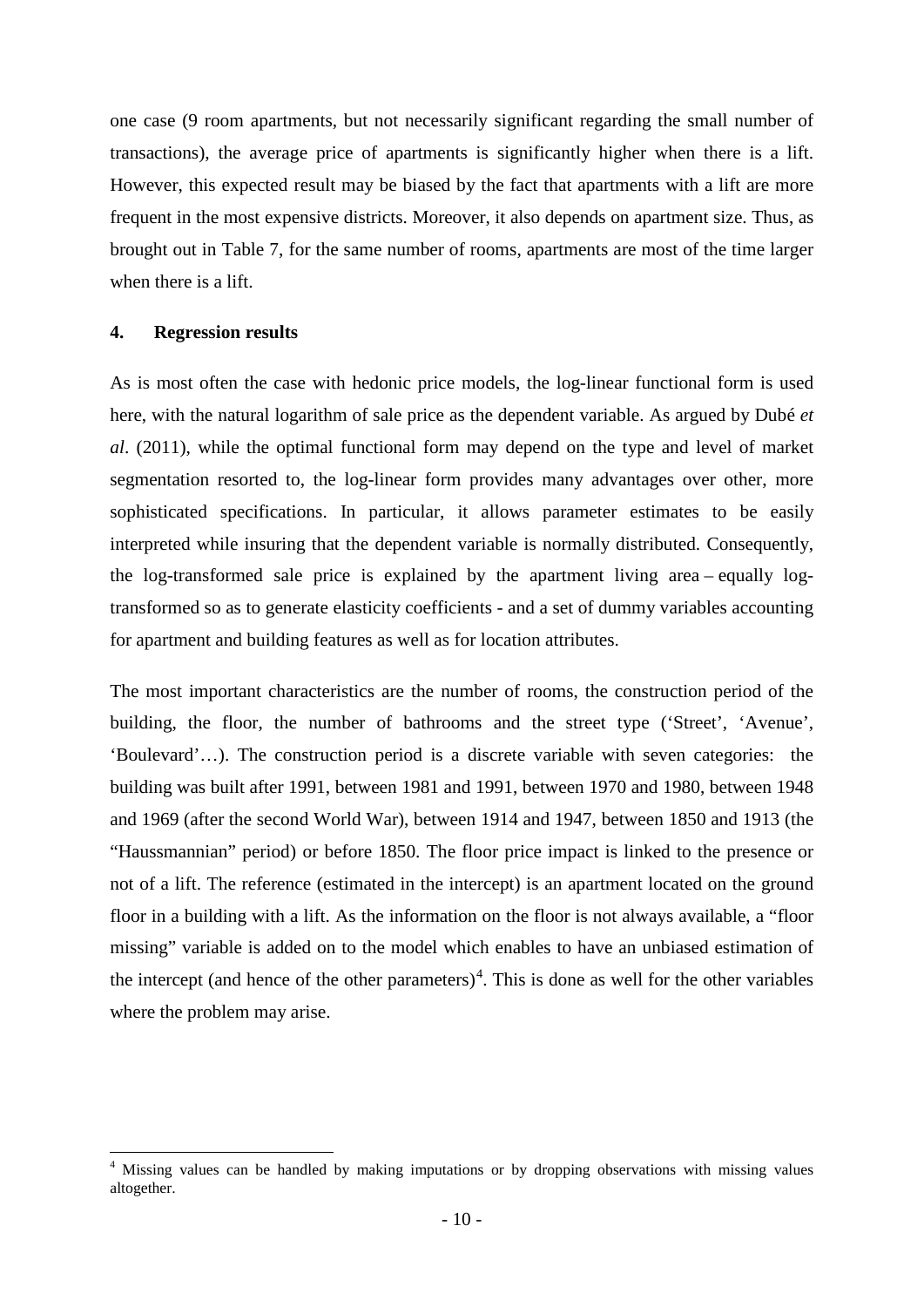The presence of a bathroom is not the rule. There are apartments without a full bathroom (they could have a toilet instead or even a shared toilet<sup>[5](#page-10-0)</sup>). The price effect of "not having a bathroom" varies depending on the number of rooms. While it is possible to have no bathroom at all (no private toilet as well) for small apartments, this is highly improbable for larger ones<sup>[6](#page-10-1)</sup>. For that reason, an interactive dummy variable crossing the lack of bathroom with the number of rooms has been designed ("0 bathroom and 1 room", "0 bathroom and two rooms", etc.). While the interpretation of such variables may not be quite relevant<sup>[7](#page-10-2)</sup>, this specification will lead, once again, to unbiased estimations for the other parameters.

Year dummy variables are introduced to capture the trend, which may be interpreted as an annual residential real estate index for Paris apartments over the 2000-2006 period. Information on the number of service rooms ("chambres de bonnes") is used as well; so is the presence or not of a basement, an attic, a garden, a mezzanine and the number of parking spaces attached to the sale. Distinction is also made between a standard apartment and a duplex or a triplex.

As the information on the geocodes is not available, the geographical location of apartments is used instead. As mentioned earlier, each of the 20 "arrondissements" of Paris is the amalgamation of four quarters, each of which having its own specific features and price determinants operating at a micro-spatial level. While a second best solution, we believe that resorting to these 80 dummy variables captures a large amount of the spatial autocorrelation potentially present in the residuals as real estate prices are truly linked to them.

For both the ordinary least squares (OLS) and the median quantile estimations, all of the 159,074 observations are first used. In order to test for the model robustness though, the latter is then run after dropping the 1% of the most influential observations according to the Cook's distance procedure<sup>[8](#page-10-3)</sup>, which leaves 157,484 observations for analysis. As can be seen from Table 8, and apart from a few coefficients (pertaining, mainly, to the number of rooms and service rooms and to a few floor and street type dummies), regression parameter estimates are roughly equivalent whether the full or cleansed sample is used.

<u>.</u>

<span id="page-10-0"></span> $<sup>5</sup>$  It is common in Paris' old buildings to have toilets in the stairs (between two floors) or at the top floor (in the Hausmannian buildings where there are a lot of "chambres de bonnes" (service rooms).</sup>

<span id="page-10-1"></span> $6$  Les us notice that the distinction bathroom/toilet is not made properly in the database. Hence the analysis of these variables will be hazardous.

<span id="page-10-2"></span><sup>7</sup> The category 'no bathroom' is never documented in the dataset. Hence, cases with missing information about the bathroom are treated as "no bathroom" cases.

<span id="page-10-3"></span><sup>8</sup> Cook's distance is a commonly used estimate of the influence of a data point when performing least squares regression analysis.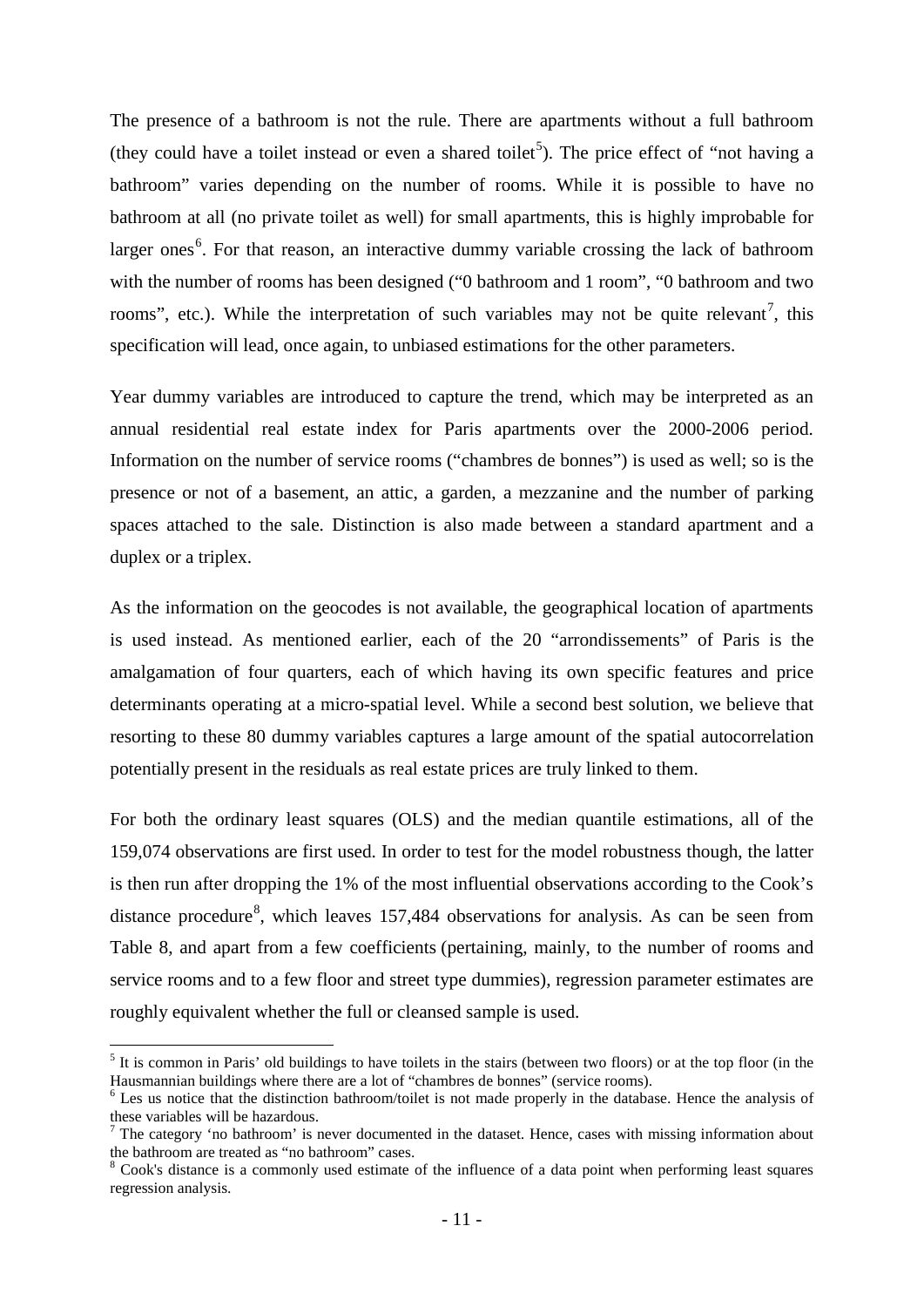### *4.1 Applying the OLS procedure*

The OLS method leads to an estimation of the conditional mean hedonic prices pertaining to apartment characteristics. This method is not relevant when there are outliers in the dataset, when the distribution of data is skewed or when the goal is to construct reference ranges for an outcome. The quantile regression method, more particularly the median one, may be used instead in such situations.

Table 8 reports the mean and the median OLS results obtained with both full and cleansed samples. The mean and median results are globally the same and dropping outliers does not change the results<sup>[9](#page-11-0)</sup>. This underlines the robustness of the latter. Explanatory performance (R-Squared) exceeds 90% in either case while predictive performance (Root MSE) stands at 22%. Moreover, nearly all the parameters are very well estimated (the *p*-values are less than 0.0001%, as indicated by two stars\*\*). As for the parameters with lower significance levels (*p*-values higher than 1%), they are quite identical for both the mean and the median methods ("6 rooms", "9 rooms", "4 service rooms", "3 or more bathrooms", "Mezzanine", "Piece of furniture" and the street types: "Hamlet", "Dead end" and "Passage". As well, the cross-tab variables interacting "0 bathroom" with more than four room units are not quite relevant in any model, which is even more pronounced in the median regression.

As shown by the trend (price index) variable, apartment prices in Paris have experienced a 71% rise over the 2000-2006 period, which corresponds to a 9.4% yearly increase. Such a trend mirrors the sustained demand and relatively limited supply of housing goods in Paris during the pre-crisis era. As displayed in Figure 2, prices went through a severe correction in 2008, then resumed their ascent and have stabilized since 2011.

Considering that the logged sale price is used as the dependent variable – as opposed to, say, the logged unit price (price/sq. meter) -, the "Surface" parameter is an estimation of the price/surface elasticity. Findings suggest that it is significantly different from one and that, for any one unit (*i.e.* square meter) increase in living area, apartment prices rise by roughly 4%. As for the coefficients associated with the number of room variables, they are to be interpreted conditionally to the surface (as it is an exogenous variable). They represent, for a given living area, the percentage market premium assigned to more than one room

-

<span id="page-11-0"></span><sup>&</sup>lt;sup>9</sup> There are few exceptions: i) the number of rooms variables, where the OLS estimations with all the observations are always significantly higher than the parameters in the three other regressions, ii) the street type 'Alley' has a lower negative impact for the OLS estimations with the full sample.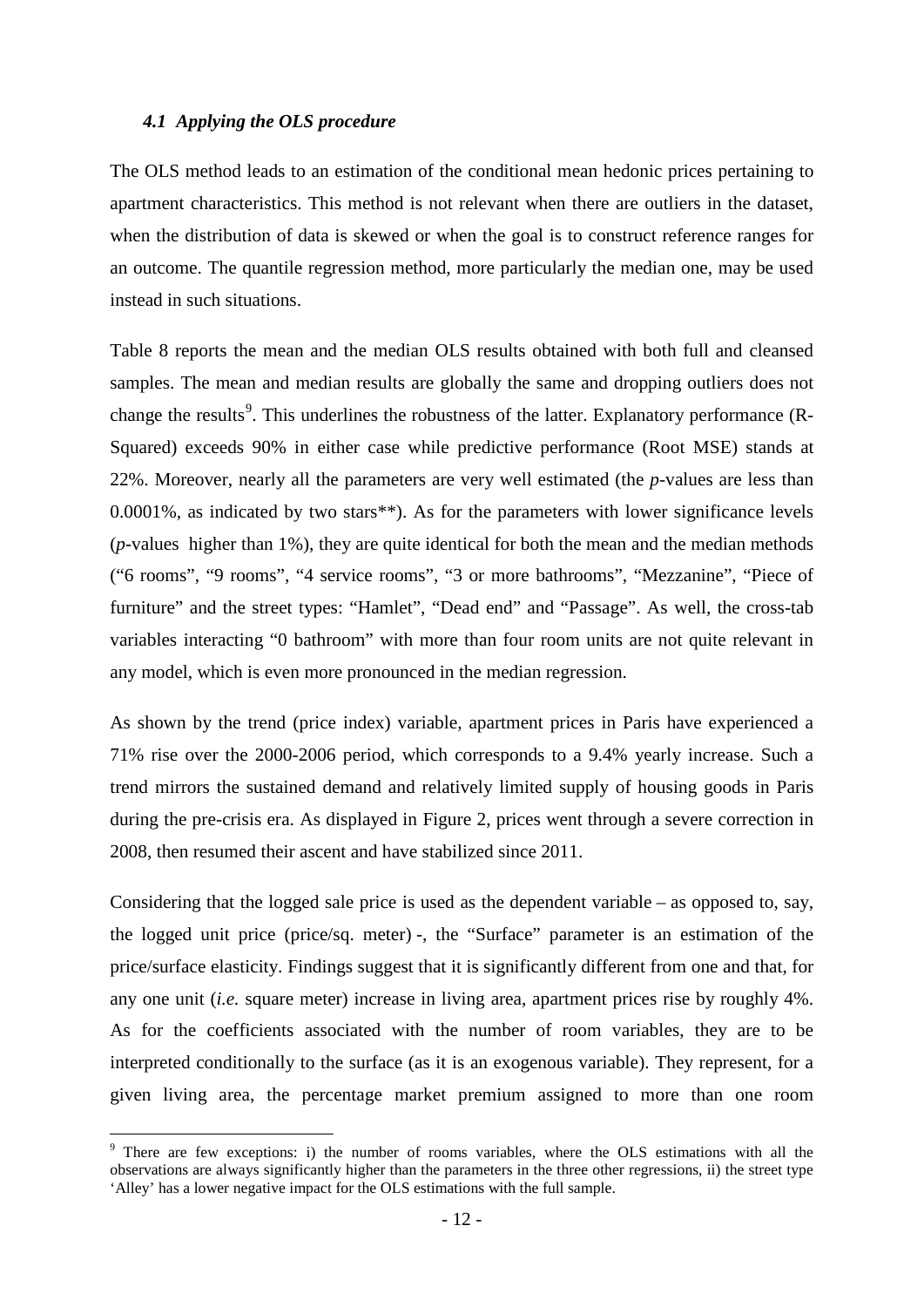apartments, with single room units being used as the reference ("base" value reflected in the intercept). Thus, under the median estimation model, two and three room apartments command 0.7% and 0.9% premiums, respectively, as compared with the reference whereas four and five room units sell for 1.6% more.

The presence of "service rooms" increases the price significantly, with the market premium attached to a three service room unit standing at 11%, as opposed to only 5% and 7% for one and two service rooms, respectively. Considering that service rooms are most often independent from the main apartment, they are frequently leased at a very high level of rent to students or young people due to the lack of housing, which may explain the high demand for more service rooms. Findings also suggest that a duplex or a triplex is more than 10% more expensive than a standard apartment, which probably reflects the enhanced privacy such a housing type involves.

The Hausmannian period (1850-1913) is set as the reference construction period. This variable has a non-linear relationship with price. For buildings built between 1914 and 1947, prices are lower by some 1.8% (median estimation model) when compared with the Hausmannian ones and by more than 2.5% for those built from 1948 to 1969, that is during the reconstruction period following World War II (WWII). As for the most recent buildings - those built after 1991 according to modern standards -, they command a 13% premium over Hausmannian ones. Finally, pre-1850 buildings are also assigned a "historic good" premium of roughly 1% over Haussmannian ones. Two, as opposed to one (the reference), bathroom apartments command a 2% price premium under the mean estimation model, which is down to 1.4% under the median method. Units without a bathroom sell at a 5% to 10% discount, depending on the number of rooms.

With respect to the floor variable, a ground floor apartment located in a building with a lift serves as the reference. As expected, the higher the floor, the higher the price. Thus, the market premium stands at around 5% for the first floor, 8% for the second floor and raises to between 11% and 12% for upper floors ( $6<sup>th</sup>$  to 9th) which offer a panoramic view on Paris<sup>[10](#page-12-0)</sup> and on its famous roofs named "mansardes". The absence of a lift leads to a price discount of 2% or 3% compared to the same apartment with a  $\text{lift}^{11}$  $\text{lift}^{11}$  $\text{lift}^{11}$ .

<span id="page-12-0"></span> $10$  One may assume that a panoramic view on Paris is priceless. Wrong! It's worth 12%, on average...

<span id="page-12-1"></span> $11$  As for the bathroom variable, the presence of a lift is not very well documented in the dataset. Hence, we are not able to interpret too precisely such effects.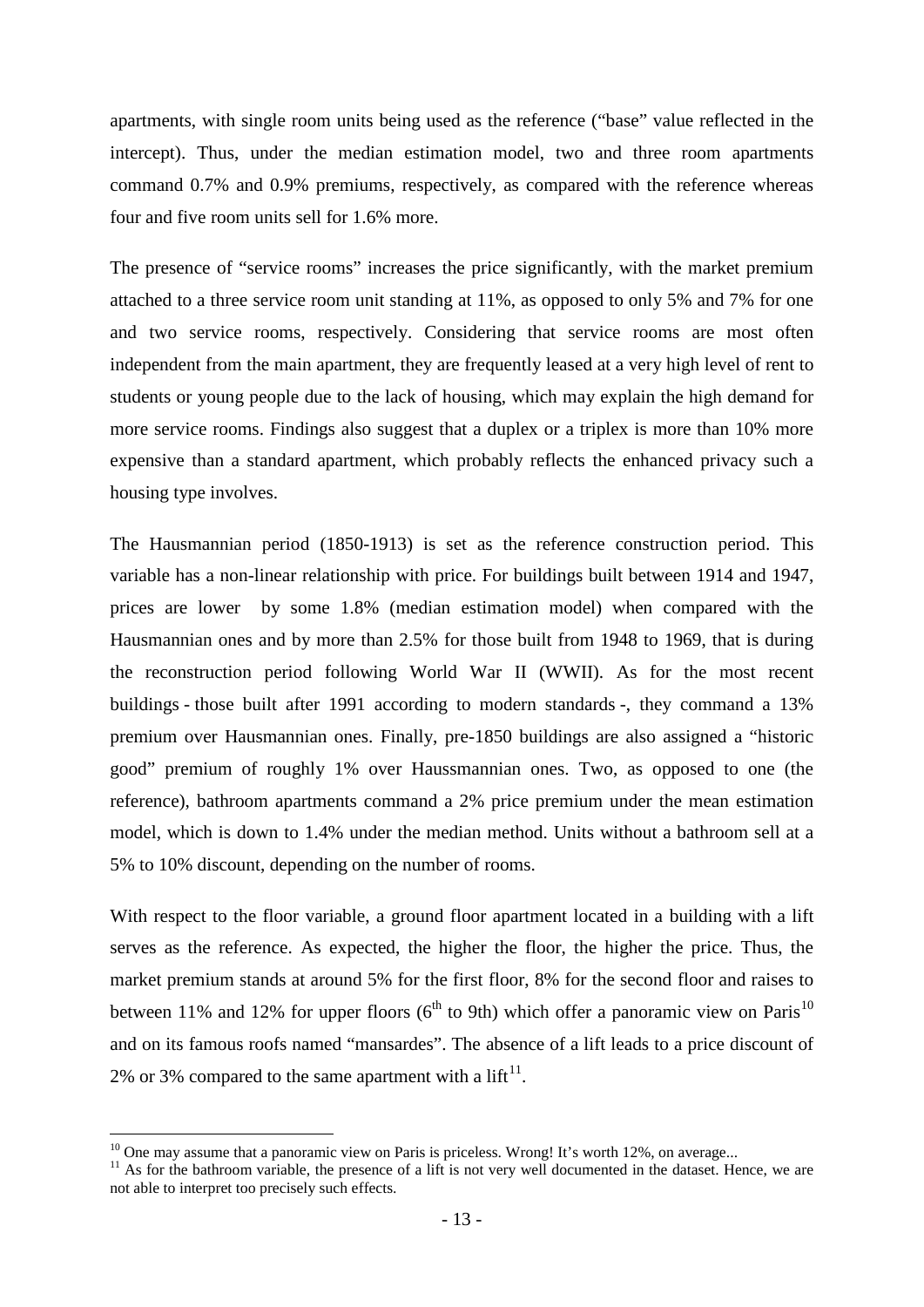To park in Paris is quite a problem as underlined by the valorization of the presence of car parks included in the price. A premium of over 6% is induced by the existence of one parking place<sup>12</sup>, which rises to more than 12% for two. While the presence of a balcony slightly increases the price (by 1% or 2%), but the impact of a mezzanine  $(+12%)$  or a garden  $(+15%)$ is much more substantial.

Compared to a 'street' (the street type reference), a 'Boulevard' (-4%) or an 'Alley' (-14%) location has a negative impact on prices. In the former case, the price discount stems from the noise thereby generated while, in latter case, it can be attributed to the narrowness of alleys which makes car access to home entry difficult – if not impossible – while also greatly reducing indoor luminosity<sup>[13](#page-13-1)</sup>. On the contrary, a 'Place' (+5%) or a 'Quay' (+9%), two highly fashionable locations, increases significantly the value of an apartment.

Finally, the 'district' parameters are ordered from the poorest quarters to the more upper-class ones. Regression findings are displayed in Figure 3. As can be seen, apartments located in the  $17<sup>th</sup>$ ,  $18<sup>th</sup>$  and  $19<sup>th</sup>$  "arrondissements" (quarters 71 to 78) are found at the lower end of the spectrum while those belonging to the  $5<sup>th</sup>$  through  $8<sup>th</sup>$  "arrondissements" (quarters 20 to 29) are grouped in its upper end.

### *4.2 Applying Quantile regression*

<u>.</u>

Quantile regression findings are reported in Table 9. It should be noted here that, while all series of explanatory variables have been included in the model for parameter estimation, district coefficients have been deliberately excluded from Table 9 for conciseness purposes. Furthermore, while all estimations – and graphs - have been made based on centiles, results are reported on a decile basis. Finally, QR is applied to the full sample (159,074 cases).

As can be seen, pseudo R-Squared statistics are much lower than those obtained with the OLS model, with the median decile  $R^2$  standing at 0.736. Model explanatory power also rises with the price category, from 0.662 (1<sup>st</sup> decile) to 0.762 (9<sup>th</sup> decile). As for decile regression coefficients, most of them emerge as being statistically significant at the 0.01 or 0.001 level, although parameter estimates pertaining to the number-of-rooms variable as well as to its interactive version (bathroom missing) often are not. Miscellaneous features and location

<span id="page-13-0"></span> $12$  For the purpose of this study, a parking place is defined as private car box owned in an underground parking, either in the building where the apartment is or in an adjacent building.

<span id="page-13-1"></span><sup>&</sup>lt;sup>13</sup> Luminosity has probably a significant impact on values but unfortunately the dataset does not contain this information and it cannot be measured.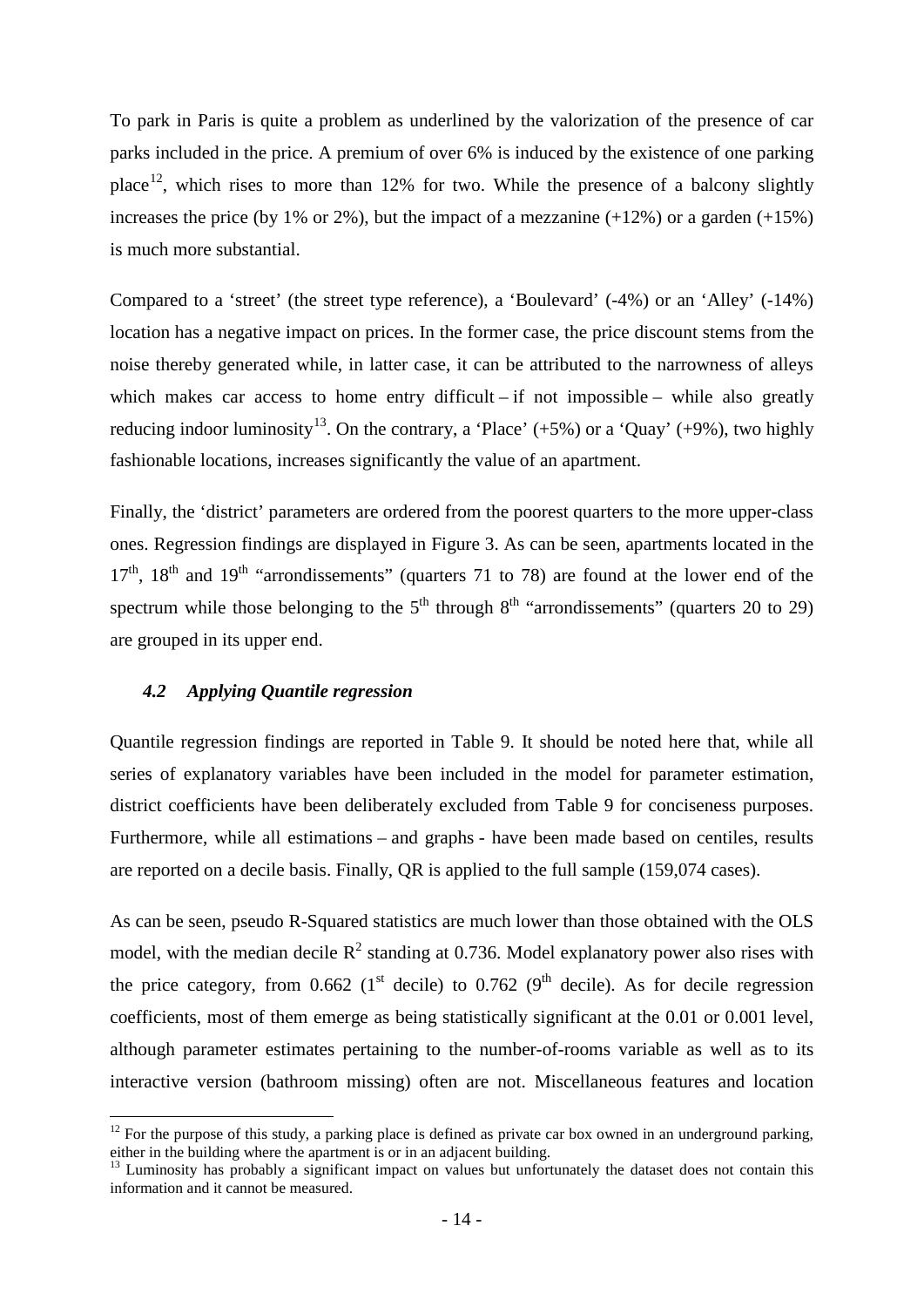attributes also yield nonsignificant implicit prices for some – if not across (Hamlet; Passage) – deciles.

Starting with the price index, it is worth noting that while Paris apartments have experienced an overall appreciation of 71% between 2000 and 2006, price increases are not uniform among deciles but are clearly inversely related to value. Thus, while total price appreciation stands at 76% (*i.e.* a 9.8% annual growth rate) for lower-priced properties, it progressively lessens thereafter and is down to 67% for luxury apartments. Such a trend is consistent with theoretical expectations and reflects the fact that, in a context of relative housing scarcity, the lower the apartment price, the more affordable it is to homebuyers and the more sustained the demand for such units. Consequently, the latter are assigned a higher potential for price appreciation over time.

Turning to size-related variables, parameter estimates pertaining to the surface variable tend to confirm the existence of clearly distinct submarkets in the Paris apartment market as well as the relevance of resorting to quantile regression for estimating the hedonic prices of housing attributes. Quite interestingly, and in line with past research (Liao and Wang, 2010), the higher the price category, the lower the price-elasticity of demand with respect to unit size. Thus, while the elasticity coefficient reaches 1.07 for the lowest decile, it is down to less than 1.03 for upper-end units. Such findings corroborate the fact that size increments command a substantially higher willingness-to-pay for smaller, cheaper units whereas, for more expensive apartments, indoor as well as outdoor quality features tend to outweigh mere quantitative dimensions. Results are reported in appendix in Graph 1.

With regard to the number of rooms (Graph 2), findings suggest that a second room only adds to value (+0.6%) for the cheapest units; for upper deciles, adding a second room impacts negatively on prices with the discount rising with apartment prices. While positive, the coefficients assigned to the three to five room units are, except for a few ones, not significant; the same is true for the nine room units. Where most significant (six to eight room apartments), regression coefficients exhibit a negative sign across deciles. A possible explanation for this may be that buyers – often couples without children or single-person households – have a clear preference for open-plan layouts.

As for the presence of service rooms, findings suggest that, as with the OLS approach, it commands a price premium which remains quite stable among deciles: while the latter tends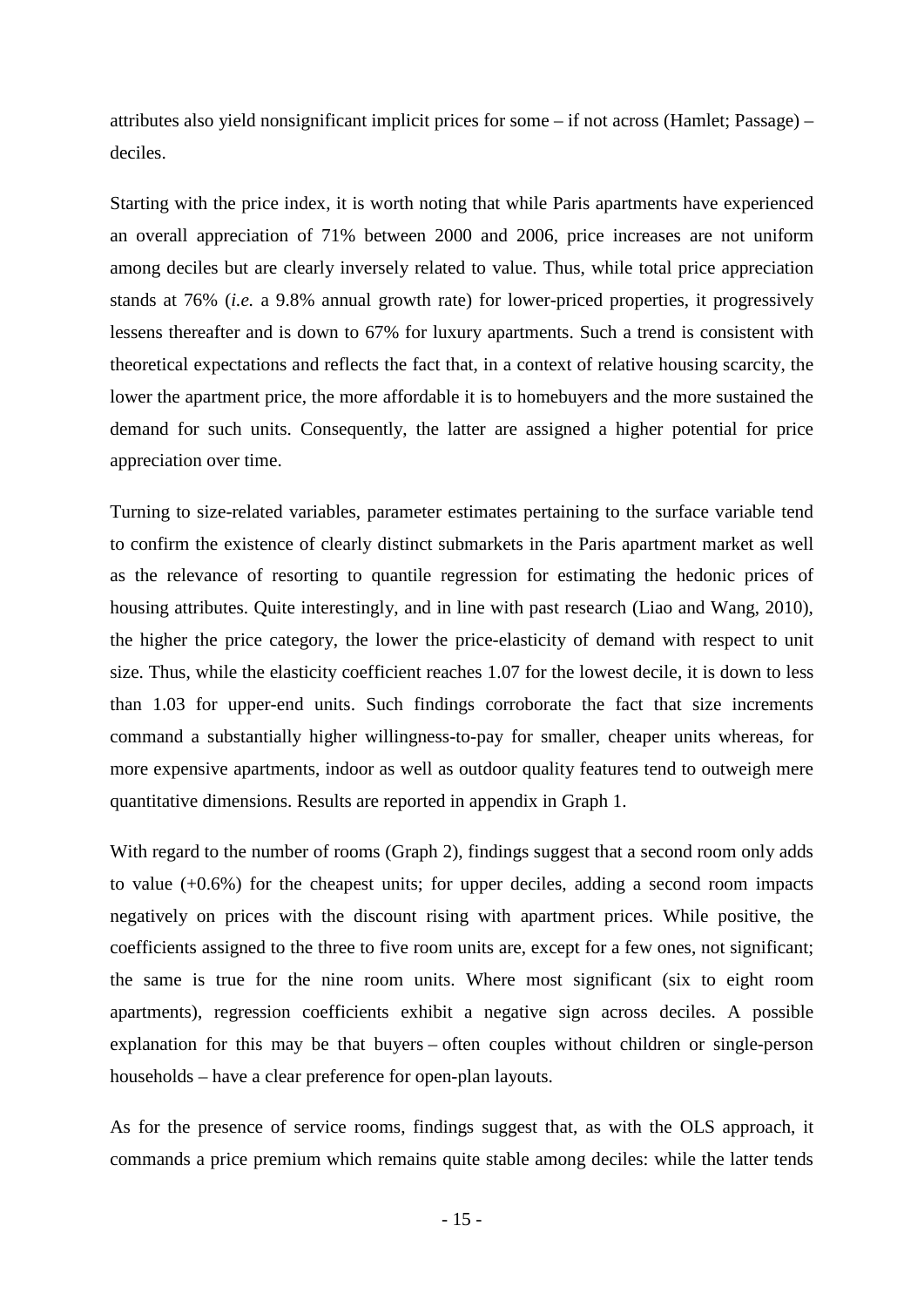to grow with price levels for one and two service rooms where it stands, roughly, between 4% and 7% of value, it rises to between 12% and 14% where three or more service rooms are added – although buyers' willingness-to-pay drops substantially for upper deciles.

With regard to the type of housing unit, the marginal contribution assigned to a duplex tends to rise progressively with price deciles, from around 9% ( $1<sup>st</sup>$  decile) to more than 15% ( $9<sup>th</sup>$ decile). It is the reverse for a triplex which commands a 13% premium for units in the lower end of the price range, as opposed to only 6% at the upper end of the spectrum. It may be explained by the kind of brand the duplex represents, especially for luxury apartments. At the opposite, a triplex rather conveys the image of an extended apartment, but without the prestige side.

Findings obtained for construction period variables (Graph 3) are in line with those derived from OLS regressions, with hedonics prices displaying little variations across deciles. Thus, apartments located in new buildings sell at a premium of 13% to 14% above Haussmannian prices while those dated from the interwar (1914-1947) and post-WWII (1948-1969) periods sell at a discount of 1.8% in the former case and within the 2-3% range in the latter. Here again, pre-1850 units do benefit from a price increment of 1% to 2% compared with the reference. The premium for the most recent apartments may be easily explained by the level of comfort, a greater functionality in line with the modern way of life and higher construction standards. On the contrary, apartments built between the two world wars and after WWII are penalized by a lower quality of construction and, quite often, by a smaller room size.

The marginal contribution of additional bathrooms (Graph 4) tends to increase with the price of the housing unit: it reaches between 1% and 3% for a second bathroom while three or more bathrooms will drive up the price by some 3-4%, but only for upper decile apartments (6 to 9). In contrast, units at the lower end of the price spectrum experience a price drop of some 2%, probably because a third bathroom reduces the already limited space available. Considering though that the coefficients pertaining to the two first deciles are not statistically significant at the 0.01 level, we have to remain cautious in our interpretation of these results.

As expected, the absence of a full bathroom has a detrimental effect on market values across deciles, but the negative impact is much more pronounced for the cheapest among smaller units (one and two rooms) where it exceeds 17%. This can be explained by the fact that, while well-off apartment buyers may take advantage of such a feature for making major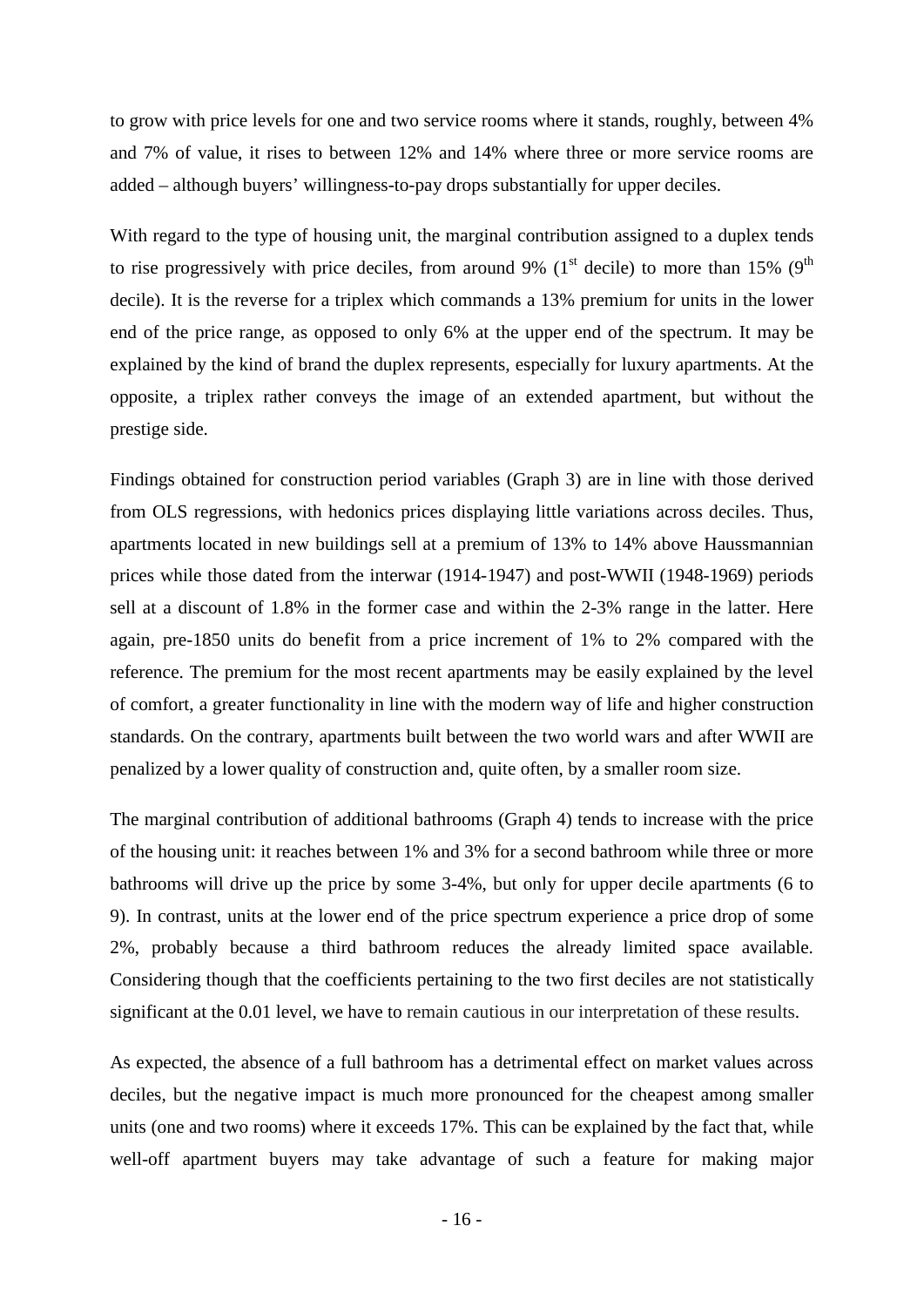improvements upon purchase, this is not the case for households with a tighter budget for whom the lack of bathroom is a serious limitation to the enjoyment of the premises. Finally, while the presence of a private toilet commands a premium which ranges from a high of 7%  $(1<sup>st</sup> decile)$  to a low of 1% (9<sup>th</sup> decile), apartments with a shared toilet experience a price drop which decreases with price, from 6% ( $1<sup>st</sup>$  decile) to 1.6% ( $9<sup>th</sup>$  decile).

The interpretation of floor variables should be done based on a ground floor unit in a liftequipped building, which serves as the reference. On such grounds, regression findings suggest (**i**) that almost any apartment unit above the ground floor will sell at a premium (except for the "Entresol"), (**ii**) that the higher the unit the larger the relative (percentage) premium assigned – although the progression is not linear -, (**iii**) that the higher the price category the lower the premium and finally (**iv**) that for a similar location (same floor), an apartment unit will sell at a discount compared with the reference if it is located in a building without a lift. For instance, based on the middle decile (*i.e.* the median), an apartment located on the sixth floor will command an 11% market premium compared with a ground floor location but will sell at a 1.6% discount if the building has no lift.

The relative price of a parking place (Graph 5) goes up as the apartment value increases. This reflects buyers' motorization rate, with more expensive units going to households that may have two or more cars. Thus, while the premium paid for one parking space ranges from roughly 5% (lower deciles) to over 9% (upper decile), it reaches between 7% and 17% for two parking places. Such findings suggest that the incremental value of a second parking place stands at around 2.5% of apartment value for the cheapest units but reaches 7% of value for upper-class apartments.

Turning to miscellaneous features (Graph 6), findings suggest that, while some attributes may display strong variations across deciles (so is it for attics and pieces of furniture which are substantially more valorized by low-decile purchasers<sup>[14](#page-16-0)</sup>), hedonic relative prices pertaining to a roofspace, a balcony, a mezzanine or a garden remain quite stable throughout the value spectrum. In particular, the market premium attached to a mezzanine varies between 12% and 15% and, for a garden, between 13% and 15%. Here again, some of these findings should be taken with caution considering their low level of statistical significance.

<u>.</u>

<span id="page-16-0"></span><sup>&</sup>lt;sup>14</sup> While it is not possible, with the current database, to identify the aim of the purchase, it may be assumed that a substantial proportion of small, relatively cheap apartments are acquired for investment purposes. In that perspective, furnished apartments offer an advantage that is no more relevant for more expensive, owneroccupied housing units, thereby causing prices to drop for upper decile apartments, as is obvious from Graph 6.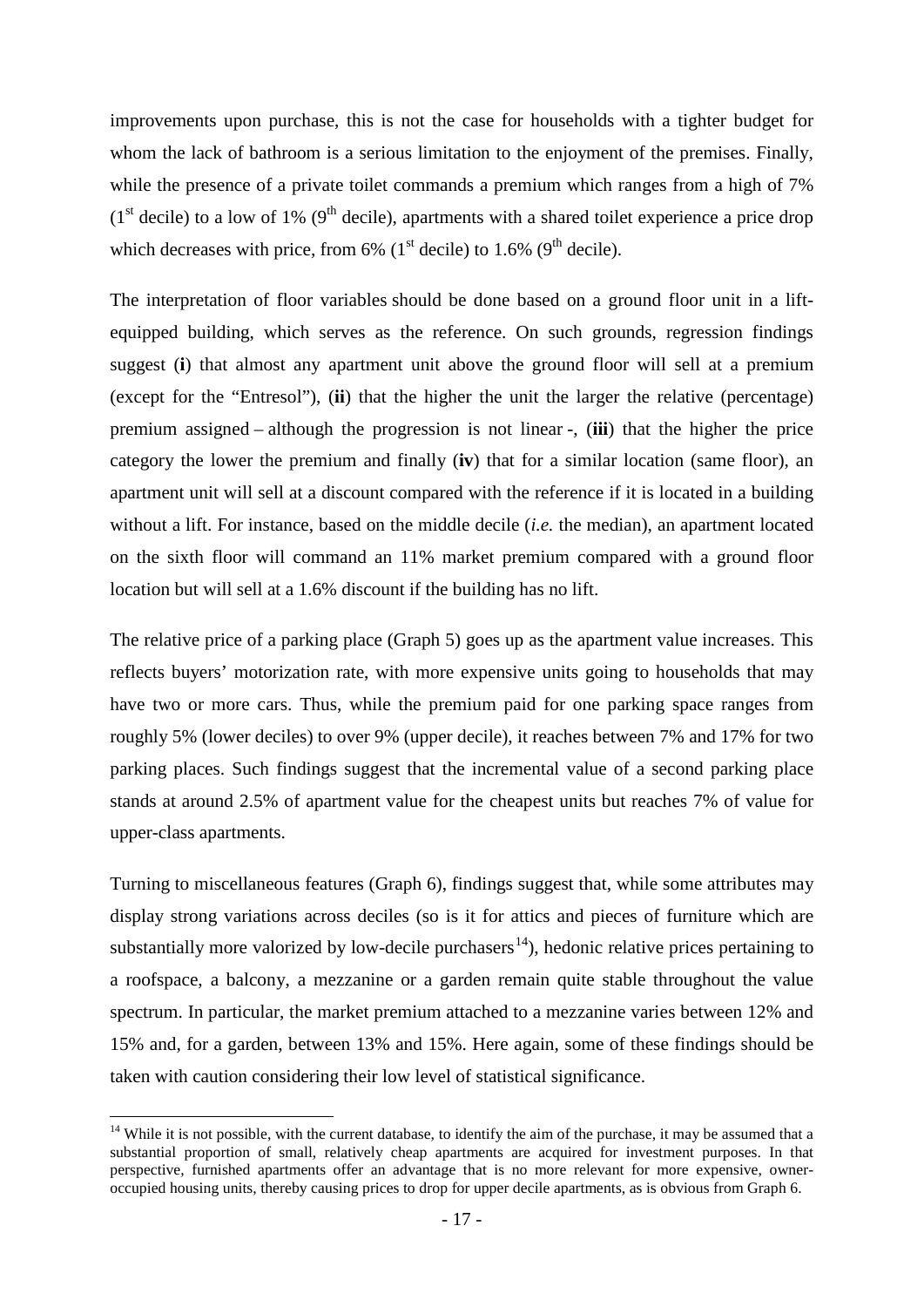Finally, neighborhood attribute coefficients shed some light on Paris homebuyers' behavior with regard to location features. When compared to a standard street location, used as the reference, locating on an alley or, to a lesser extent, a boulevard translates into a price reduction that, in the former case, rises with apartment value and can reach as much as 19% for upper-scale units  $(9<sup>th</sup>$  decile) considering the drawbacks involved (car accessibility and luminosity issues). For the same reasons, dead ends and passages<sup>[15](#page-17-0)</sup> also command a price discount but of a much smaller amplitude. By and large, locating on an avenue seems to provide buyers with some advantages which grow with decile, probably in line with landscaping features (tree planting, flower arrangements, etc.), but also with the social image the address conveys. A courtyard location adds between 2% and 4% to prices due to the quietness and privacy it conveys. Notwithstanding the fact that the variable parameters all emerge as being nonsignificant, findings suggest that buying on a hamlet, which comes with a view on the city (*e.g.* Montmartre), has a substantial impact on values (median premium at 16%), particularly for lower price decile units. Place, square and quay locations also translate into significantly higher prices, with the high premium attached to the latter (between 8% and 9% across deciles) stemming from the view on the River Seine it brings about.

### **5. Discussion**

<u>.</u>

A first conclusion that can be drawn from this study is that, in line with past and recent research dealing with quite diverse residential market settings, it provides strong evidence that the QR method allows to bring out marked variations in the magnitude, and even direction, of housing attribute influences on price depending on the price range, which the standard OLS regression method does not. While not all price determinant implicit prices are found to vary along the value spectrum, several do: this is notably the case, in this research at least, for the price index, apartment size, number of rooms, service rooms and bathrooms, type of housing unit, floor level, parking place and some location attributes.

Secondly, considering that hedonic prices are a reliable estimate of the marginal utility derived from a given housing attribute, as expressed through homebuyers' willingnessto-pay, they are context-sensitive and should therefore be expected to differ substantially with respect to both their mean value (OLS) and degree of variability (QR). North American, European and Asian cities may differ with regard to which residential attributes are valued, to what extent they are and by whom; hence the discrepancies found in the literature between

<span id="page-17-0"></span><sup>&</sup>lt;sup>15</sup> Coefficients for a « passage » location are, for most of them, not significant.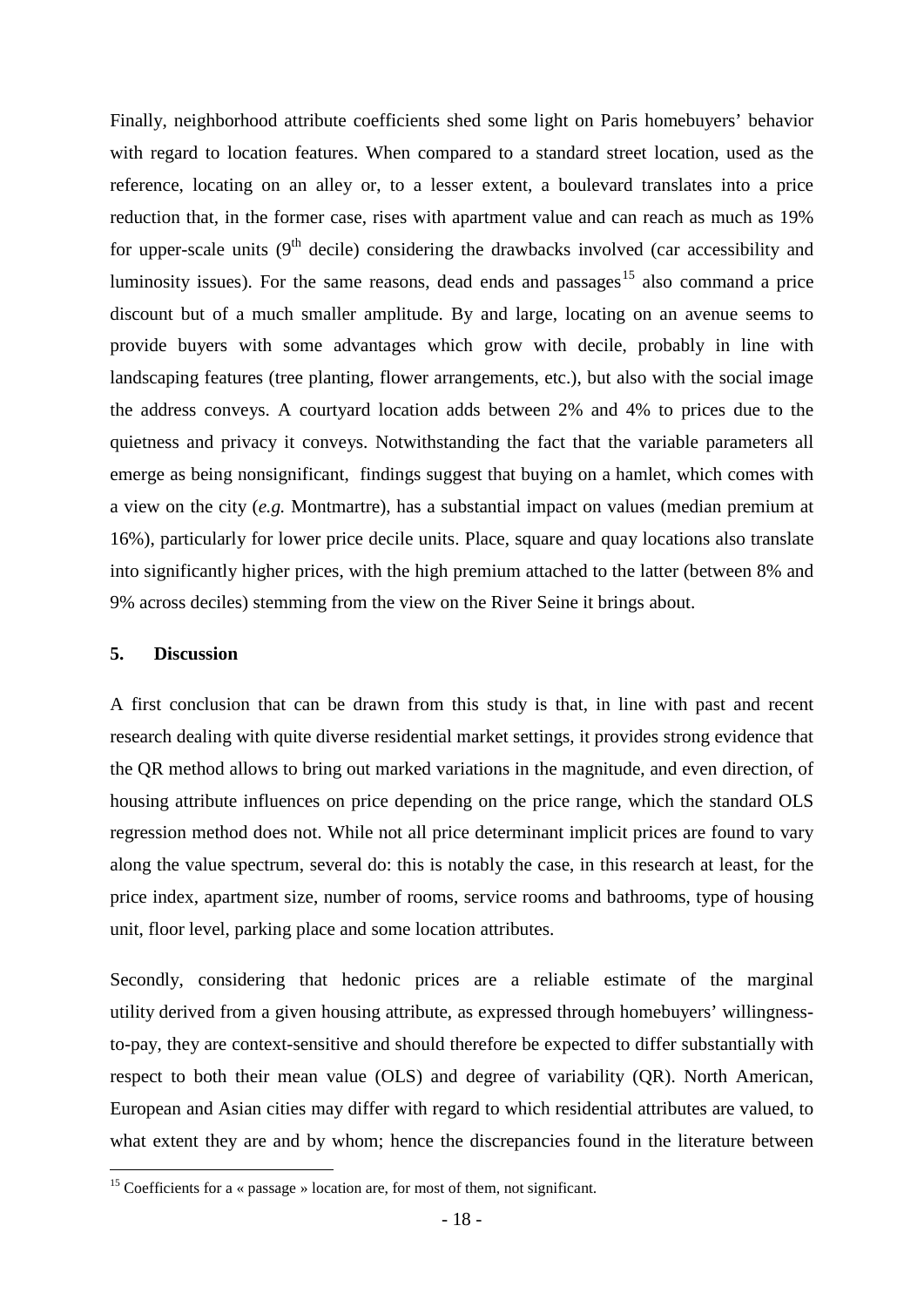studies regarding QR findings. As a major European metropolis and international hub, Paris hosts households characterized by a great diversity of socio-economic profiles and cultural backgrounds. For that reason, its house price setting process is all the more complex and results from the combination of a multitude of submarkets, some overlapping with others, with each one reflecting a preference map for a given housing attribute bundle.

Whatever the urban context though, specific submarkets may be targeted for commercial marketing, public policy or mortgage lending purposes, in which case a reliable assessment of property values turns out to be of paramount importance. This is where the QR approach, which lends itself to a variety of methodological adaptations, has a clear advantage over the standard OLS method, although it should be viewed as a complement, rather than a substitute, to the latter.

### **6. Summary and conclusion**

In this paper, the heterogeneity of the Paris apartment market is addressed through assessing the differences in the hedonic price of housing attributes over the 2000-2006 period for various price, hence income, segments of the housing market. For that purpose, quantile regression is applied to the 20 Paris "arrondissements" as well as to the 80 neighborhoods, called "quartiers" – or quarters - (each "arrondissement" is composed of four quarters), with market segmentation being based on price deciles (deciles 1 to 9). The database includes some 159,000 sales spread over a seven year period (2000 – 2006). Housing descriptors include, among other things, a price index, building age, apartment size, number of rooms and bathrooms, unit floor level, the presence of a lift and of a garage, the type of street and access to building (boulevard, square, alley, etc.) as well as a series of location dummy variables standing for both the "arrondissements" and the quarters.

In line with the literature on the subject, findings clearly suggest that hedonic "relative" prices of several housing attributes significantly differ among deciles, although discrepancies tend to vary greatly in magnitude depending on the attribute. Among other findings, the elasticity coefficient of the size variable, which stands at 1.07 for the first price decile (cheapest units), is down to 1.03 for units belonging to the ninth one (dearest units). The number of rooms, of service rooms, of bathrooms as well as the housing types all exhibit strong implicit price fluctuations among deciles while it is less so for the building period that affect prices in a more uniform way. As for apartment prices, they do not evolve at the same pace along the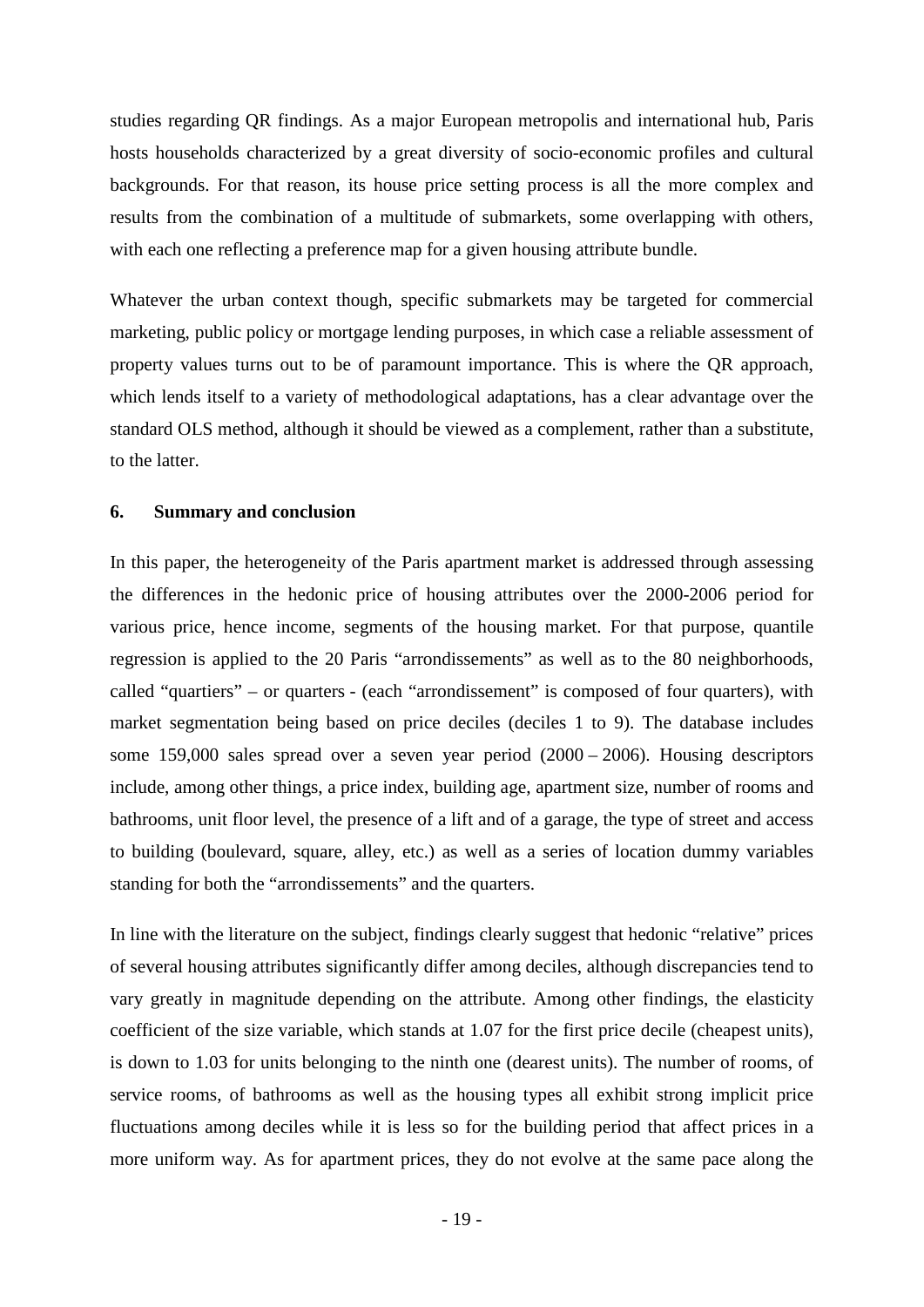value range, with lower-priced properties experiencing an annual growth rate of 9.8% over the six year period, as opposed to only 8.9% for luxury apartments.

With respect to location within the building, all units located above the ground floor are assigned a market premium which rises with floor level but lessens as apartment prices increase. Apartments not served by a lift all sell at a discount. As expected, the willingness-topay for a parking place is higher in the upper segments of the market than it is for lowerpriced properties. The discrepancy is even more pronounced for a second parking slot. Miscellaneous features yield quite stable hedonic prices throughout the value spectrum, with the presence of a mezzanine and of a garden commanding premiums ranging between 12% and 15% of base apartment price.

Finally, the pricing of some location attributes in the form of a market premium (-) or a price discount (+) may vary widely across their conditional distribution, following either an upward (alley-, avenue+) or downward (hamlet+) trend.

To conclude, the use of QR in real estate is at its early stage and further research is needed in order to shed some light in the way housing submarkets form, interact and compete with each other.

### *REFERENCES*

- Bajic, V. 1985. Housing market segmentation and demand for housing attributes: some empirical findings. *AREUEA Journal*, **13(1)**: 58-75.
- Barrodale, I. and Roberts, F. D. K. 1973**.** An improved algorithm for discrete L1 linear approximation. *SIAM Journal on Numerical Analysis*, 10(5): 839–848.
- Benoit, D. F. and Van den Poel, D. 2009. Benefits of quantile regression for the analysis of customer lifetime value in a contractual setting: An application in financial services, *Expert [Systems](http://www.sciencedirect.com/science/journal/09574174) with [Applications](http://www.sciencedirect.com/science/journal/09574174)*, **36(7)**: 10475-10484.
- Bourassa, S.C., Hoesli, M. and Peng,Vincent S. 2003. Do housing submarkets really matter?, *Journal of Housing Economics*, **12**: 12–28.
- Brunsdon, C., S. Fotheringham and M. Charlton. 1998. Geographically Weighted Regression-Modelling Spatial Non-Stationarity, *Journal of the Royal Statistical Society*, Series D (The Statistician), **47(3)**: 431-443.
- Casetti, E. 1972. Generating models by the expansion method: Applications to geographical research, *Geographical Analysis*, Vol. 4, pp. 81-91.
- Des Rosiers, François, Marius Thériault and Paul-Y. Villeneuve. 2000. Sorting out Access and Neighbourhood Factors in Hedonic Price Modelling. *The Journal of Property Investment and Finance*, **18(3)**: 291-315.
- Dubé, J., F. Des Rosiers et M. Thériault. 2011. Segmentation spatiale et choix de la forme fonctionnelle en modélisation hédonique. *Revue d'économie urbaine et régionale* (RERU), No. 1- 2011, février, pp. 5-24, Éd. Armand Colin, Paris.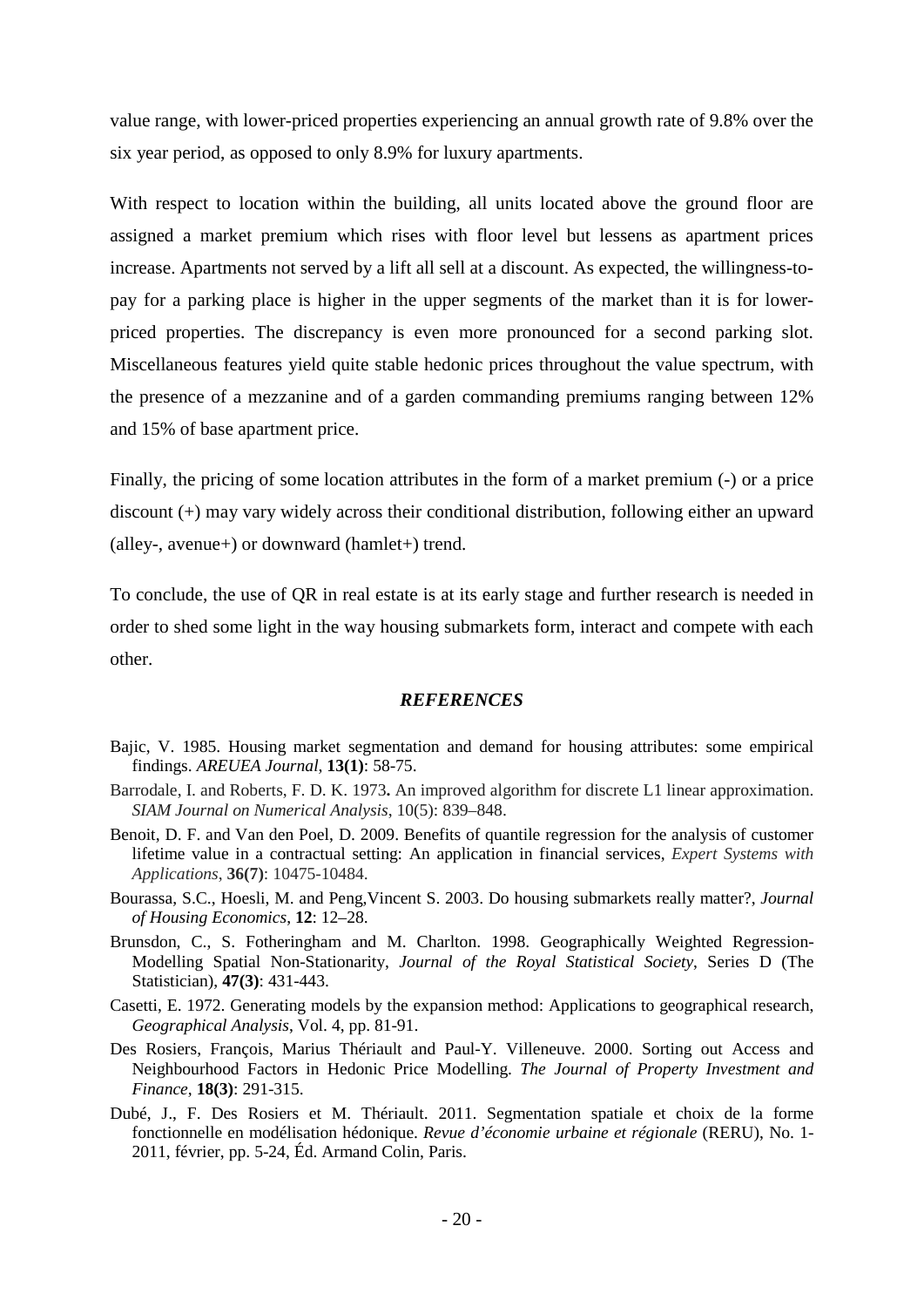- Farmer, Michael C. and Lipscomb, Clifford A. 2010. Using Quantile Regression in Hedonic Analysis to Reveal Submarket Competition, *Journal of Real Estate Research*, **32(4)**: 435-460.
- Goodman, A. C. and Thibodeau, T. G. 1998. Housing market segmentation, *Journal of Housing Economics*, **7**: 121–143.
- Goodman, A. C. and Thibodeau, T. G. 2003. Housing market segmentation and hedonic prediction accuracy, *Journal of Housing Economics*, **12**: 181–201.
- Gould, W.W. 1992. Quantile regression with bootstrapped standard errors, *Stata Technical Bulletin*, **9**: 19–21.
- Gould, W. W. 1997. Interquantile and simultaneous-quantile regression, *Stata Technical Bulletin*, **38**: 14–22.
- Karmarkar, N. 1984. A new polynomial-time algorithm for linear programming, *Combinatorica*, **4(4)**: 373-395.
- Kim, T.H., and Muller, C. 2004. Two-stage quantile regression when the first stage is based on quantile regression, *Econometric Journal*, **7**: 218-231.
- Koenker, R. and G. Bassett, Jr. 1982. Robust tests for heteroscedasticity based on regression quantiles. *Econometrica*, **50**: 43–61.
- Koenker**,** R**., &** Hallock**,** K**.** 2001**.** Quantile regression **[**Electronic version**].** *Journal of Economic Perspectives***, 15(4)**: 143-156**.**
- Liao, Wen-Chi and Wang, Xizhu. 2010. *Hedonic House Prices and Spatial Quantile Regression*, Working Paper, Department of Real Estate, National University of Singapore, Singapore, 27 pages.
- Madsen, K. and Nielsen, H.B. 1993. *A Finite Smoothing Algorithm for Linear L1 Estimation*, *SIAM J. on Optimization*, **3**: 223-235.
- Mak, S., Choy, L., and Ho, W. 2010. Quantile regression estimates of Hong Kong real estate prices, *Urban Studies*, **47**: 2461-2472.
- Rogers, W. H. 1993. Calculation of quantile regression standard errors, *Stata Technical Bulletin*, **13** : 18–19.
- Rosen, S. 1974. Hedonic Prices and Implicit Markets: Product Differentiation in Pure Competition, *Journal of Political Economy*, **82**: 34–55.
- Thériault, M., Des Rosiers, F., Villeneuve, P. & Kestens, Y. (2003) Modeling interactions of location with specific value of housing attributes, *Journal of Property Management*, **21**: 25–62.
- Thériault, M., Des Rosiers, F. et Joerin, F. (2005). Modelling Accessibility to Urban Services Using Fuzzy Logic: A Comparative of Two Methods, *Journal of Property Investment and Finance*, **23(1)**: 22-54.
- Xu, Ting. (2008). Heterogeneity in housing attribute prices: A study of the interaction behaviour between property specifics, location coordinates and buyers' characteristics, *International Journal of Housing Markets and Analysis*, **1(2)**:166 – 181.
- Zietz, J., Zietz, E.N. and Sirmans, G.S. (2008). Determinants of House Prices: a Quantile Regression Approach, *Journal of Real Estate Finance and Economics*, **37(4)**: 317-333.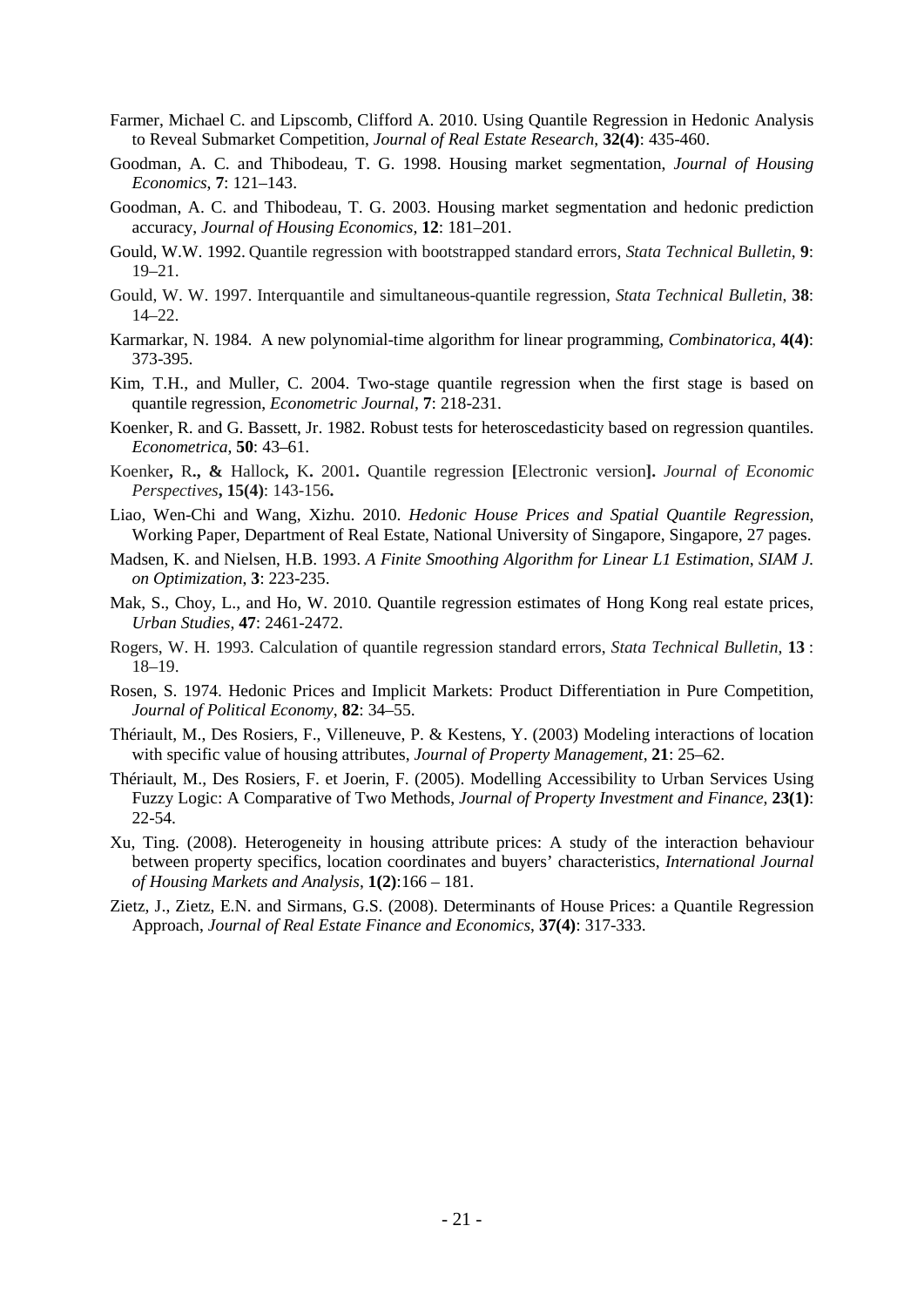## **Appendices: Map, Tables and Figures**



**Figure 1 : Notaries index of apartments prices since 1980** *Source: meilleursagents.com*



**Figure 2 : Map of the "arrondissements" of Paris**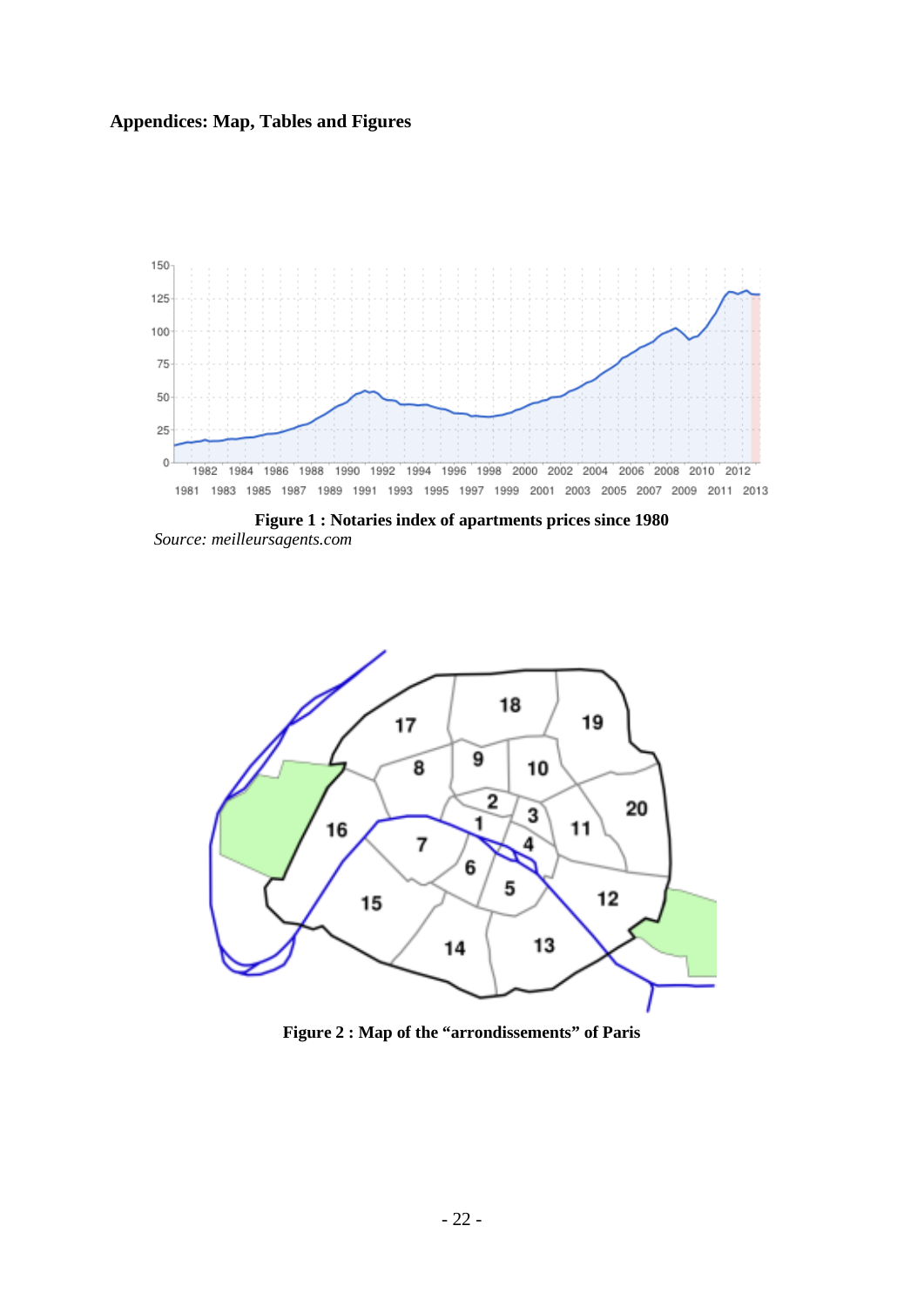

**Figure 3: Quantile adjustment estimates for Ln of Sale Price**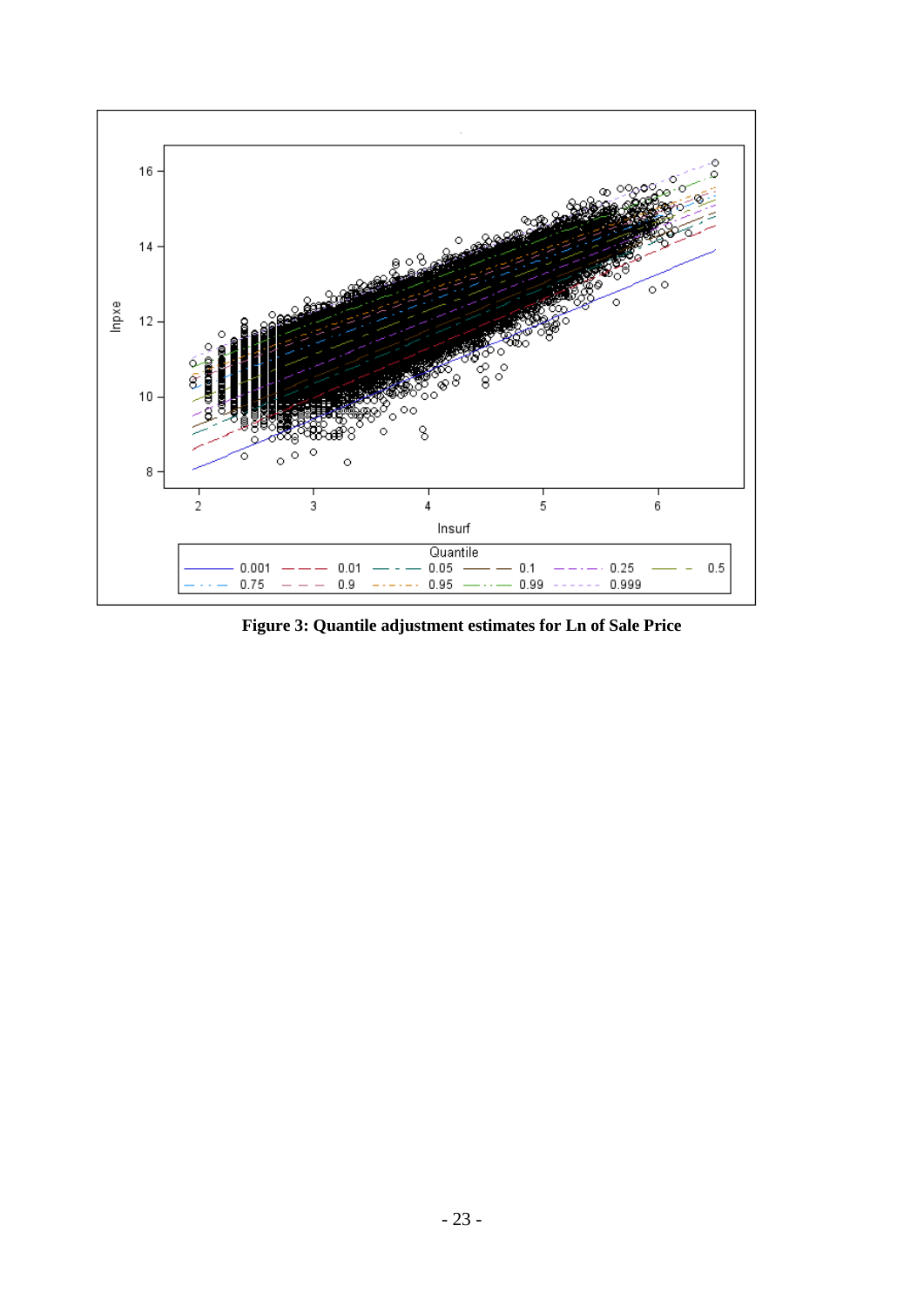| <b>Construction date</b> | Frequency | Percentage | Cumulative<br>frequency | Cumulative<br>Percentage |
|--------------------------|-----------|------------|-------------------------|--------------------------|
|                          |           |            |                         |                          |
| Before 1850              | 7,984     | 5.66       | 9,375                   | 6.65                     |
| From 1850 to 1913        | 60,645    | 43.01      | 70,020                  | 49.65                    |
| From 1914 to 1947        | 25,495    | 18.08      | 95,515                  | 67.73                    |
| From 1948 to 1969        | 21,674    | 15.37      | 117,189                 | 83.10                    |
| From 1970 to 1980        | 17,350    | 12.30      | 134.539                 | 95.41                    |
| From 1981 to 1991        | 3,587     | 2.54       | 138,126                 | 97.95                    |
| From 1992 to 2000        | 2,890     | 2.05       | 141,016                 | 99.01                    |
| From 2001                | 1,391     | 0.99       | 142,407                 | 100.00                   |

**Table 1: Descriptive statistics – Construction period**

| Number of<br>rooms | Frequency | Percentage | Cumulative<br>frequency | Cumulative<br>percentage |
|--------------------|-----------|------------|-------------------------|--------------------------|
| <b>Studio</b>      | 38,482    | 24.68      | 38,482                  | 24.68                    |
| 2 rooms            | 56,131    | 36.00      | 94,613                  | 60.68                    |
| 3 rooms            | 33,782    | 21.66      | 128,395                 | 82.34                    |
| 4 rooms            | 16,485    | 10.57      | 144,880                 | 92.91                    |
| 5 rooms            | 7,273     | 4.66       | 152,153                 | 97.57                    |
| 6 rooms            | 2,383     | 1.53       | 154,536                 | 99.10                    |
| 7 rooms            | 933       | 0.60       | 155,469                 | 99.70                    |
| 8 rooms            | 328       | 0.21       | 155,797                 | 99.91                    |
| 9 rooms            | 90        | 0.06       | 155,887                 | 99.97                    |
| 10 rooms and more  | 52        | 0.03       | 155,939                 | 100.00                   |

**Table 2: Descriptive statistics – Number of rooms** 

| Floor             | Frequency    | Percentage | Cumulative | Cumulative |
|-------------------|--------------|------------|------------|------------|
|                   |              |            | frequency  | percentage |
| Ground floor      | 13,869       | 9.00       | 13,869     | 9.00       |
| Mezzanine         | 507          | 0.33       | 14,376     | 9.33       |
| $1st$ floor       | 25,073       | 16.27      | 39,449     | 25.60      |
| $2nd$ floor       | 25,791       | 16.73      | 65,240     | 42.33      |
| $3rd$ floor       | 24,763       | 16.07      | 90,003     | 58.40      |
| $4th$ floor       | 22,592       | 14.66      | 112,595    | 73.06      |
| $5th$ floor       | 18,812       | 12.21      | 131,407    | 85.27      |
| $6th$ floor       | 13,435       | 8.72       | 144,842    | 93.99      |
| $7th$ floor       | 4,859        | 3.15       | 149,701    | 97.14      |
| $8th$ floor       | 2,208        | 1.43       | 151,909    | 98.57      |
| $9th$ floor       | 1,192        | 0.77       | 153,101    | 99.34      |
| $10th$ floor      | 778          | 0.50       | 153,879    | 99.84      |
| <b>Basement 1</b> | 235          | 0.15       | 154,114    | 99.99      |
| <b>Basement 2</b> | 17           | 0.01       | 154,131    | 100.00     |
| <b>Basement 3</b> | $\mathbf{2}$ | 0.00       | 154,133    | 100.00     |

**Table 3: Descriptive statistics – Distribution by floor**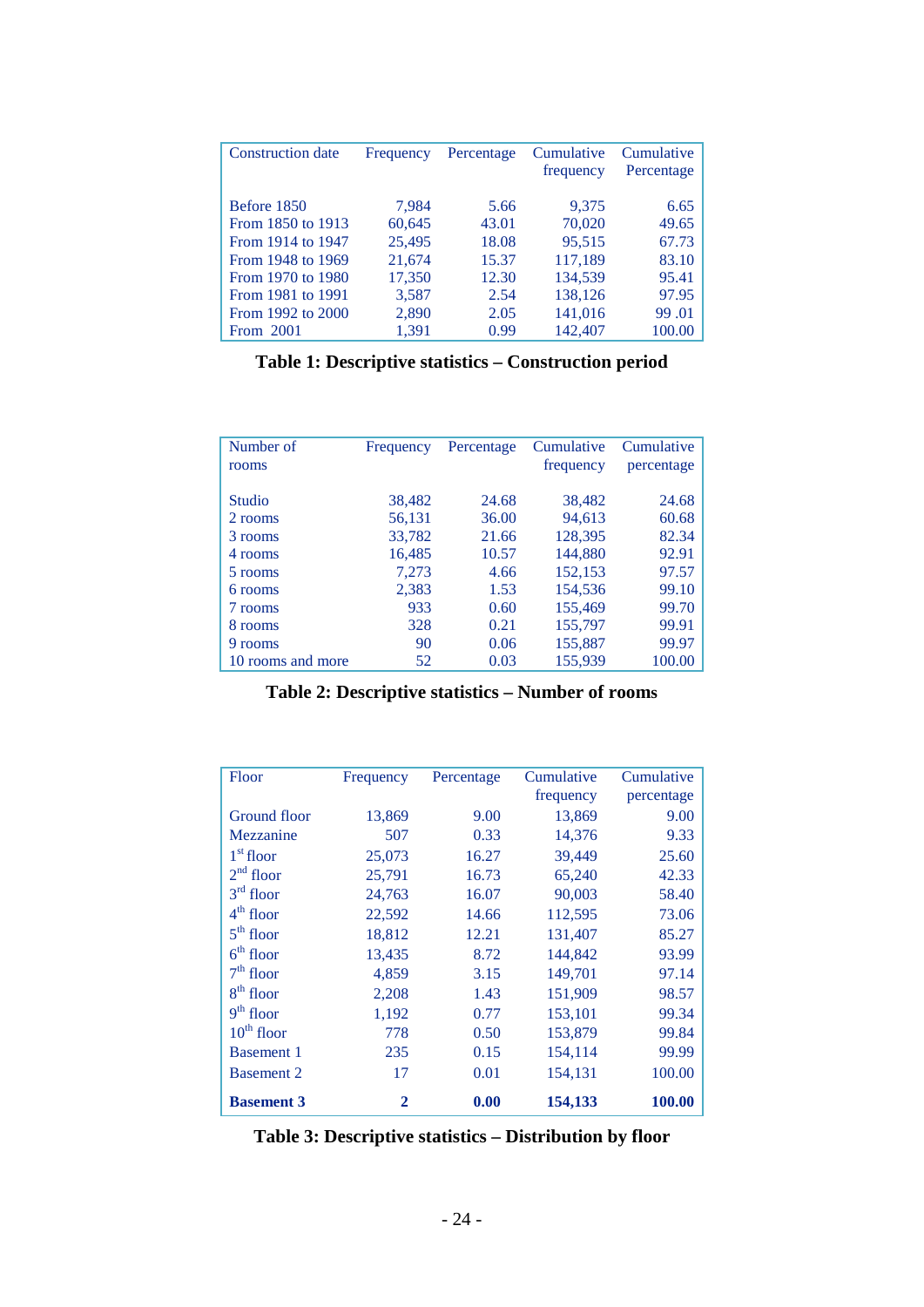| Lift           | Frequency | Percentage | Cumulative Cumulative |            |
|----------------|-----------|------------|-----------------------|------------|
|                |           |            | frequency             | percentage |
| N <sub>0</sub> | 14.501    | 28.50      | 14.501                | 28.50      |
| Yes            | 36,383    | 71.50      | 50,884                | 100.00     |

**Table 4: Descriptive statistics – Presence of lift**

| « Arrondissement » | Frequency | Percentage | Cumulative | Cumulative |
|--------------------|-----------|------------|------------|------------|
|                    |           |            | frequency  | percentage |
| 1                  | 1,388     | 0.87       | 1,388      | 0.87       |
| $\overline{2}$     | 2,345     | 1.47       | 3,733      | 2.34       |
| 3                  | 3,807     | 2.39       | 7,540      | 4.73       |
| $\overline{4}$     | 2,584     | 1.62       | 10,124     | 6.35       |
| 5                  | 3,934     | 2.47       | 14,058     | 8.82       |
| 6                  | 3,270     | 2.05       | 17,328     | 10.87      |
| 7                  | 4,245     | 2.66       | 21,573     | 13.53      |
| 8                  | 3,356     | 2.10       | 24,929     | 15.63      |
| 9                  | 5,641     | 3.54       | 30,570     | 19.17      |
| 10                 | 8,039     | 5.04       | 38,609     | 24.21      |
| 11                 | 14,322    | 8.98       | 52,931     | 33.19      |
| 12                 | 8,949     | 5.61       | 61,880     | 38.80      |
| 13                 | 7,733     | 4.85       | 69,613     | 43.65      |
| 14                 | 8,411     | 5.27       | 78,024     | 48.92      |
| 15                 | 16,410    | 10.29      | 94,434     | 59.21      |
| 16                 | 13,065    | 8.19       | 107,499    | 67.40      |
| 17                 | 14,243    | 8.93       | 121,742    | 76.33      |
| 18                 | 16,629    | 10.42      | 138,371    | 86.75      |
| 19                 | 9,677     | 6.07       | 148,048    | 92.82      |
| 20                 | 11,473    | 7.18       | 159,521    | 100.00     |

**Table 5: Descriptive statistics – Distribution by "arrondissement"**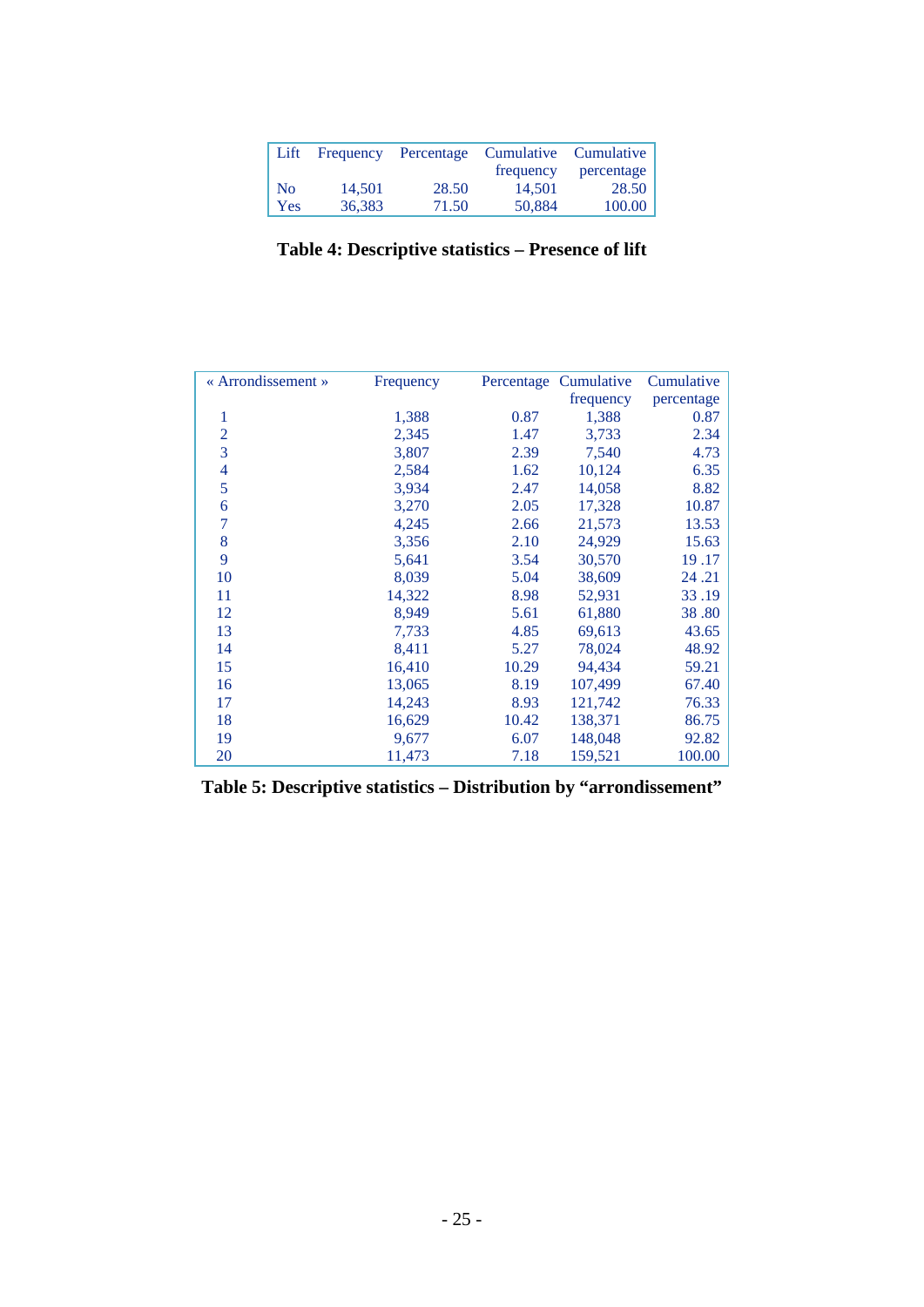| Presence       | Number of rooms   | Number of  | <b>Mean Sale</b>         | <b>Standard</b> | Minimum      | Maximum      |
|----------------|-------------------|------------|--------------------------|-----------------|--------------|--------------|
| of a lift      |                   | apartments | Price $\left(\in\right)$ | deviation       | $(\bigoplus$ | $(\bigoplus$ |
| N <sub>o</sub> | Studio            | 29,872     | 85,243.08                | 47,379.49       | 100,000      | 588,500      |
|                | 2 rooms           | 45,487     | 140,070.81               | 77,918.00       | 100,000      | 1,496,638    |
|                | 3 rooms           | 25,160     | 239,540.64               | 125,499.71      | 100,000      | 2,135,000    |
|                | 4 rooms           | 10,881     | 395,317.14               | 198,346.73      | 30,489       | 3,744,899    |
|                | 5 rooms           | 4,778      | 604,442.31               | 313,663.92      | 68,602       | 4,320,000    |
|                | 6 rooms           | 1,650      | 849,608.53               | 446,327.18      | 83,846       | 5,699,999    |
|                | 7 rooms           | 668        | 1,109,438.19             | 607,918.54      | 121,959      | 9,604,288    |
|                | 8 rooms           | 233        | 1,385,910.09             | 663,055.70      | 219,000      | 4,421,021    |
|                | 9 rooms           | 67         | 1,873,081.66             | 959,954.40      | 221,051      | 5,325,770    |
|                | 10 rooms and more | 35         | 2,247,229.09             | 1,847,091.70    | 516,000      | 11,145,000   |
|                |                   |            |                          |                 |              |              |
| Yes            | <b>Studio</b>     | 8,610      | 108,312.42               | 51,768.35       | 4,725        | 560,000      |
|                | 2 rooms           | 10,644     | 186,690.89               | 89,613.11       | 13,720       | 1,082,998    |
|                | 3 rooms           | 8,622      | 290,313.97               | 139,206.22      | 28,702       | 1,683,038    |
|                | 4 rooms           | 5,604      | 420, 435.17              | 218,098.96      | 82,322       | 3,735,000    |
|                | 5 rooms           | 2,495      | 623,634.93               | 312,831.93      | 106,714      | 3,085,000    |
|                | 6 rooms           | 733        | 856,565.65               | 441,218.23      | 152,449      | 4,117,000    |
|                | 7 rooms           | 265        | 1,172,784.78             | 568,376.51      | 289,653      | 5,685,266    |
|                | 8 rooms           | 95         | 1,452,897.62             | 930,900.07      | 354,145      | 5,829,240    |
|                | 9 rooms           | 23         | 1,776,734.96             | 718,863.26      | 640,285      | 3,048,980    |
|                | 10 rooms and more | 17         | 3,025,697.18             | 2,030,453.98    | 661,700      | 8,200,000    |

**Table 6: Descriptive statistics – Apartment prices (€) according to the number of rooms crossed with presence (or not) of a lift**

| Presence       | Number of         | Number of  | <b>Mean Surface</b> | Standard    | Minimum | <b>Maximum</b> |
|----------------|-------------------|------------|---------------------|-------------|---------|----------------|
| of a lift      | rooms             | apartments | (in sq.m.)          | deviation   |         |                |
|                |                   |            |                     |             |         |                |
| N <sub>o</sub> | Studio            | 29,872     | 22.5977169          | 7.6286436   | 7       | 99             |
|                | 2 rooms           | 45,487     | 36.9833359          | 10.7496416  | 10      | 154            |
|                | 3 rooms           | 25,160     | 58.3416137          | 15.5342487  | 19      | 280            |
|                | 4 rooms           | 10,881     | 86.0938333          | 21.7029943  | 30      | 286            |
|                | 5 rooms           | 4,778      | 119.5089996         | 30.2214218  | 30      | 381            |
|                | 6 rooms           | 1,650      | 158.7739394         | 41.0018908  | 59      | 339            |
|                | 7 rooms           | 668        | 198.6871257         | 53.1426133  | 93      | 465            |
|                | 8 rooms           | 233        | 243.3948498         | 63.1714168  | 99      | 451            |
|                | 9 rooms           | 67         | 306.2238806         | 78.9617899  | 121     | 460            |
|                | 10 rooms and more | 35         | 340.8857143         | 108.7624966 | 144     | 664            |
| <b>Yes</b>     | Studio            | 8,610      | 26.6114983          | 7.5336043   | 8       | 90             |
|                | 2 rooms           | 10,644     | 44.6517287          | 10.6590316  | 11      | 161            |
|                | 3 rooms           | 8,622      | 66.4897936          | 14.1487475  | 25      | 170            |
|                | 4 rooms           | 5,604      | 90.3451106          | 19.4426653  | 33      | 249            |
|                | 5 rooms           | 2,495      | 119.3366733         | 28.0439796  | 54      | 348            |
|                | 6 rooms           | 733        | 155.4106412         | 38.1046409  | 76      | 326            |
|                | 7 rooms           | 265        | 200.5773585         | 48.2954396  | 104     | 358            |
|                | 8 rooms           | 95         | 234.3684211         | 66.6848818  | 84      | 392            |
|                | 9 rooms           | 23         | 260.9565217         | 67.2447891  | 144     | 415            |
|                | 10 rooms and more | 17         | 377.6470588         | 125.2132886 | 188     | 658            |

**Table 7: Descriptive statistics – Number of rooms crossed with the surface and presence (or not) of a lift**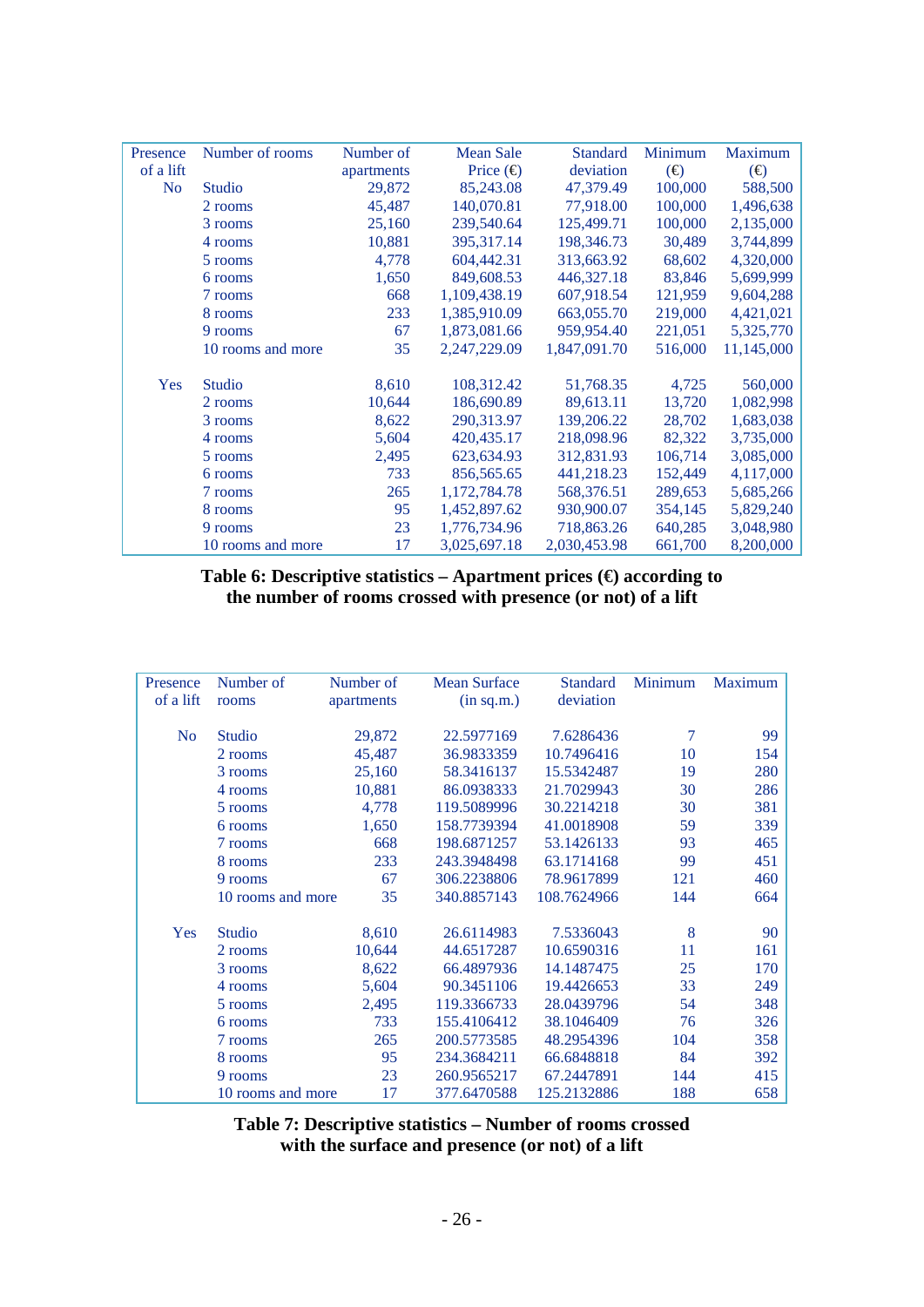| <b>Model</b>    | <b>Without Cook</b> | Cook 1% |
|-----------------|---------------------|---------|
| # Obs.          | 159,074             | 157,484 |
| R Squ.          | $91.46\%$           | 92.49%  |
| <b>Root MSE</b> | 0.2364              | 0.2184  |

|                                                      | <b>Mean estimation (OLS)</b> |                                                                                   | <b>Median estimation (LS)</b> |                                                                                   |
|------------------------------------------------------|------------------------------|-----------------------------------------------------------------------------------|-------------------------------|-----------------------------------------------------------------------------------|
| Variable                                             | With all the<br>observations | Without 1% of<br>the<br>observations<br>(selected with<br>the Cook's<br>distance) | With all the<br>observations  | Without 1% of<br>the<br>observations<br>(selected with<br>the Cook's<br>distance) |
|                                                      |                              |                                                                                   |                               |                                                                                   |
| Dependent Variable : Natural logarithm of sale price |                              |                                                                                   |                               |                                                                                   |
| <b>Intercept</b>                                     | 7.4027**                     | 7.3973**                                                                          | $7.4447**$                    | 7.4455                                                                            |
|                                                      |                              |                                                                                   |                               |                                                                                   |
| <b>Year of transaction</b>                           |                              |                                                                                   |                               |                                                                                   |
| <b>Year 2000</b><br><b>Year 2001</b>                 | $0.0944**$                   | Reference<br>$0.0919**$                                                           | $0.0918**$                    | $0.0909**$                                                                        |
| <b>Year 2002</b>                                     | $0.1848**$                   | $0.1839**$                                                                        | $0.1830**$                    | $0.1824**$                                                                        |
| <b>Year 2003</b>                                     | $0.3193**$                   | $0.3184**$                                                                        | $0.3149**$                    | $0.3147**$                                                                        |
| <b>Year 2004</b>                                     | $0.4557**$                   | $0.4549**$                                                                        | $0.4524**$                    | $0.4520**$                                                                        |
| <b>Year 2005</b>                                     | $0.5999**$                   | $0.5994**$                                                                        | $0.5886**$                    | $0.5887**$                                                                        |
| <b>Year 2006</b>                                     | $0.7231**$                   | $0.7227**$                                                                        | $0.7109**$                    | $0.7108**$                                                                        |
|                                                      |                              |                                                                                   |                               |                                                                                   |
| <b>Surface (in log)</b>                              |                              |                                                                                   |                               |                                                                                   |
| <b>Surface</b>                                       | $1.0430**$                   | 1.0467**                                                                          | 1.0394**                      | 1.0396**                                                                          |
| (elasticity price/surface)                           |                              |                                                                                   |                               |                                                                                   |
| <b>Number of rooms</b>                               |                              |                                                                                   |                               |                                                                                   |
| 1 room                                               |                              | Reference                                                                         |                               |                                                                                   |
| 2 rooms                                              | $-0.0042$                    | $-0.0078***$                                                                      | $-0.0071*$                    | $-0.0075**$                                                                       |
| 3 rooms                                              | $0.0137**$                   | $0.0082*$                                                                         | $0.0092*$                     | $0.0086*$                                                                         |
| 4 rooms                                              | $0.0197**$                   | $0.0139**$                                                                        | $0.0164**$                    | $0.0157**$                                                                        |
| 5 rooms                                              | $0.0217**$                   | $0.0128*$                                                                         | $0.0158*$                     | $0.0149*$                                                                         |
| 6 rooms                                              | $-0.0042$                    | $-0.0130$                                                                         | $-0.0138$                     | $-0.0142$                                                                         |
| 7 rooms                                              | $-0.0352*$                   | $-0.0505**$                                                                       | $-0.0497**$                   | $-0.0552**$                                                                       |
| 8 rooms                                              | $-0.0484$                    | $-0.0629**$                                                                       | $-0.0733**$                   | $-0.0766**$                                                                       |
| 9 rooms                                              | 0.0147                       | $-0.0220$                                                                         | $-0.0273$                     | $-0.0275$                                                                         |
|                                                      |                              |                                                                                   |                               |                                                                                   |
| <b>Service Rooms</b>                                 |                              |                                                                                   |                               |                                                                                   |
| 0 Service room                                       | $0.0566**$                   | Reference<br>$0.0547**$                                                           | $0.0539**$                    | $0.0530**$                                                                        |
| 1 Service room<br>2 Service rooms                    | $0.0714**$                   | $0.0706**$                                                                        | $0.0670**$                    | $0.0662**$                                                                        |
| 3 Service rooms                                      | $0.1140**$                   | $0.1142**$                                                                        | $0.1197**$                    | $0.1210**$                                                                        |
| 4 Service rooms                                      | $0.1062*$                    | 0.0919                                                                            | $0.1686*$                     | 0.0987                                                                            |
| 5 Service rooms and more                             | $0.2734**$                   | $0.2662*$                                                                         | 0.1549                        | 0.2539                                                                            |
|                                                      |                              |                                                                                   |                               |                                                                                   |
| <b>Apartment type</b>                                |                              |                                                                                   |                               |                                                                                   |
| Normal (on one floor)                                |                              | Reference                                                                         |                               |                                                                                   |
| <b>Duplex</b>                                        | $0.1109**$                   | $0.1152**$                                                                        | $0.1039**$                    | $0.1048**$                                                                        |
| <b>Triplex</b>                                       | $0.1277**$                   | $0.1493**$                                                                        | $0.1365**$                    | $0.1417**$                                                                        |
|                                                      |                              |                                                                                   |                               |                                                                                   |
| <b>Construction Period</b>                           |                              |                                                                                   |                               |                                                                                   |
| Built after 1991                                     | $0.1376**$<br>$0.0288**$     | $0.1454**$<br>$0.0257**$                                                          | $0.1323**$<br>$0.0265**$      | $0.1337**$<br>$0.0264**$                                                          |
| From 1981 to 1991<br>From 1970 to 1980               | $-0.0043$                    | $-0.0076*$                                                                        | $-0.0092**$                   | $-0.0097**$                                                                       |
| From 1948 to 1969                                    | $-0.0190**$                  | $-0.0219**$                                                                       | $-0.0266**$                   | $-0.0270**$                                                                       |
| From 1914 and 1947                                   | $-0.0152**$                  | $-0.0169**$                                                                       | $-0.0180**$                   | $-0.0183**$                                                                       |
| From 1850 to 1913                                    |                              |                                                                                   |                               |                                                                                   |
| (Haussmannian period)                                |                              | Reference                                                                         |                               |                                                                                   |
| Before 1850                                          | $0.0210**$                   | $0.0162**$                                                                        | $0.0117**$                    | $0.0099*$                                                                         |
|                                                      | $-0.0136**$                  | $-0.0158**$                                                                       |                               |                                                                                   |
| <b>Building construction missing</b>                 |                              |                                                                                   | $-0.0173**$                   | $-0.0179**$                                                                       |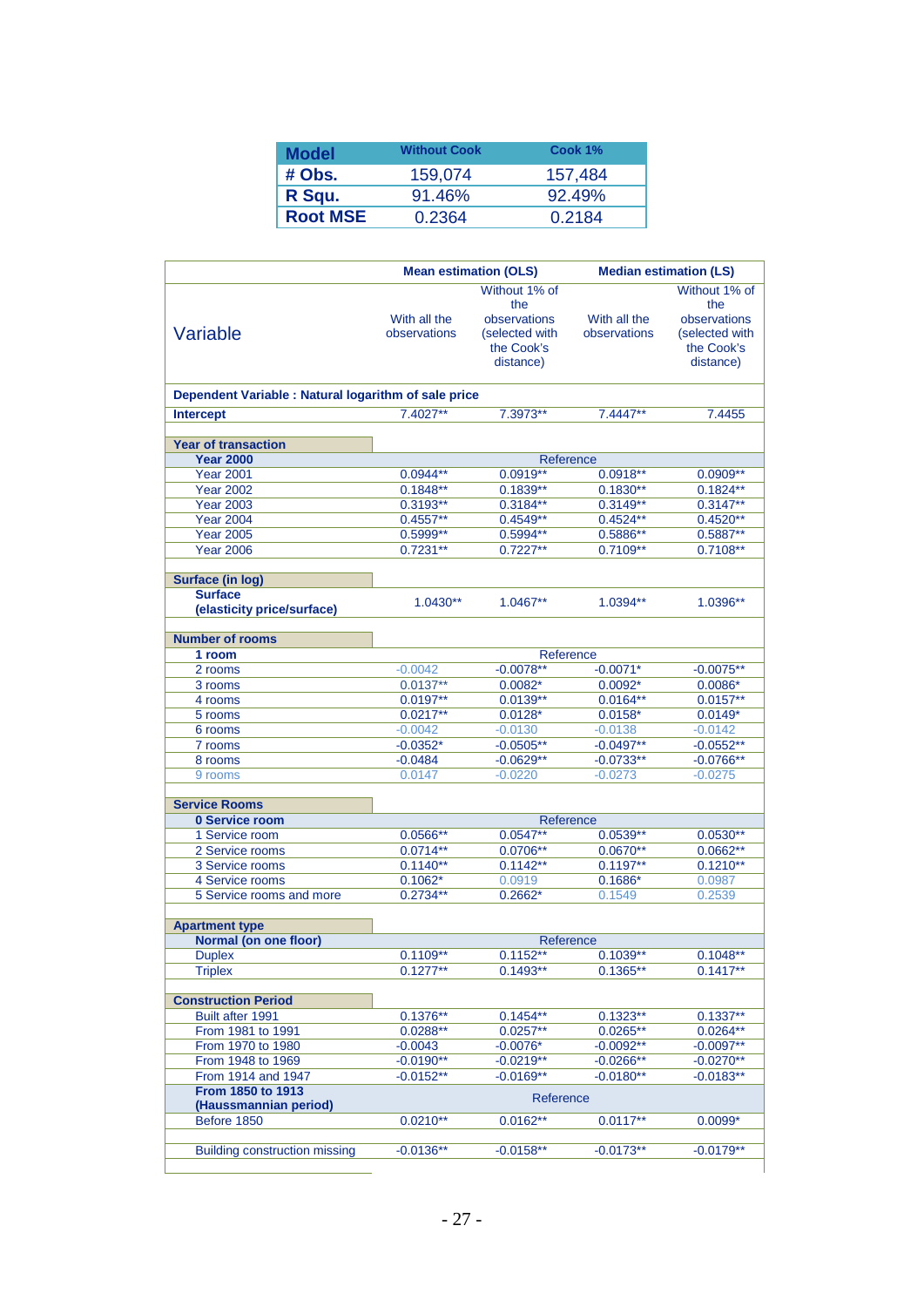| <b>Bathrooms</b>                                 |                          |                          |                          |                          |
|--------------------------------------------------|--------------------------|--------------------------|--------------------------|--------------------------|
| 1 bathroom                                       |                          | Reference                |                          |                          |
| 2 bathrooms                                      | $0.0213**$               | $0.0187**$               | $0.0137**$               | $0.0132**$               |
| 3 or more bathrooms                              | 0.0267                   | 0.0170                   | 0.0185                   | 0.0163                   |
|                                                  |                          |                          |                          |                          |
| 0 bathroom and 1 room                            | $-0.0999**$              | $-0.0921**$              | $-0.0817**$              | $-0.0784**$              |
| 0 bathroom and 2 rooms                           | $-0.1066**$              | $-0.0989**$              | $-0.0819**$              | $-0.0798**$              |
| 0 bathroom and 3 rooms                           | $-0.0648**$              | $-0.0586**$              | $-0.0479**$              | $-0.0465**$              |
| 0 bathroom and 4 rooms                           | $-0.0283**$              | $-0.0195*$               | $-0.0145$                | $-0.0125$                |
| 0 bathroom and 5 room                            | $-0.0277*$               | $-0.0242$                | $-0.0240$                | $-0.0236$                |
| 0 bathroom and 6 rooms                           | $-0.0387$                | $-0.0330$                | $-0.0334$                | $-0.0358$                |
| 0 bathroom and 7 rooms<br>0 bathroom and 8 rooms | $-0.0354$<br>$-0.0293$   | $-0.0410$<br>$-0.0254$   | $-0.0226$<br>$-0.0069$   | $-0.0215$<br>$-0.0120$   |
| 0 bathroom and 9 rooms                           | $-0.0069$                | $-0.0463$                | $-0.0398$                | $-0.0391$                |
|                                                  |                          |                          |                          |                          |
| <b>Toilets</b>                                   |                          |                          |                          |                          |
| 0 toilet                                         |                          | Reference                |                          |                          |
| <b>Shared toilet</b>                             | $-0.0378**$              | $-0.0340**$              | $-0.0339**$              | $-0.0333**$              |
| Toilet (half bath.)                              | $0.0328*$                | $0.0392**$               | $0.0234*$                | $0.0273*$                |
|                                                  |                          |                          |                          |                          |
| <b>Floor</b>                                     |                          |                          |                          |                          |
| <b>Ground floor</b>                              |                          | Reference                |                          |                          |
| (building with lift)                             |                          |                          |                          |                          |
| Entresol (with lift)                             | 0.0196                   | 0.0015                   | 0.0099                   | 0.0067                   |
| 1st Floor (with lift)                            | $0.0479**$               | $0.0464**$               | $0.0522**$               | $0.0516**$               |
| 2d Floor (with lift)                             | $0.0832**$<br>$0.0877**$ | $0.0797**$               | $0.0846**$               | $0.0832**$               |
| 3d Floor (with lift)<br>4th Floor (with lift)    | $0.0938**$               | $0.0841**$<br>$0.0901**$ | $0.0861**$<br>$0.0946**$ | $0.0852**$<br>$0.0936**$ |
| 5th Floor (with lift)                            | $0.1033**$               | $0.0998**$               | $0.1069**$               | $0.1061**$               |
| 6th Floor (with lift)                            | $0.1095**$               | $0.1082**$               | $0.1111**$               | $0.1105***$              |
| 7th Floor (with lift)                            | $0.1099**$               | $0.1118**$               | $0.1125**$               | $0.1129**$               |
| 8th Floor (with lift)                            | $0.1145**$               | $0.1130**$               | $0.1177**$               | $0.1168**$               |
| 9th Floor (with lift)                            | $0.1195**$               | $0.1181**$               | $0.1174**$               | $0.1171**$               |
| 10th Floor (with lift)                           | $0.0687**$               | $0.0720**$               | $0.0724**$               | $0.0724**$               |
|                                                  |                          |                          |                          |                          |
| Ground floor (without lift)                      | $-0.0506**$              | $-0.0491**$              | $-0.0379**$              | $-0.0381**$              |
| Entresol (without lift)                          | $-0.0145$                | 0.0117                   | $-0.0061$                | 0.0027                   |
| 1st Floor (without lift)                         | $-0.0299**$              | $-0.0301**$              | $-0.0219**$              | $-0.0220**$              |
| 2d Floor (without lift)                          | $-0.0280**$              | $-0.0287**$              | $-0.0219**$              | $-0.0217**$              |
| 3d Floor (without lift)                          | $-0.0242**$              | $-0.0234**$              | $-0.0143**$              | $-0.0145*$               |
| 4th Floor (without lift)                         | $-0.0241**$              | $-0.0234**$              | $-0.0177**$              | $-0.0174**$              |
| 5th Floor (without lift)                         | $-0.0215***$             | $-0.0200**$              | $-0.0216**$              | $-0.0219**$              |
| 6th Floor (without lift)                         | $-0.0191**$              | $-0.0182**$              | $-0.0154*$               | $-0.0153*$               |
|                                                  |                          |                          |                          |                          |
| <b>Floor missing</b>                             | $0.0380**$               | $0.0395**$               | $0.0583**$               | $0.0579**$               |
|                                                  |                          |                          |                          |                          |
| <b>Basement</b><br><b>No basement</b>            |                          | Reference                |                          |                          |
| 1 basement or more                               | $0.0140**$               | $0.0123**$               | $0.0105**$               | $0.0102**$               |
|                                                  |                          |                          |                          |                          |
| <b>Parking place</b>                             |                          |                          |                          |                          |
| No parking                                       |                          | Reference                |                          |                          |
| 1 parking place                                  | $0.0689**$               | $0.0686**$               | $0.0611**$               | $0.0609**$               |
| 2 parking places                                 | $0.1259**$               | $0.1219**$               | $0.1233**$               | $0.1214**$               |
| 3 or more parking places                         | $0.1394**$               | $0.1296*$                | $0.1495*$                | $0.1227**$               |
|                                                  |                          |                          |                          |                          |
| <b>Miscellaneous</b>                             |                          |                          |                          |                          |
| Roofspace (Combles)                              | $0.0542**$               | $0.0650**$               | $0.0645**$               | $0.0637**$               |
| Attic (Grenier)                                  | $0.0638**$               | $0.0584**$               | $0.0453*$                | $0.0435*$                |
| 1 or more balcony                                | $0.0166*$                | $0.0197**$               | $0.0229**$               | $0.0241**$               |
| Garden                                           | $0.1578**$               | $0.1589**$               | $0.1543**$               | $0.1544**$               |
| Piece of furniture                               | $-0.0228$                | 0.0153                   | 0.0215                   | 0.0209                   |
| <b>Mezzanine</b>                                 | $0.1228**$               | $0.1301**$               | $0.1228**$               | $0.1237**$               |
|                                                  |                          |                          |                          |                          |
| <b>Street type</b>                               |                          |                          |                          |                          |
| <b>Street</b>                                    | $-0.1061**$              | Reference<br>$-0.1379**$ | $-0.1475**$              | $-0.1503**$              |
| Alley<br>Avenue                                  | $0.0127**$               | $0.0113**$               | $0.0096**$               | $0.0089**$               |
| <b>Boulevard</b>                                 | $-0.0410**$              | $-0.0407**$              | $-0.0433**$              | $-0.0432**$              |
| Courtyard (Cour)                                 | $0.0350*$                | $0.0429*$                | $0.0386*$                | $0.0422*$                |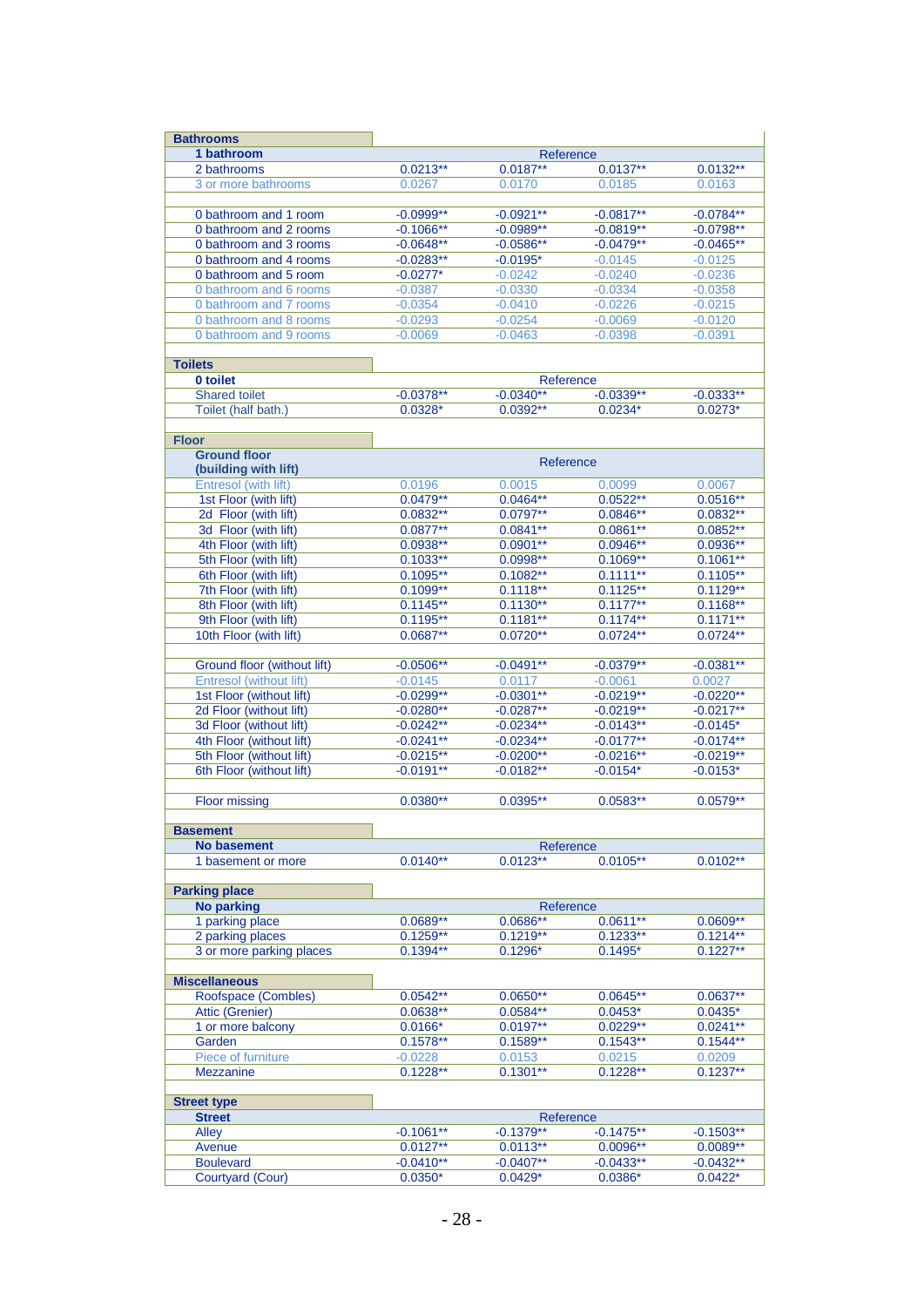| Hamlet (Hameau)             | 0.1198      | 0.1470      | 0.1519      | 0.1560      |
|-----------------------------|-------------|-------------|-------------|-------------|
| Dead end (Impasse)          | $-0.0237*$  | $-0.0076$   | $-0.0159$   | $-0.0113$   |
| Passage                     | $-0.0081$   | 0.0014      | $-0.0048$   | $-0.0030$   |
|                             |             |             |             |             |
| Place                       | $0.0593**$  | $0.0477***$ | $0.0529**$  | $0.0473**$  |
| Quay                        | $0.0965***$ | $0.0932**$  | $0.0913**$  | $0.0887**$  |
| Square                      | $0.0237*$   | $0.0343**$  | $0.0309*$   | $0.0338*$   |
|                             |             |             |             |             |
| « Quartier » (district)     |             |             |             |             |
|                             | $0.4602**$  |             |             | $0.4432**$  |
| 1 St-Germain-l'Auxerrois    |             | $0.4678**$  | $0.4451**$  |             |
| 2 Les Halles                | $0.3850**$  | $0.3932**$  | $0.3807**$  | $0.3867**$  |
| 3 Palais-Royal              | $0.4874***$ | $0.5065**$  | $0.4875**$  | $0.4925***$ |
| 4 Place Vendôme             | $0.5391***$ | $0.5379**$  | $0.5319**$  | $0.5296**$  |
| 5 Gaillon                   | $0.4072**$  | $0.4393**$  | $0.4175**$  | $0.4358**$  |
| 6 Vivienne                  | $0.3408**$  | $0.3562**$  | $0.3271**$  | $0.3331**$  |
|                             |             |             |             |             |
| 7 Mail                      | $0.2992**$  | $0.3200**$  | $0.3111**$  | $0.3181**$  |
| 8 Bonne-Nouvelle            | $0.2246**$  | $0.2433**$  | $0.2418**$  | $0.2482**$  |
| 9 Arts-et-Métiers           | $0.2781**$  | $0.2869**$  | $0.2882**$  | $0.2904**$  |
| 10 Enfants-Rouges           | $0.3619**$  | $0.3763**$  | $0.3658**$  | $0.3696**$  |
|                             | $0.4970**$  | $0.5122**$  | $0.4970**$  |             |
| <b>11 Archives</b>          |             |             |             | 0.4995**    |
| 12 Sainte-Avoye             | $0.3694***$ | $0.3846**$  | $0.3781**$  | $0.3801**$  |
| 13 Saint-Merri              | $0.4580**$  | $0.4727**$  | $0.4506**$  | $0.4550**$  |
| <b>14 Saint-Gervais</b>     | $0.5036**$  | $0.5195***$ | $0.5045**$  | $0.5083**$  |
| <b>15 Arsenal</b>           | $0.4966**$  | $0.5070**$  | $0.4809**$  | $0.4826**$  |
|                             |             |             |             |             |
| 16 Notre-Dame               | $0.8220**$  | $0.8169**$  | $0.7980**$  | 0.7963**    |
| 17 Saint-Victor             | $0.5732**$  | $0.5817***$ | $0.5635***$ | $0.5672**$  |
| 18 Jardin des Plantes       | $0.4956**$  | $0.4999**$  | $0.4919**$  | $0.4930**$  |
| 19 Val-de-Grâce             | $0.5617**$  | $0.5691**$  | $0.5552**$  | $0.5559**$  |
| 20 Sorbonne                 | $0.6040**$  | $0.6165***$ | $0.5971**$  | $0.5997**$  |
|                             | $0.7143**$  | $0.7339**$  |             |             |
| 21 Monnaie                  |             |             | $0.7227**$  | $0.7264**$  |
| 22 Odéon                    | $0.7496**$  | $0.7515***$ | $0.7314**$  | $0.7311***$ |
| 23 Notre-Dame-des-Champs    | $0.6404**$  | $0.6454**$  | $0.6372**$  | $0.6376**$  |
| 24 St-Germain-des-Prés      | $0.8218**$  | $0.8068**$  | $0.7887**$  | $0.7856**$  |
| 25 St.-Thomas-d'Aquin       | $0.7318**$  | $0.7395**$  | $0.7180**$  | $0.7182**$  |
|                             |             |             |             |             |
| 26 Les Invalides            | $0.6841**$  | $0.6868**$  | $0.6602**$  | $0.6598**$  |
| 27 Ecole-Militaire          | $0.5714**$  | $0.5801***$ | $0.5612***$ | $0.5613**$  |
| 28 Gros-Caillou             | $0.5766**$  | $0.5725**$  | $0.5586**$  | $0.5567**$  |
| 29 Champs-Elysées           | $0.6839**$  | $0.6785**$  | $0.6479**$  | $0.6440**$  |
| 30 Faubourg du Roule        | $0.4452**$  | $0.4549**$  | $0.4422**$  | $0.4454**$  |
| 31 La Madeleine             | $0.4827**$  | $0.4779**$  | $0.4709**$  | $0.4684**$  |
|                             |             |             |             |             |
| 32 Europe                   | $0.3891**$  | $0.3924**$  | $0.3795**$  | $0.3796**$  |
| 33 Saint-Georges            | $0.2390**$  | $0.2423**$  | $0.2397**$  | $0.2401***$ |
| 34 Chaussée-d'Anlin         | $0.2669**$  | $0.2774**$  | $0.2597**$  | $0.2637**$  |
| 35 Faubourg Montmartre      | $0.1847**$  | $0.1959**$  | $0.1913**$  | $0.1951***$ |
| 36 Rochechouart             | $0.1998**$  | $0.2049**$  | $0.2070**$  | $0.2082**$  |
|                             |             |             |             |             |
| 37 St.-Vincent-de-Paul      | 0.0005      | 0.0056      | $-0.0008$   | 0.0016      |
| <b>38 Porte Saint-Denis</b> | $0.0640**$  | $0.0722**$  | $0.0787**$  | $0.0803**$  |
| 39 Porte Saint-Martin       | $0.0895*$   | $0.0957***$ | $0.1014***$ | $0.1030**$  |
| 40 Hopital St.-Louis        | $-0.0195*$  | $-0.0119$   | $-0.0033$   | $-0.0018$   |
| 41 Folie-Méricourt          | $0.1114**$  | $0.1148**$  | $0.1210**$  | $0.1217**$  |
| 42 Saint-Ambroise           | $0.1860**$  | $0.1912**$  | $0.1897***$ | $0.1903**$  |
|                             |             |             |             |             |
| 43 La Roquette              | $0.1961**$  | $0.1967**$  | $0.1956**$  | $0.1950**$  |
| 44 Sainte-Marguerite        | $0.1677**$  | $0.1727**$  | $0.1744**$  | $0.1751**$  |
| 45 Bel-Air                  | $0.1742**$  | $0.1786**$  | $0.1774**$  | $0.1797**$  |
| 46 Picpus                   | $0.1646**$  | $0.1699**$  | $0.1681**$  | $0.1688**$  |
| 47 Bercy                    | $0.1097**$  | $0.1198**$  | $0.1122**$  | $0.1145***$ |
|                             | $0.2033**$  | $0.2072**$  | $0.2019**$  |             |
| 48 Quinze-Vingts            |             |             |             | $0.2016**$  |
| 49 Salpétrière              | $0.2852**$  | $0.2972**$  | $0.2942**$  | $0.2960**$  |
| 50 Gare                     | $0.0494**$  | $0.0517**$  | $0.0525**$  | $0.0529**$  |
| 51 Maison-Blanche           | $0.1689**$  | $0.1703**$  | $0.1735***$ | $0.1738**$  |
| 52 Croulebarbe              | $0.3533**$  | $0.3574**$  | $0.3485**$  | $0.3507**$  |
|                             | $0.4457**$  | $0.4514**$  | $0.4392**$  | $0.4399**$  |
| 53 Montparnasse             |             |             |             |             |
| 54 Parc Montsouris          | $0.2791**$  | $0.2809**$  | $0.2735**$  | $0.2740**$  |
| 55 Petit Montrouge          | $0.2993**$  | $0.2999**$  | $0.2899**$  | $0.2901***$ |
| 56 Plaisance                | $0.2718**$  | $0.2729**$  | $0.2652**$  | $0.2649**$  |
| 57 Saint-Lambert            | $0.2705**$  | $0.2709**$  | $0.2631**$  | $0.2630**$  |
| 58 Necker                   | $0.3560**$  | $0.3589**$  | $0.3450**$  | $0.3453**$  |
|                             |             |             |             |             |
| 59 Grenelle                 | $0.3758**$  | $0.3752**$  | $0.3604**$  | $0.3597**$  |
| 60 Javel                    | $0.2960**$  | $0.2975**$  | $0.2925**$  | $0.2928**$  |
| 61 Auteuil                  | $0.3528**$  | $0.3543**$  | $0.3353**$  | $0.3352**$  |
| 62 La Muette                | $0.4754**$  | $0.4758**$  | $0.4559**$  | $0.4559**$  |
| 63 Porte Dauphine           | $0.4693**$  | $0.4713**$  | $0.4616**$  | $0.4620**$  |
|                             |             |             |             |             |
| 64 Chaillot                 | $0.4690**$  | $0.4685**$  | $0.4508**$  | $0.4507**$  |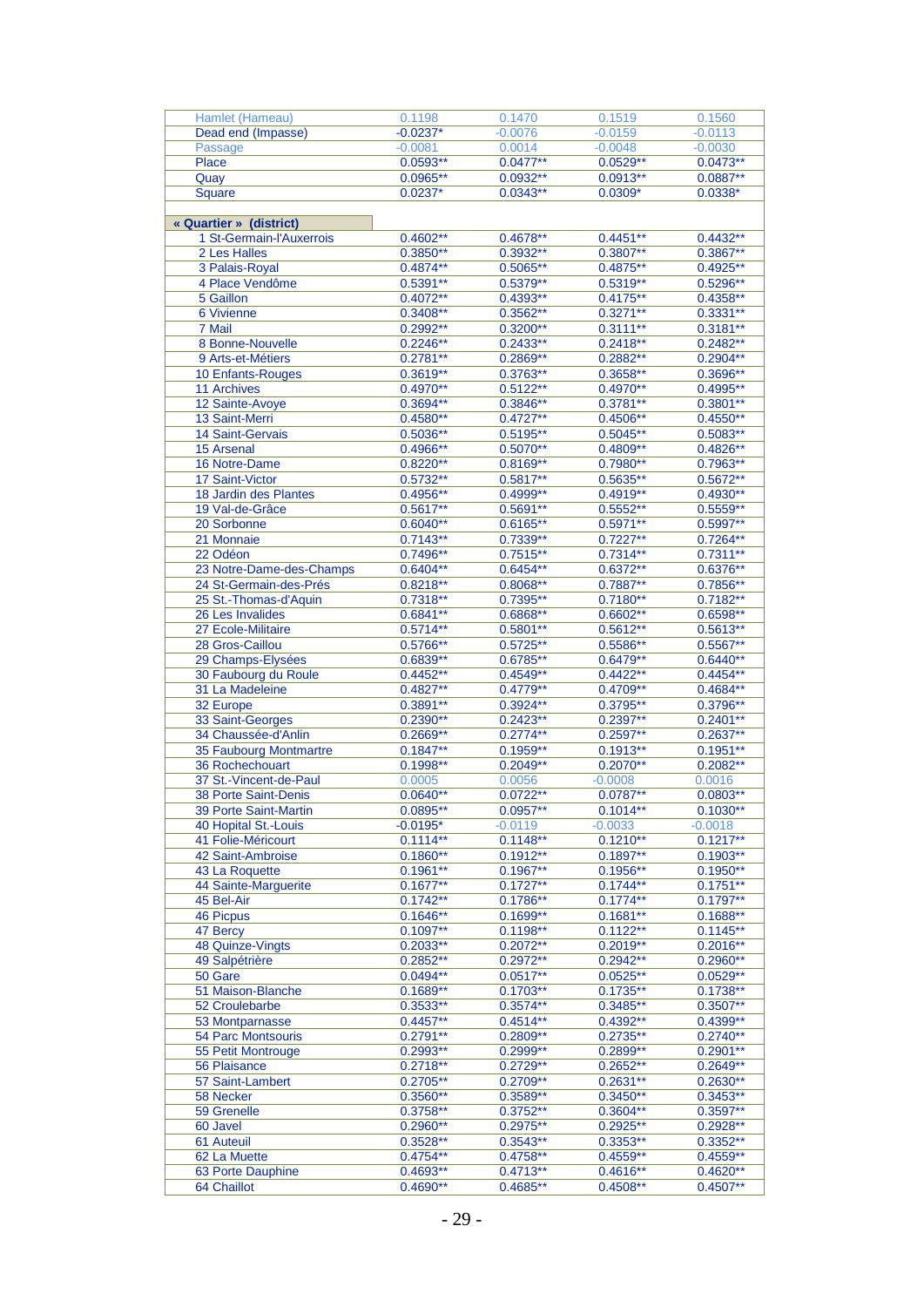| 65 Ternes            | $0.3764**$       | $0.3811**$  | $0.3715**$  | $0.3723**$  |  |  |
|----------------------|------------------|-------------|-------------|-------------|--|--|
| 66 Plaine Monceau    | $0.3715**$       | $0.3762**$  | $0.3724**$  | $0.3734**$  |  |  |
| 67 Batignolles       | $0.2418**$       | $0.2434**$  | $0.2456**$  | $0.2457**$  |  |  |
| <b>68 Epinettes</b>  | 0.0133           | $0.0141*$   | $0.0132*$   | $0.0135*$   |  |  |
| 69 Grandes-Carrières | $0.1214**$       | $0.1220**$  | $0.1182**$  | $0.1175**$  |  |  |
| 70 Clignancourt      | $0.0601**$       | $0.0602**$  | $0.0527**$  | $0.0526**$  |  |  |
| 71 La Gouttes-d'Or   | $-0.2453**$      | $-0.2407**$ | $-0.2362**$ | $-0.2364**$ |  |  |
| 72 La Chapelle       | $-0.2120**$      | $-0.2092**$ | $-0.2252**$ | $-0.2254**$ |  |  |
| 73 La Villette       | $-0.1859**$      | $-0.1753**$ | $-0.1777**$ | $-0.1753**$ |  |  |
| 74 Pont de Flandre   | $-0.1571**$      | $-0.1444**$ | $-0.1642**$ | $-0.1594**$ |  |  |
| 75 Amérique          | $-0.0847**$      | $-0.0830**$ | $-0.0946**$ | $-0.0938**$ |  |  |
| 76 Combat            | $-0.0009$        | 0.0037      | 0.0004      | 0.0019      |  |  |
| <b>77 Belleville</b> | $-0.0564**$      | $-0.0472**$ | $-0.0518**$ | $-0.0506**$ |  |  |
| 78 Saint-Fargeau     | $-0.0243**$      | $-0.0239**$ | $-0.0316**$ | $-0.0327**$ |  |  |
| 79 Père-Lachaise     | $0.0435**$       | $0.0462**$  | $0.0474**$  | $0.0478**$  |  |  |
| 80 Charonne          | <b>Reference</b> |             |             |             |  |  |

\*: p-value less than 1%; \*\*: p-value less than 0.01%

# **Table 8: Regression results – OLS procedure**

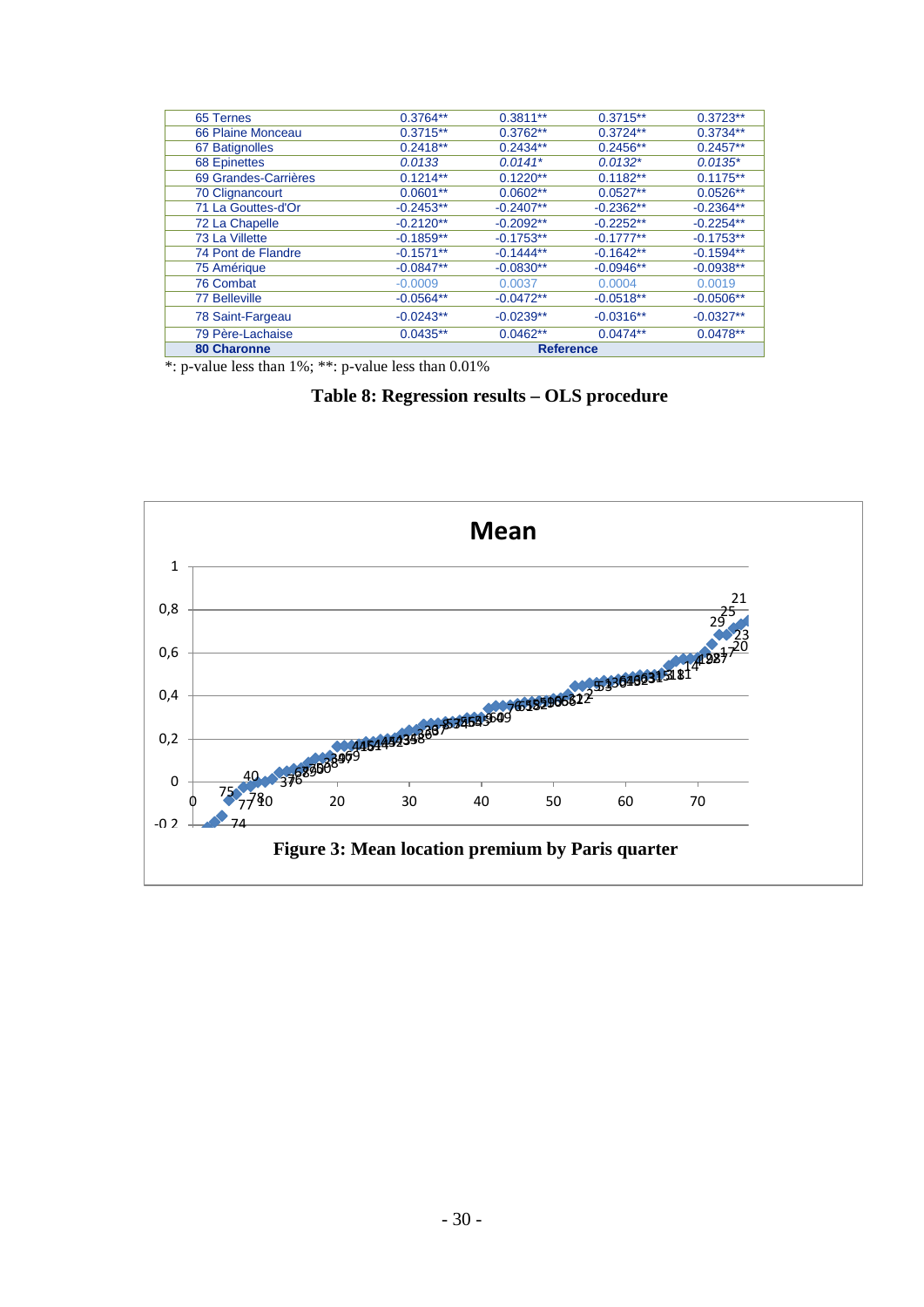| <b>Parameters</b>                                    | 0.1<br>quantile | 0.2<br>quantile | 0.3<br>quantile | 0.4<br>quantile | 0.5<br>quantile | 0.6<br>quantile | 0.7<br>quantile | 0.8<br>quantile | 0.9<br>quantile |
|------------------------------------------------------|-----------------|-----------------|-----------------|-----------------|-----------------|-----------------|-----------------|-----------------|-----------------|
|                                                      |                 |                 |                 |                 |                 |                 |                 |                 |                 |
| <b>Pseudo R2</b>                                     | 0.662           | 0.694           | 0.712           | 0.725           | 0.736           | 0.741           | 0.758           | 0.757           | 0.762           |
| Dependent Variable : Natural logarithm of sale price |                 |                 |                 |                 |                 |                 |                 |                 |                 |
| <b>Intercept</b>                                     | 6.9497**        | 7.1372**        | 7.2515**        | 7.3493**        | 7.4459**        | 7.5246**        | 7.6029**        | 7.6906**        | 7.8211**        |
|                                                      |                 |                 |                 |                 |                 |                 |                 |                 |                 |
| <b>Surface (in log)</b>                              | 1.0704**        | 1.0585**        | $1.0515**$      | $1.0455**$      | 1.0395**        | $1.0372**$      | $1.0349**$      | $1.0322**$      | $1.0264**$      |
| <b>Number of rooms</b>                               |                 |                 |                 |                 |                 |                 |                 |                 |                 |
| Year 2000 (reference)                                |                 |                 |                 |                 |                 |                 |                 |                 |                 |
| <b>Year 2001</b>                                     | $0.1069**$      | $0.1030**$      | $0.0979**$      | $0.0942**$      | $0.0918**$      | $0.0863**$      | $0.0841**$      | $0.0824**$      | $0.0791**$      |
| <b>Year 2002</b>                                     | $0.2106**$      | $0.2022**$      | $0.1948**$      | $0.1885**$      | $0.1830**$      | $0.1757**$      | $0.1701**$      | $0.1642**$      | $0.1576**$      |
| <b>Year 2003</b>                                     | $0.3460**$      | $0.3374**$      | $0.3302**$      | $0.3232**$      | $0.3149**$      | $0.3066**$      | $0.2992**$      | $0.2918**$      | $0.2810**$      |
| <b>Year 2004</b>                                     | $0.4836**$      | $0.4776**$      | $0.4676**$      | $0.4602**$      | $0.4524**$      | $0.4431**$      | $0.4353**$      | $0.4237**$      | $0.4130**$      |
| <b>Year 2005</b>                                     | $0.6278**$      | $0.6171**$      | $0.6048**$      | $0.5967**$      | $0.5886**$      | $0.5785**$      | $0.5707**$      | $0.5631**$      | $0.5513**$      |
| <b>Year 2006</b>                                     | $0.7566**$      | $0.7437**$      | $0.7289**$      | $0.7185**$      | $0.7109**$      | $0.7008**$      | $0.6885**$      | $0.6791**$      | $0.6667**$      |
|                                                      |                 |                 |                 |                 |                 |                 |                 |                 |                 |
| <b>Number of rooms</b>                               |                 |                 |                 |                 |                 |                 |                 |                 |                 |
| 1 room (Reference)                                   |                 |                 |                 |                 |                 |                 |                 |                 |                 |
| 2 rooms                                              | $0.0063**$      | $-0.0031**$     | $-0.0027**$     | $-0.0058**$     | $-0.0075**$     | $-0.0099**$     | $-0.0146**$     | $-0.0166**$     | $-0.0194**$     |
| 3 rooms                                              | $0.0200*$       | 0.0154          | 0.0124          | 0.0104          | $0.0086*$       | $0.0049*$       | $0.0003**$      | $-0.0024**$     | $-0.0059**$     |
| 4 rooms                                              | $0.0257*$       | 0.0166          | 0.0166          | 0.0150          | 0.0157          | 0.0128          | 0.0099          | $0.0074*$       | $0.0056*$       |
| 5 rooms                                              | $0.0198**$      | 0.0160          | 0.0118          | 0.0128          | 0.0152          | 0.0115          | 0.0078          | 0.0060          | 0.0057          |
| 6 rooms                                              | $-0.0020$       | $-0.0159$       | $-0.0150**$     | $-0.0169**$     | $-0.0131**$     | $-0.0189**$     | $-0.0209**$     | $-0.0180**$     | $-0.0067*$      |
| 7 rooms                                              | $-0.0433*$      | $-0.0469**$     | $-0.0524**$     | $-0.0515**$     | $-0.0530**$     | $-0.0550**$     | $-0.0568**$     | $-0.0469**$     | $-0.0468*$      |
| 8 rooms                                              | $-0.0128$       | $-0.0630**$     | $-0.0721**$     | $-0.0676*$      | $-0.0760**$     | $-0.0746**$     | $-0.0706*$      | $-0.0666*$      | $-0.0729$       |
| 9 rooms                                              | 0.0749          | 0.0312          | 0.0245          | $-0.0023$       | $-0.0289$       | $-0.0564$       | $-0.0625$       | $-0.0722$       | $-0.0943$       |
|                                                      |                 |                 |                 |                 |                 |                 |                 |                 |                 |
| <b>Number of service rooms</b>                       |                 |                 |                 |                 |                 |                 |                 |                 |                 |
| 0 service room (reference)                           |                 |                 |                 |                 |                 |                 |                 |                 |                 |
| 1 service room                                       | $0.0407**$      | $0.0382**$      | $0.0417**$      | $0.0437**$      | $0.0530**$      | $0.0588**$      | $0.0619**$      | $0.0649**$      | $0.0655**$      |
| 2 service rooms                                      | $0.0576**$      | $0.0590**$      | $0.0574**$      | $0.0693**$      | $0.0658**$      | $0.0728**$      | $0.0763**$      | $0.0662**$      | $0.0654**$      |
| 3 or more service rooms                              | 0.1275          | 0.1220          | $0.1380*$       | $0.1306**$      | $0.1245**$      | $0.1161**$      | $0.1298**$      | $0.0970**$      | $0.0616*$       |
|                                                      |                 |                 |                 |                 |                 |                 |                 |                 |                 |
| <b>Apartment type</b>                                |                 |                 |                 |                 |                 |                 |                 |                 |                 |
| Normal (on one floor - Reference)                    |                 |                 |                 |                 |                 |                 |                 |                 |                 |
| <b>Duplex</b>                                        | $0.0913**$      | $0.0930**$      | $0.0958**$      | $0.0979**$      | $0.1049**$      | $0.1117**$      | $0.1193**$      | $0.1308**$      | $0.1506**$      |
| <b>Triplex</b>                                       | $0.1644*$       | $0.1437**$      | $0.1468**$      | $0.1477**$      | $0.1416**$      | $0.1488**$      | $0.1368**$      | $0.1398**$      | $0.1283**$      |
|                                                      |                 |                 |                 |                 |                 |                 |                 |                 |                 |
| <b>Construction Period</b>                           |                 |                 |                 |                 |                 |                 |                 |                 |                 |
| Built after 1991                                     | $0.1510**$      | $0.1418**$      | $0.1393**$      | $0.1372**$      | $0.1336**$      | $0.1324**$      | $0.1358**$      | $0.1344**$      | $0.1412**$      |
| Between 1981 and 1991                                | $0.0382**$      | $0.0340**$      | $0.0353**$      | $0.0325**$      | $0.0263**$      | $0.0205**$      | 0.0223          | $0.0189*$       | $0.0116*$       |
| Between 1970 and 1980                                | $0.0288**$      | 0.0130          | 0.0037          | $-0.0025*$      | $-0.0097**$     | $-0.0142**$     | $-0.0185**$     | $-0.0236**$     | $-0.0318**$     |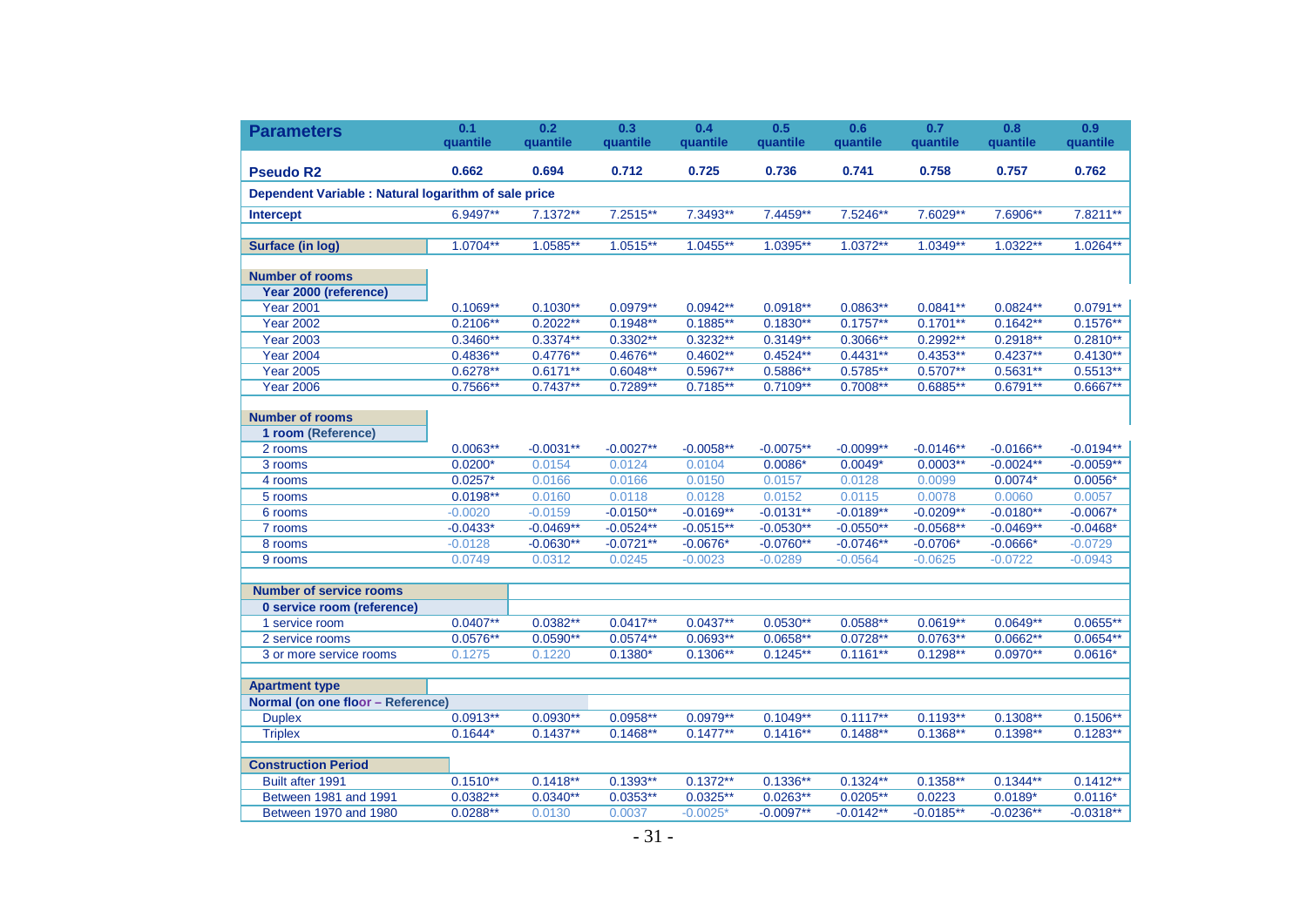| Between 1948 and 1969                                   | $-0.0074$   | $-0.0159**$ | $-0.0222**$ | $-0.0267**$ | $-0.0270**$ | $-0.0301**$ | $-0.0306**$ | $-0.0312**$ | $-0.0298**$ |
|---------------------------------------------------------|-------------|-------------|-------------|-------------|-------------|-------------|-------------|-------------|-------------|
| Built between 1914 and 1947                             | $-0.0101$   | $-0.0145**$ | $-0.0178**$ | $-0.0190**$ | $-0.0183**$ | $-0.0185**$ | $-0.0181**$ | $-0.0175**$ | $-0.0183**$ |
| Between 1850 and 1913 (Haussmannian period - Reference) |             |             |             |             |             |             |             |             |             |
| Before 1850                                             | $0.0134**$  | $0.0112**$  | $0.0112**$  | $0.0123**$  | $0.0099**$  | $0.0128**$  | $0.0139**$  | $0.0164**$  | $0.0245**$  |
| Period missing                                          | $-0.0240**$ | $-0.0227**$ | $-0.0209**$ | $-0.0176**$ | $-0.0178**$ | $-0.0149*$  | $-0.0116$   | $-0.0063$   | $-0.0007$   |
|                                                         |             |             |             |             |             |             |             |             |             |
| <b>Bathrooms</b>                                        |             |             |             |             |             |             |             |             |             |
| 1 bathroom (Reference)                                  |             |             |             |             |             |             |             |             |             |
| 2 bathrooms                                             | 0.0084      | $0.0110*$   | $0.0132**$  | $0.0127**$  | $0.0131***$ | $0.0125**$  | $0.0192**$  | $0.0260**$  | $0.0306**$  |
| 3 or more bathrooms                                     | $-0.0221$   | $-0.0126$   | $0.0025*$   | $0.0115*$   | $0.0151*$   | $0.0275**$  | $0.0350**$  | $0.0407**$  | $0.0378**$  |
|                                                         |             |             |             |             |             |             |             |             |             |
| Bath. missing and 1 room                                | $-0.1738**$ | $-0.1342**$ | $-0.1124**$ | $-0.0927**$ | $-0.0784**$ | $-0.0661**$ | $-0.0576**$ | $-0.0460**$ | $-0.0429**$ |
| Bath. missing and 2 rooms                               | $-0.1707**$ | $-0.1311**$ | $-0.1080**$ | $-0.0909**$ | $-0.0797**$ | $-0.0714**$ | $-0.0629**$ | $-0.0578**$ | $-0.0523**$ |
| Bath. missing and 3 rooms                               | $-0.1044**$ | $-0.0776**$ | $-0.0645**$ | $-0.0533**$ | $-0.0457**$ | $-0.0388**$ | $-0.0348**$ | $-0.0323**$ | $-0.0328**$ |
| Bath. missing and 4 rooms                               | $-0.0545*$  | $-0.0270$   | $-0.0226*$  | $-0.0144$   | $-0.0126$   | $-0.0117$   | $-0.0139$   | $-0.0066$   | $-0.0021$   |
| Bath. missing and 5 rooms                               | $-0.0318$   | $-0.0183$   | $-0.0213$   | $-0.0230$   | $-0.0240$   | $-0.0252*$  | $-0.0277$   | $-0.0097$   | $-0.0190$   |
| Bath. missing and 6 rooms                               | $-0.0196$   | $-0.0169*$  | $-0.0375$   | $-0.0282$   | $-0.0344$   | $-0.0234$   | $-0.0193$   | $-0.0317$   | $-0.0551$   |
| Bath. missing and 7 rooms                               | 0.0613      | $-0.0107$   | $-0.0145$   | $-0.0167$   | $-0.0235$   | $-0.0532$   | $-0.0875$   | $-0.1230$   | $-0.0935$   |
| Bath. missing and 8 rooms                               | 0.0399      | 0.0835      | 0.0256      | 0.0061      | $-0.0122$   | $-0.0585$   | $-0.1095$   | $-0.1136$   | $-0.1602$   |
| Bath. missing and 9 rooms                               | 0.0822      | 0.0464      | $-0.0064$   | $-0.0197$   | $-0.0374$   | $-0.0468$   | $-0.0866$   | $-0.1370$   | $-0.1945$   |
|                                                         |             |             |             |             |             |             |             |             |             |
| <b>Toilets</b>                                          |             |             |             |             |             |             |             |             |             |
| <b>0 toilet (Reference)</b>                             |             |             |             |             |             |             |             |             |             |
| <b>Shared toilet</b>                                    | $-0.0613**$ | $-0.0469**$ | $-0.0423**$ | $-0.0337**$ | $-0.0333**$ | $-0.0288**$ | $-0.0234**$ | $-0.0217**$ | $-0.0157*$  |
| <b>Toilet</b>                                           | $0.0712**$  | $0.0523*$   | $0.0334**$  | $0.0276**$  | $0.0275*$   | $0.0255*$   | $0.0190*$   | 0.0119      | 0.0122      |
|                                                         |             |             |             |             |             |             |             |             |             |
| <b>Floor</b>                                            |             |             |             |             |             |             |             |             |             |
| <b>Ground floor (building with lift) - Reference</b>    |             |             |             |             |             |             |             |             |             |
| <b>Entresol</b>                                         | 0.0988      | 0.0726      | 0.0286      | 0.0257      | 0.0065      | $-0.0326$   | $-0.0703$   | $-0.0631$   | $-0.1008$   |
| 1st Floor with lift                                     | $0.0867**$  | $0.0771***$ | $0.0712**$  | $0.0646**$  | $0.0516**$  | $0.0314**$  | $0.0214**$  | $0.0099*$   | $-0.0112$   |
| 2d Floor with lift                                      | $0.1319**$  | $0.1133**$  | $0.1060**$  | $0.0969**$  | $0.0831***$ | $0.0686**$  | $0.0528**$  | $0.0394**$  | $0.0129**$  |
| 3d Floor with lift                                      | $0.1364**$  | $0.1227**$  | $0.1119**$  | $0.0999**$  | $0.0853**$  | $0.0716***$ | $0.0583**$  | $0.0465***$ | $0.0198**$  |
| 4th Floor with lift                                     | $0.1357**$  | $0.1254**$  | $0.1181**$  | $0.1086**$  | $0.0937**$  | $0.0805**$  | $0.0660**$  | $0.0486**$  | $0.0253**$  |
| 5th Floor with lift                                     | $0.1466**$  | $0.1332**$  | $0.1248**$  | $0.1165**$  | $0.1060**$  | $0.0910**$  | $0.0767**$  | $0.0641**$  | $0.0487**$  |
| 6th Floor with lift                                     | $0.1471***$ | $0.1358**$  | $0.1294**$  | $0.1252**$  | $0.1103**$  | $0.0990**$  | $0.0827**$  | $0.0738**$  | $0.0630**$  |
| 7th Floor with lift                                     | $0.1392**$  | $0.1348**$  | $0.1298**$  | $0.1250**$  | $0.1124**$  | $0.1073**$  | $0.0952**$  | $0.0871**$  | $0.0696**$  |
| 8th Floor with lift                                     | $0.1305***$ | $0.1239**$  | $0.1266**$  | $0.1263**$  | $0.1162**$  | $0.1069**$  | $0.0983**$  | $0.0950**$  | $0.0887**$  |
| 9th Floor with lift                                     | $0.1676**$  | $0.1360**$  | $0.1254**$  | $0.1240**$  | $0.1175***$ | $0.1076**$  | $0.0938**$  | $0.0863**$  | $0.0930**$  |
| 10th Floor with lift                                    | $0.0978**$  | $0.0863**$  | $0.0766**$  | $0.0754**$  | $0.0729**$  | $0.0677**$  | $0.0670**$  | 0.0676      | $0.0487**$  |
|                                                         |             |             |             |             |             |             |             |             |             |
| <b>Ground floor without lift</b>                        | $-0.0559**$ | $-0.0427*$  | $-0.0430*$  | $-0.0356*$  | $-0.0381**$ | $-0.0451**$ | $-0.0493**$ | $-0.0542**$ | $-0.0607**$ |
| <b>Entresol without lift</b>                            | $-0.0394$   | $-0.0295$   | 0.0047      | $-0.0110$   | 0.0029      | 0.0211      | 0.0572      | 0.0453      | 0.0485      |
| 1st Floor without lift                                  | $-0.0287**$ | $-0.0267**$ | $-0.0277**$ | $-0.0252**$ | $-0.0221**$ | $-0.0171**$ | $-0.0190**$ | $-0.0232**$ | $-0.0239**$ |
| 2d Floor without lift                                   | $-0.0318**$ | $-0.0199**$ | $-0.0211**$ | $-0.0204**$ | $-0.0210**$ | $-0.0236**$ | $-0.0201**$ | $-0.0251**$ | $-0.0218**$ |
|                                                         |             | $-0.0175*$  | $-0.0170**$ | $-0.0134**$ | $-0.0146**$ | $-0.0174**$ | $-0.0207**$ | $-0.0259**$ | $-0.0250**$ |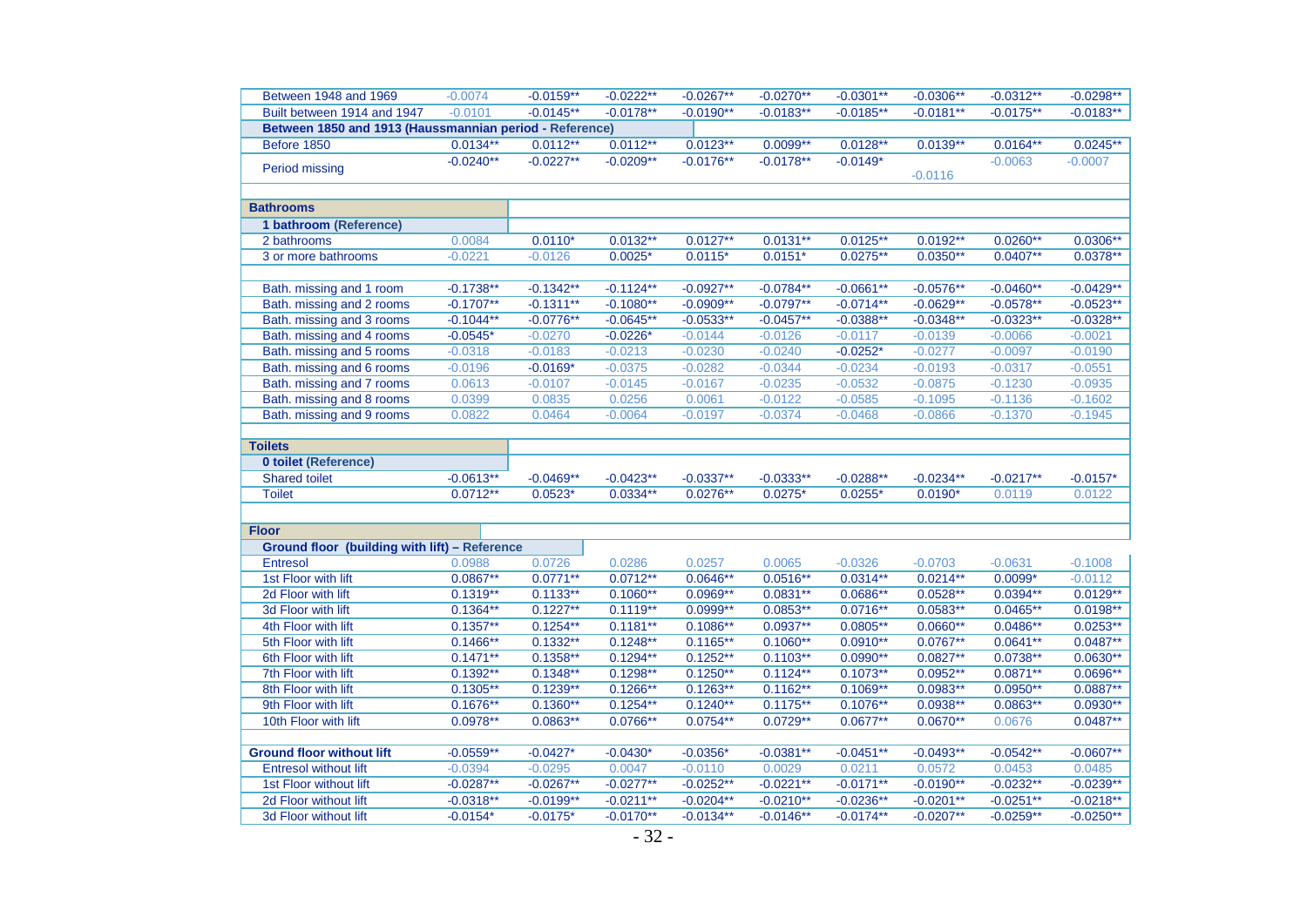| 4th Floor without lift        | $-0.0100*$  | $-0.0126*$  | $-0.0157**$ | $-0.0168**$ | $-0.0178**$ | $-0.0207**$          | $-0.0228**$ | $-0.0216**$          | $-0.0246**$          |
|-------------------------------|-------------|-------------|-------------|-------------|-------------|----------------------|-------------|----------------------|----------------------|
| 5th Floor without lift        | $-0.0101$   | $-0.0067**$ | $-0.0120**$ | $-0.0152**$ | $-0.0217**$ | $-0.0209**$          | $-0.0204**$ | $-0.0210**$          | $-0.0317**$          |
| 6th Floor without lift        | $-0.0217$   | $-0.0160*$  | $-0.0151**$ | $-0.0169**$ | $-0.0156*$  | $-0.0152*$           | $-0.0081$   | $-0.0117*$           | $-0.0170*$           |
| 7th Floor without lift        | $-0.0176$   | $-0.0099$   | $-0.0032$   | $-0.0035$   | $-0.0050$   | $-0.0114$            | $-0.0072$   | $-0.0034$            | $-0.0007$            |
|                               |             |             |             |             |             |                      |             |                      |                      |
| <b>Floor missing</b>          | $0.0543**$  | $0.0576**$  | $0.0615**$  | $0.0628**$  | $0.0576**$  | $0.0450**$           | $0.0307**$  | 0.0196               | 0.0162               |
|                               |             |             |             |             |             |                      |             |                      |                      |
|                               |             |             |             |             |             |                      |             |                      |                      |
| <b>Basement</b>               |             |             |             |             |             |                      |             |                      |                      |
| No basement (reference)       |             |             |             |             |             |                      |             |                      |                      |
| 1 basement or more            | $0.0369**$  | $0.0250**$  | $0.0182**$  | $0.0138**$  | $0.0105*$   | $0.0056*$            | 0.0014      | $-0.0021$            | $-0.0081*$           |
|                               |             |             |             |             |             |                      |             |                      |                      |
| <b>Garage</b>                 |             |             |             |             |             |                      |             |                      |                      |
| <b>No parking (Reference)</b> |             |             |             |             |             |                      |             |                      |                      |
| 1 parking place               | $0.0458**$  | $0.0516**$  | $0.0525**$  | $0.0564**$  | $0.0606**$  | $0.0669**$           | $0.0718**$  | $0.0788**$           | $0.0921**$           |
| 2 parking places              | $0.0698**$  | $0.0854**$  | $0.0980**$  | $0.1106**$  | $0.1211**$  | $0.1298**$           | $0.1406**$  | $0.1471**$           | $0.1684**$           |
| 3 or more parking places      | 0.2261      | 0.1651      | 0.1338      | 0.1200      | 0.1233      | $0.1106*$            | $0.1083**$  | $0.0799**$           | $0.0536*$            |
|                               |             |             |             |             |             |                      |             |                      |                      |
| <b>Miscellaneous</b>          |             |             |             |             |             |                      |             |                      |                      |
| Roofspace (Combles)           | 0.0761      | 0.0733      | 0.0808      | $0.0822*$   | $0.0755**$  | $0.0842**$           | $0.0824**$  | $0.0855**$           | $0.0706**$           |
| Attic (Grenier)               | $0.0524*$   | 0.0300      | 0.0140      | 0.0138      | 0.0285      | $0.0222*$            | $0.0341**$  | $0.0500*$            | $0.0226**$           |
| 1 or more balcony             | 0.0443      | 0.0400      | $0.0355*$   | $0.0325**$  | $0.0316*$   | $0.0274*$            | $0.0248*$   | 0.0229               | 0.0200               |
| Garden                        | $0.1517**$  | $0.1481**$  | $0.1448**$  | $0.1430**$  | $0.1431**$  | $0.1387**$           | $0.1417**$  | $0.1364**$           | $0.1325**$           |
| Piece of furniture            | 0.1392      | 0.1034      | 0.1102      | 0.1015      | 0.0948      | 0.0676<br>$0.1182**$ | 0.0457      | 0.0098<br>$0.1232**$ | 0.0342<br>$0.1267**$ |
| <b>Mezzanine</b>              | $0.1550**$  | $0.1339**$  | $0.1467**$  | $0.1401**$  | $0.1326**$  |                      | $0.1253**$  |                      |                      |
|                               |             |             |             |             |             |                      |             |                      |                      |
| <b>Street type</b>            |             |             |             |             |             |                      |             |                      |                      |
| <b>Street (Reference)</b>     |             |             |             |             |             |                      |             |                      |                      |
| <b>Alley</b>                  | $-0.0467$   | $-0.0847$   | $-0.1139**$ | $-0.1363**$ | $-0.1506**$ | $-0.1706**$          | $-0.1680**$ | $-0.1815**$          | $-0.1910*$           |
| Avenue                        | $-0.0063$   | $-0.0012$   | 0.0054      | $0.0070*$   | $0.0086**$  | $0.0122**$           | $0.0174**$  | $0.0200**$           | $0.0284**$           |
| <b>Boulevard</b>              | $-0.0545**$ | $-0.0542**$ | $-0.0515**$ | $-0.0461**$ | $-0.0437**$ | $-0.0374**$          | $-0.0299**$ | $-0.0208**$          | $-0.0136$            |
| Courtyard (Cour)              | 0.0396      | 0.0283      | 0.0202      | 0.0338      | $0.0422*$   | $0.0380*$            | $0.0412*$   | $0.0337**$           | $0.0226*$            |
| Hamlet (Hameau)               | 0.2404      | 0.1621      | 0.2326      | 0.1967      | 0.1558      | 0.1233               | 0.0831      | 0.0626               | $-0.0267$            |
| Dead end (Impasse)            | $0.0049*$   | $0.0002*$   | $-0.0069*$  | $-0.0067**$ | $-0.0110*$  | $-0.0051*$           | $-0.0095*$  | $-0.0061$            | 0.0015               |
| Passage                       | 0.0010      | $-0.0017$   | $-0.0021$   | $-0.0011$   | $-0.0031$   | $-0.0055$            | 0.0031      | $-0.0021$            | $0.0164*$            |
| Place                         | $0.0294*$   | $0.0280**$  | $0.0293**$  | $0.0411**$  | $0.0476**$  | $0.0585**$           | $0.0587**$  | $0.0603**$           | $0.0676**$           |
| Quay                          | $0.0651**$  | $0.0785**$  | $0.0822**$  | $0.0827**$  | $0.0888**$  | $0.0826**$           | $0.0909**$  | $0.0888**$           | $0.0932**$           |
| <b>Square</b>                 | 0.0233      | $0.0245*$   | $0.0352**$  | $0.0312**$  | $0.0336**$  | $0.0364**$           | $0.0317**$  | $0.0339*$            | $0.0270*$            |

**Table 9: Quantile regression results**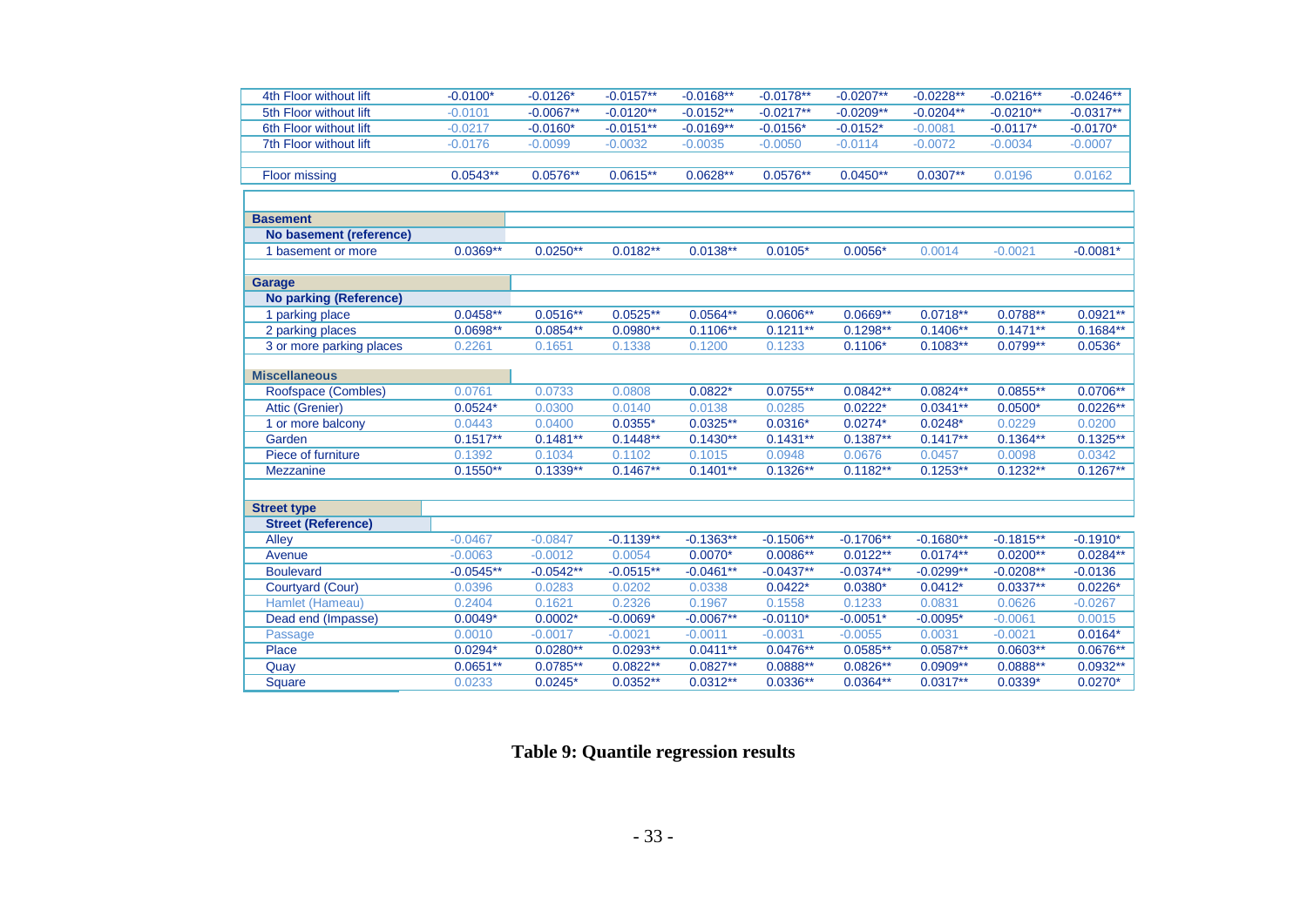

**Graph 1: Price-elasticity coefficients for Surface**



**Graph 2 : Number of rooms (Ground floor as the reference)**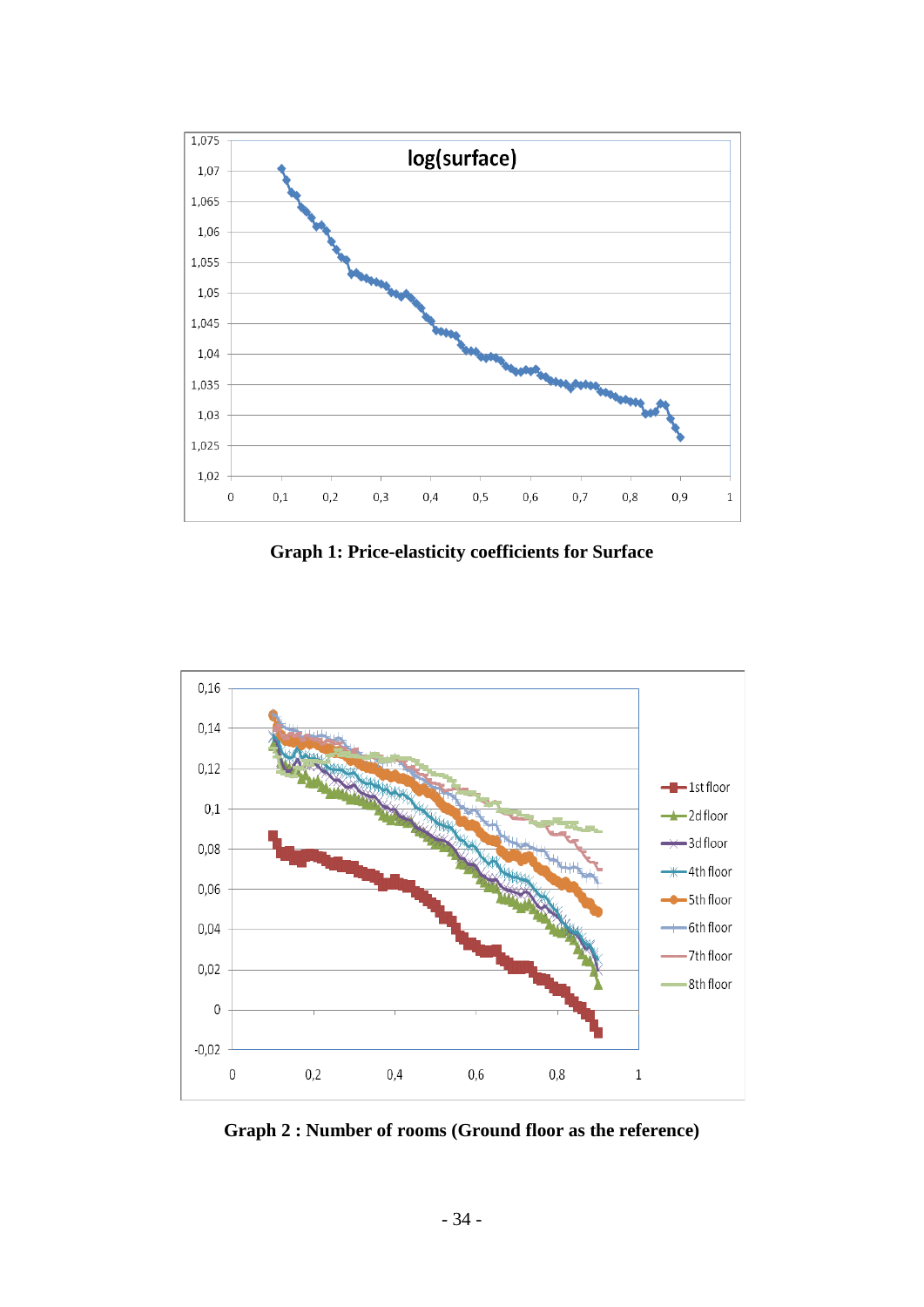

**Graph 3 : Construction period (Haussmann as the reference)**



**Graph 4: Bathroom and toilet (One bathroom as the reference)**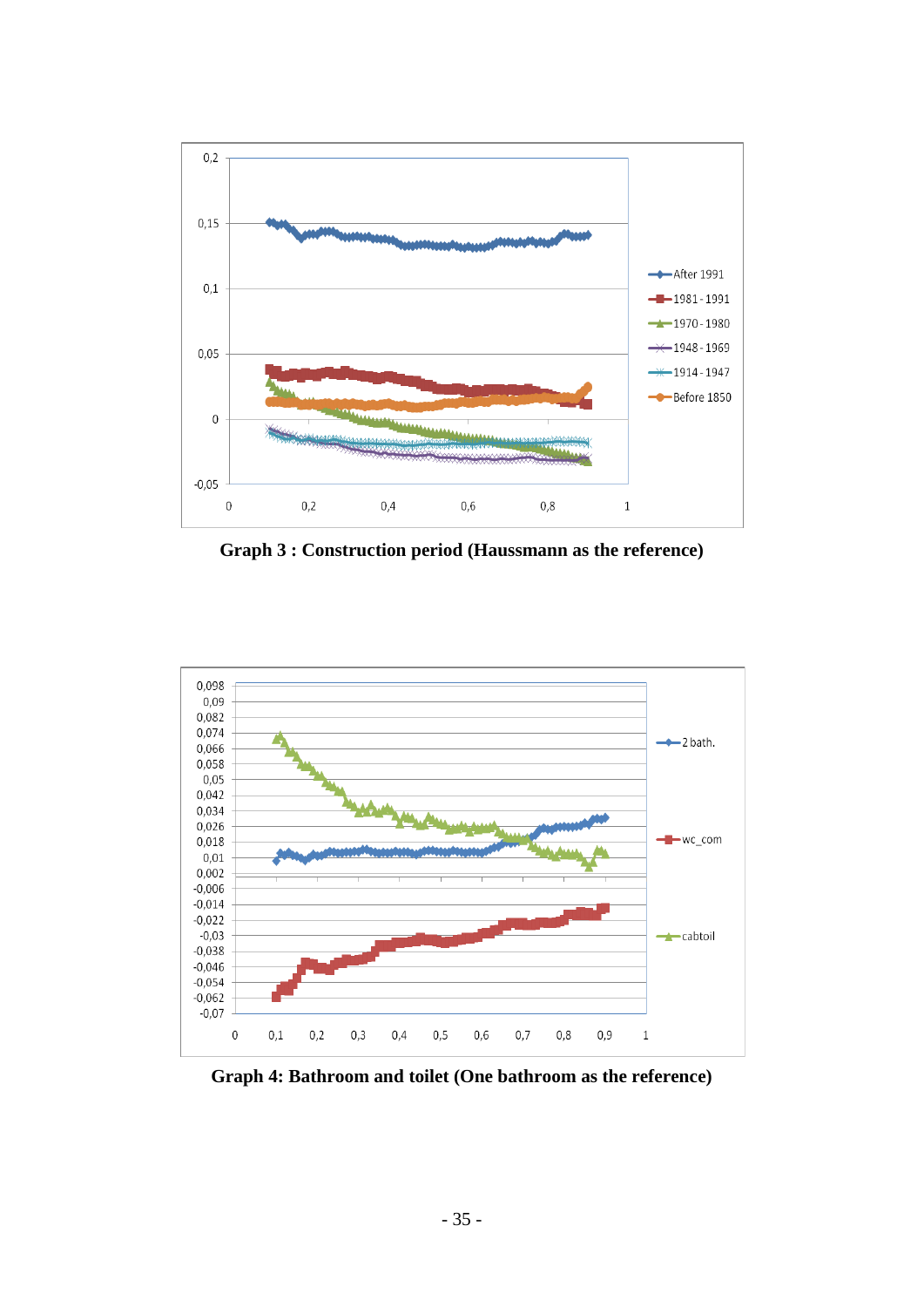

**Graph 5: Basement, Parking places and Balcony**



**Graph 6: Miscellaneous features**